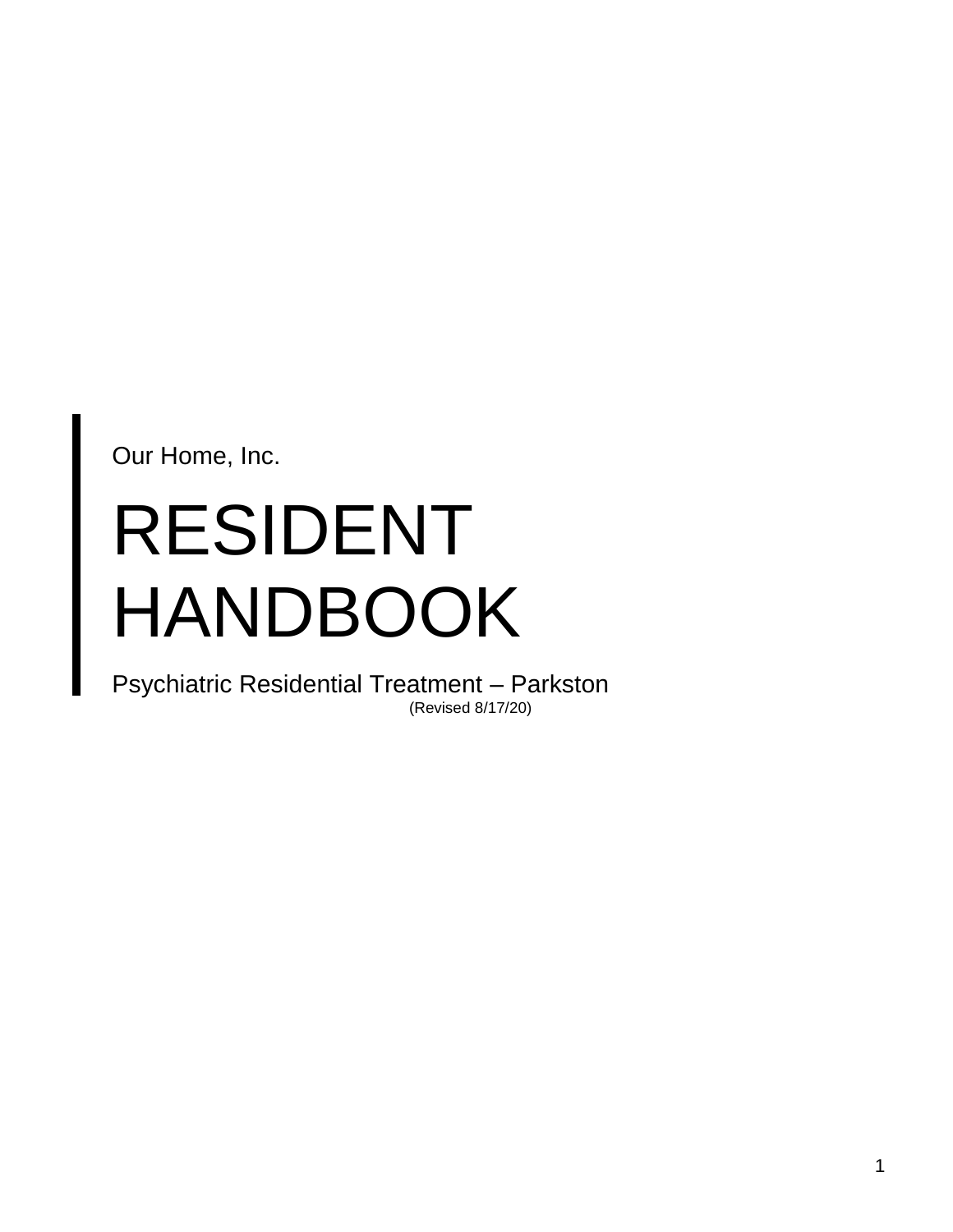# **TABLE OF CONTENTS**

|                                                                       | 3         |
|-----------------------------------------------------------------------|-----------|
| Program Description, Admission, Continued Stay and Discharge Criteria | $4 - 7$   |
| Control of Medications and Standards of Professional Conduct          | 8         |
|                                                                       | $9 - 13$  |
| Group Meetings (Life History, Problem Solving Meetings, Release)      | 13-17     |
|                                                                       | $17 - 18$ |
|                                                                       | 19        |
|                                                                       | 20        |
|                                                                       | 21        |
|                                                                       | 22        |
|                                                                       | $22 - 25$ |
|                                                                       | 25        |
|                                                                       | 26        |
|                                                                       | 27        |
|                                                                       | 28        |
|                                                                       | 29        |
|                                                                       | 29        |
|                                                                       | 30-34     |
|                                                                       | 35-37     |
|                                                                       | 38        |
|                                                                       | 38        |
|                                                                       | 368       |
|                                                                       | 38-39     |
|                                                                       | 39-41     |
|                                                                       | 41        |
|                                                                       | 42        |
|                                                                       | 42-43     |
|                                                                       | 43        |
|                                                                       | 44        |
|                                                                       | 44-45     |
|                                                                       | 46        |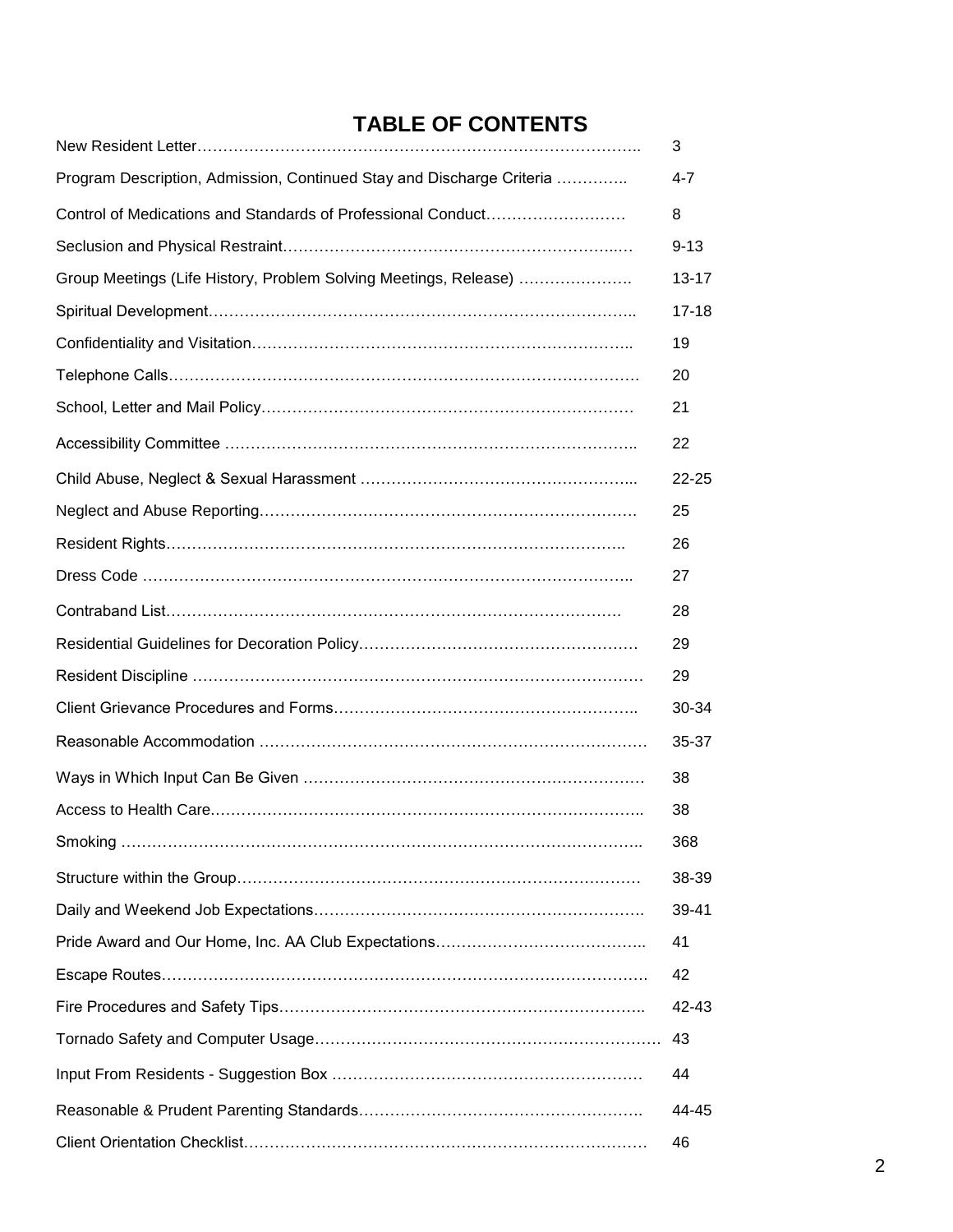# **OUR HOME, INC., Psychiatric Residential Treatment**

103 W Maple Street, Parkston, SD 57366, Phone (605) 928-7907, Fax (605) 928-7910

 $\blacksquare$   $\blacksquare$ 

Welcome to Our Home, Inc. Attached you will find information that we believe will make your understanding and transition to the program easier.

Your group is here to help you and will tell you everything that you need to know to begin to learn the expectations, but don't hesitate to ask them questions if you don't understand.

We wish you every success as you begin your journey to help yourself and others, and to

resolve your problems as quickly as possible.

Sincerely,

The Staff & Group Members Our Home, Inc.

Rediscovery Drug & Alcohol Treatment Center 40354 210th St. Huron, SD 57350-7928 Phone (605) 353-1025 Fax (605) 353-1061

Adolescent Sexual Adjustment Program 40354 210<sup>th</sup> St. Huron, SD 57350-7928 Phone (605) 352-9098 Fax (605) 352-0550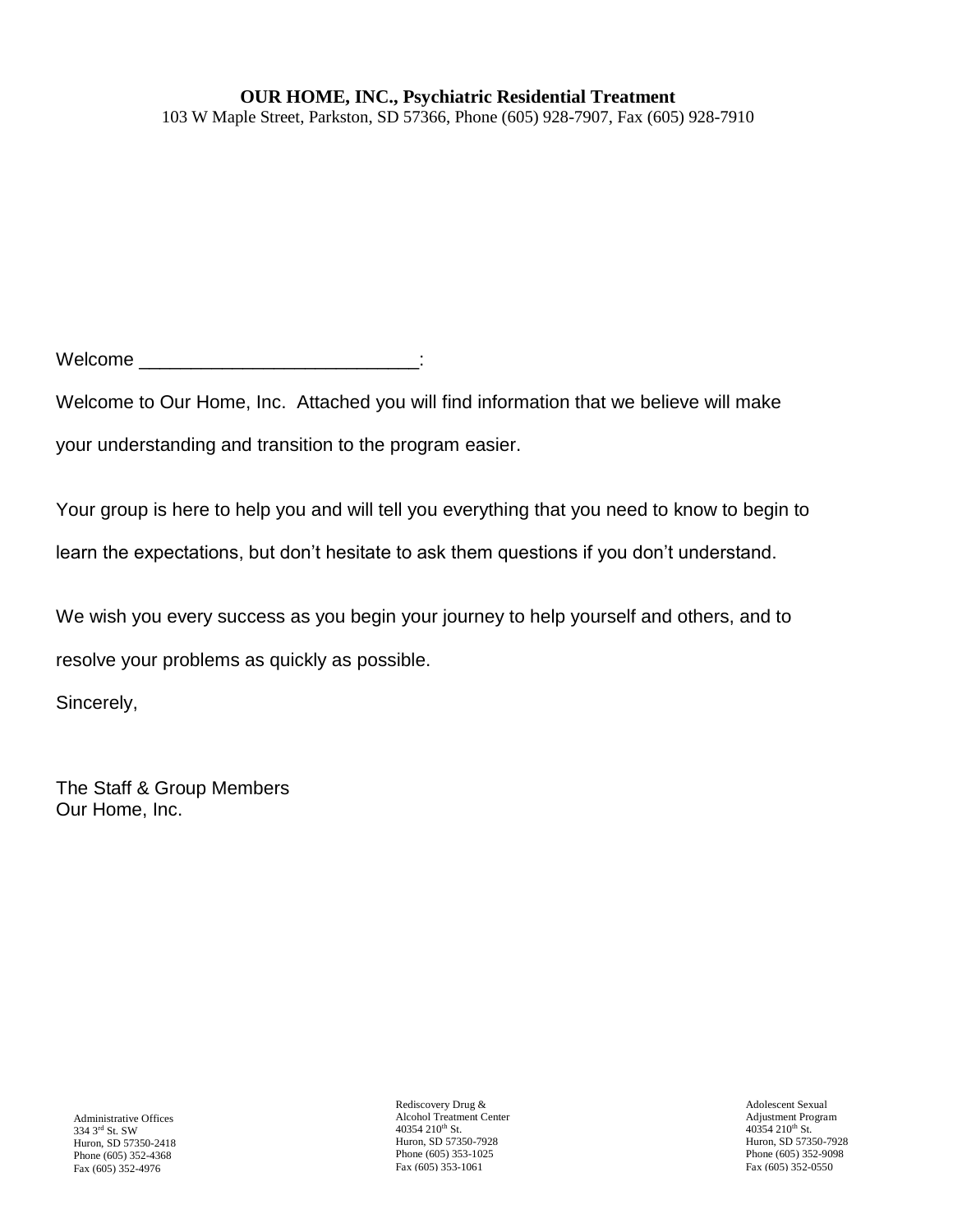

# **PROGRAM DESCRIPTIONS**

The Our Home Parkston Program utilizes a therapeutic milieu environment, which means that during all hours the professional staff, supervise youth. The youth are offered any and all professional services that are deemed necessary and appropriate to assist youth in reentry into the community in a manner that will enable youth to function to their fullest possible extent. Youth are in direct contact with professional staff involved in teaching behavior management, independent living skills, social skills and continued enhancement of the steps of AA, Alateen and Drug and Alcohol education.

The program consists of three stages or levels and an orientation stage. These include the orientation stage, trust and accountability stage, exploration and disclosure stage and resocialization stage. Each stage will give youth new skills that will help them prepare to reintegrate back into society. Along with the stages, there are four different areas of training or tracks that are designed to assist those youth with certain needs.

All youth first entering the Our Home Parkston program will first start with the Orientation Stage at which time the treatment staff will start to determine which track will best suit the youth's individual needs. This process may take 30 days or longer to help the treatment staff gather more information to better determine the appropriate track for each youth. The goal is to individually assess the need for placement, assist the youth in becoming familiar with the program and determine the appropriate track for each youth that best meet his or her individual needs. The tracks are as follows:

**SURVIVOR ASSIGNMENTS:** These assignments are for victims of severe abuse of any kind, particularly the sexual abuse but also for physical and emotional abuse. The level of trauma-based indicators demonstrated by the client's history and behavior will assist in making a determination for the need to participate in these assignments.

**ALTERNATIVE ASSIGNMENTS:** These are special assignments for those without victim or perpetrator issues to deal with. Assignments for this track will be determined at the time of the development of the treatment plan. Other assignments may be added based on each youth's individual needs.

**SEXUALLY AGGRESSIVE ASSIGNMENTS:** These assignments are for youth who have both victims and perpetrations, which have taken place recently. They must have evidence of current deviant sexual problems.

**COMBINED ASSIGNMENTS:** These assignments are for youth who have both sexual victims and perpetrators, whose perpetrations may have taken place many years ago. They must not have any evidence of current deviate sexual problems.

There are three basic stages that each youth must complete prior to discharge. The following is a brief description of those stages:



**Orientation:** Is used to help you and the program staff in determining the direction that you need to go to meet your objectives to successfully complete the treatment program at OHI. The first two weeks of treatment are used as an adjustment period for you and your group as well as a time to begin to develop your first treatment plan.

**STAGE ONE: Trust and Accountability** - The trust and accountability stage focuses on developing a sense of trust and openness with the youth's group and staff. This stage allows for the youth to start taking more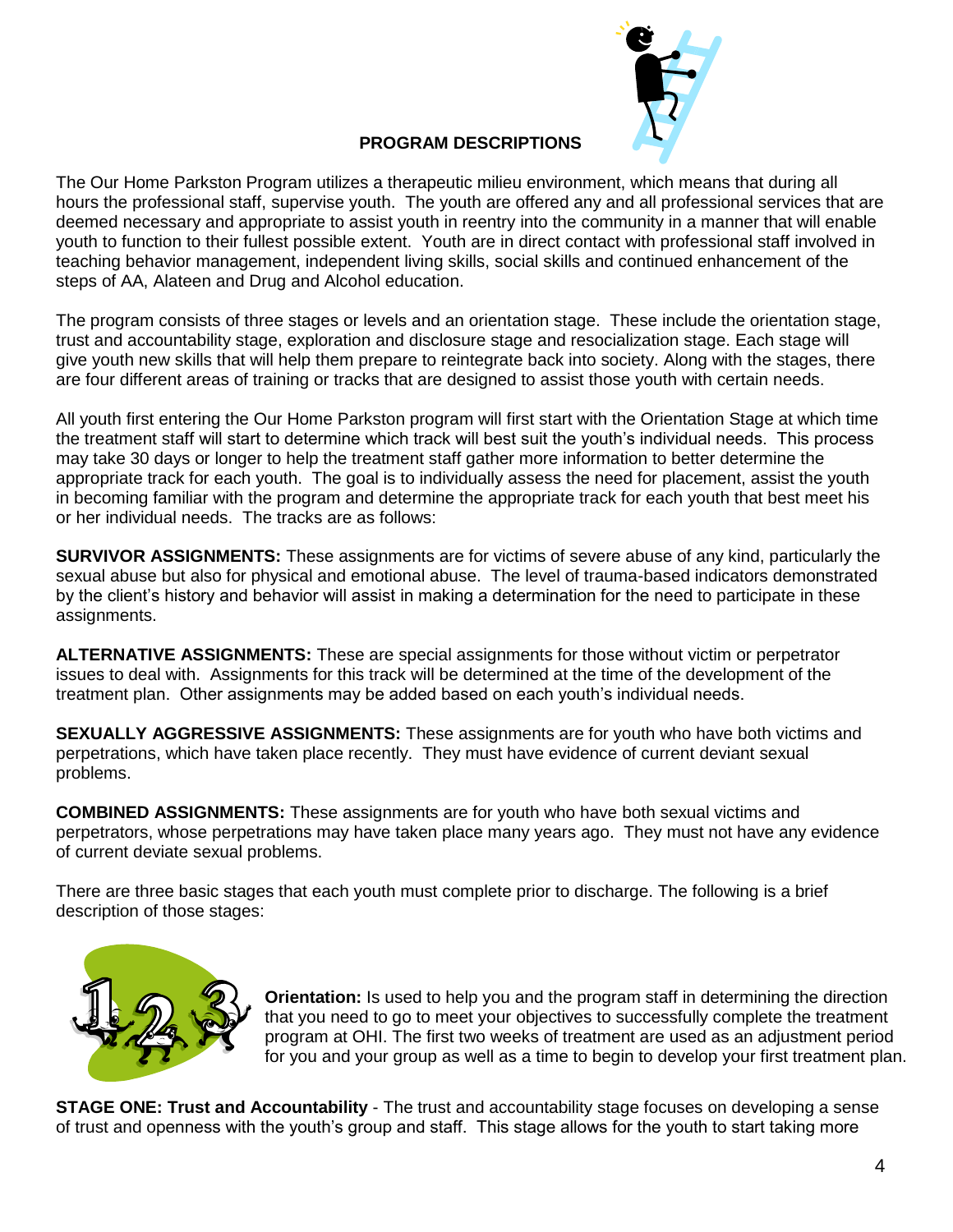accountability for how they hurt themselves and how their behavior has affected others. This also is an opportunity for you to discover "how to" ideas in your development of coping skills or "tool box". **STAGE TWO: Exploration and Disclosure** - On this stage the youth will work at better understanding why they make the choices that hurt themselves, and others. The youth will explore their thoughts, feelings, behaviors and relationships.

**STAGE THREE: Resocialization** - The final stage of the program is to help youth adjust back into the community. The youth will become more aware of the outside issues, situations and relationships, which lead to negative choices. The youth work at better understanding themselves and discovering how to make realistic and healthy decisions and choices.

The program provides each youth with opportunities for social re-integration. This process is generally accomplished on Stage Two and Stage Three. The youth can participate in such things as job employment, GED's and extracurricular activities. These opportunities depend on the youth's capabilities and behavior. This process assists in evaluating each youth's abilities to make better choices and good decisions. The youths are provided various therapeutic groups and other necessary services to assist them in preparing to return to society. They are as follows:

Social skills are learned under the guidance and supervision of the professional staff. Such things as personal hygiene, cooking, cleaning and laundry skills, lawn and home maintenance, gardening skills, independent living skills and family roles are taught to the youth.



# **GROUPS AND OTHER SERVICES**

Individual counseling is offered in the form of diagnostic interviews and on an "as needed basis".

Therapeutic group sessions are held once per week with a Licensed Psychologist and a trained group leader working together in the co-facilitation of sessions to address a number of behavioral and sexual issues; such as but not limited to criminal thinking, victimization and perpetration. The groups assist in developing healthy coping skills as alternatives to the behaviors that have lead to treatment.

Group Therapy sessions, using the Positive Peer Cultural modality, are held five times a week for one and one half hour sessions under the supervision of a trained group leader.

Family counseling is done when necessary to meet the needs of the youth in problem resolution to the extent the family is willing to participate. Family involvement is encouraged with appropriate staffings, visits with the youth at the facility and through home visits. All involvement with the family is intended to meet the therapeutic needs of the youth.

COMPASS Day is provided three to four times a year to provide the families of the youth an opportunity to better understand the program expectations, goals and basic education about what each youth is learning during their stay.

Alcohol and Drug counseling is provided by a chemical dependency counselor or certified trainee. Drug and Alcohol education, Relapse prevention group, AA, and Alateen are provided.

Managing Emotional Intensity (MEI) is a weekly group required of all youth and is an approved curriculum that offers alternatives to the negative effects of anger.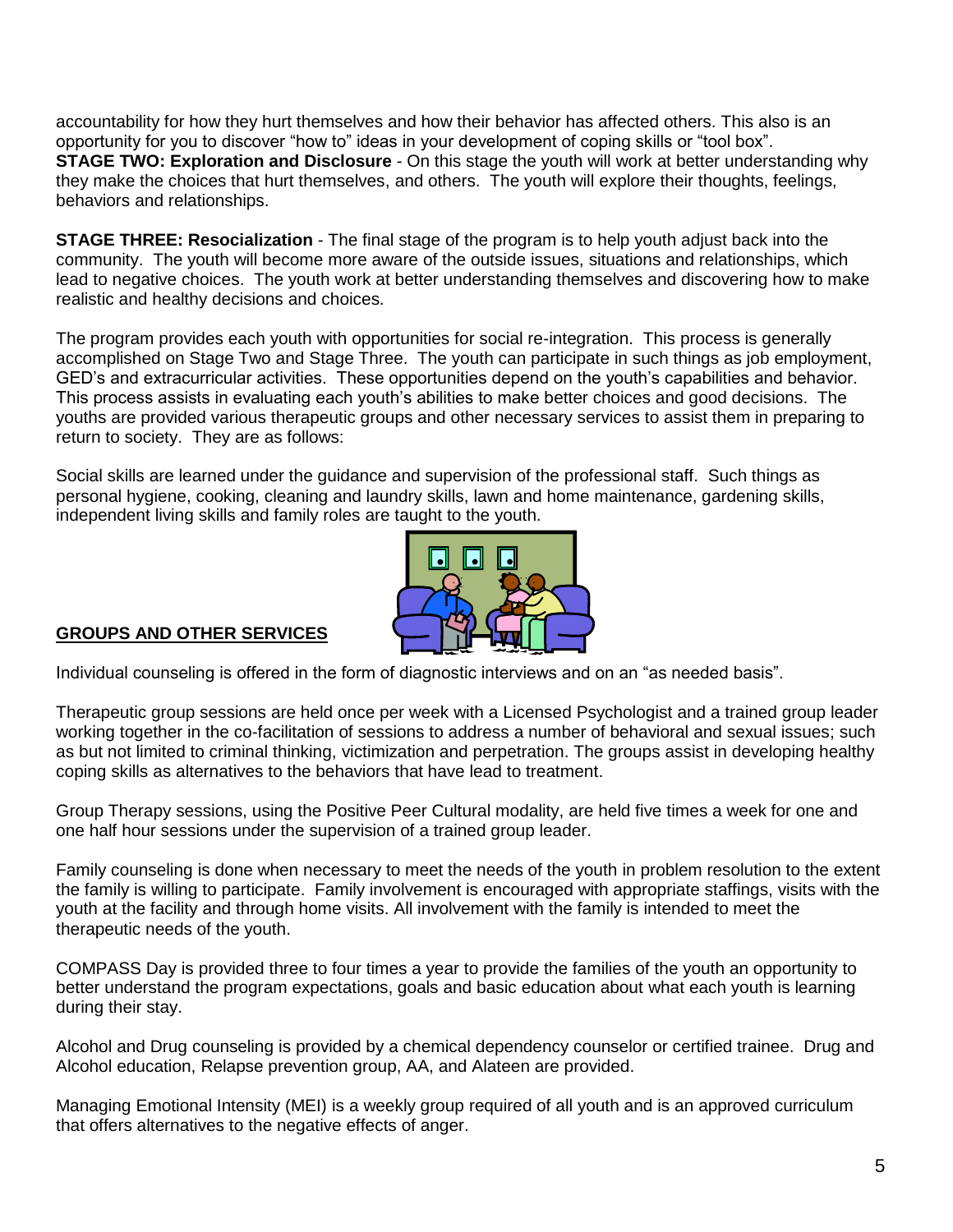RTR (Reducing the Risk) is another well reviewed and State approved group offered to youth 15 years and over that may not have participated in the program before coming to OHI. Reducing the Risk is a group that Builds Skills to Prevent Pregnancy, HIV and STD's, with strong emphasis on abstinence.

# **ADMISSION CRITERIA**

- 1. Admission to the Our Home, Inc. Parkston PRTF Program is open to both males and females age 12 through 17. The program services a broad range of individuals requiring intensive professional assistance and therapy for behavioral or emotional problems in a highly structured, self-contained environment. The program shall not discriminate in admission practices in regard to race, color, gender, religion, ancestry, national origin, disability or co-occurring disorder.
- 2. Applicants must be experiencing problems related to one or more of the current DSM psychiatric disorder diagnostic categories. Due to the wide range of diagnostic profiles served, the program admission criteria do not restrict admissions on the basis of diagnostic condition. All applications for admission are reviewed on a case-by-case basis.
- 3. Applicants must be reasonably expected to benefit from or halt further regression of their condition through the services provided.
- 4. Applicants must not present the threat of serious risk of physical or sexual harm to self or others within the context of the treatment environment provided.
- 5. Applicants must have sufficient intellectual capacities such that they can be reasonably expected to benefit from and participate in the therapeutic and educational services provided. Historical experience with admissions suggests that those applicants with a Full Scale IQ of 68 or below have had difficulty benefiting from the services provided.
- 6. In the event of co-occurring chemical dependency, applicants shall not need medical detoxification at the time of admission. Prior chemical dependency assessment is preferred.
- 7. Pre-arrangement of funding is a required criterion.

All applications must be submitted prior to admission to allow for Program Coordinator and Treatment Team review to determine admission eligibility and appropriateness.

Admissions for the purpose of evaluation (for appropriateness) will be considered on a case-by-case basis.

Admissions are prioritized on a first-come, first-served basis with the consideration of which group best meets the referral child's needs, as each group has a specialty subgroup for which it serves. An additional consideration is the status of the child's safety until the admission can take place.

# **CONTINUED STAY CRITERIA**

The treatment plan shall, during the course of the person's treatment, identify a transitional services plan whenever applicable. This plan shall be reviewed or updated during scheduled treatment plan reviews, that occur every 30 days or more frequent if necessary.

The treatment plan shall during the course of the person's treatment, identify an aftercare services plan, that includes continuity of the youth's medication as applicable. This plan shall be reviewed or updated during scheduled treatment plan reviews. The treatment plan shall also document agreed upon strengths needs and objectives to aid the person served throughout the treatment process.

The Parkston Program shall also assign the person served to a treatment "Stage" and maintain "Stage Tasks" to further assist the person transition through the treatment process.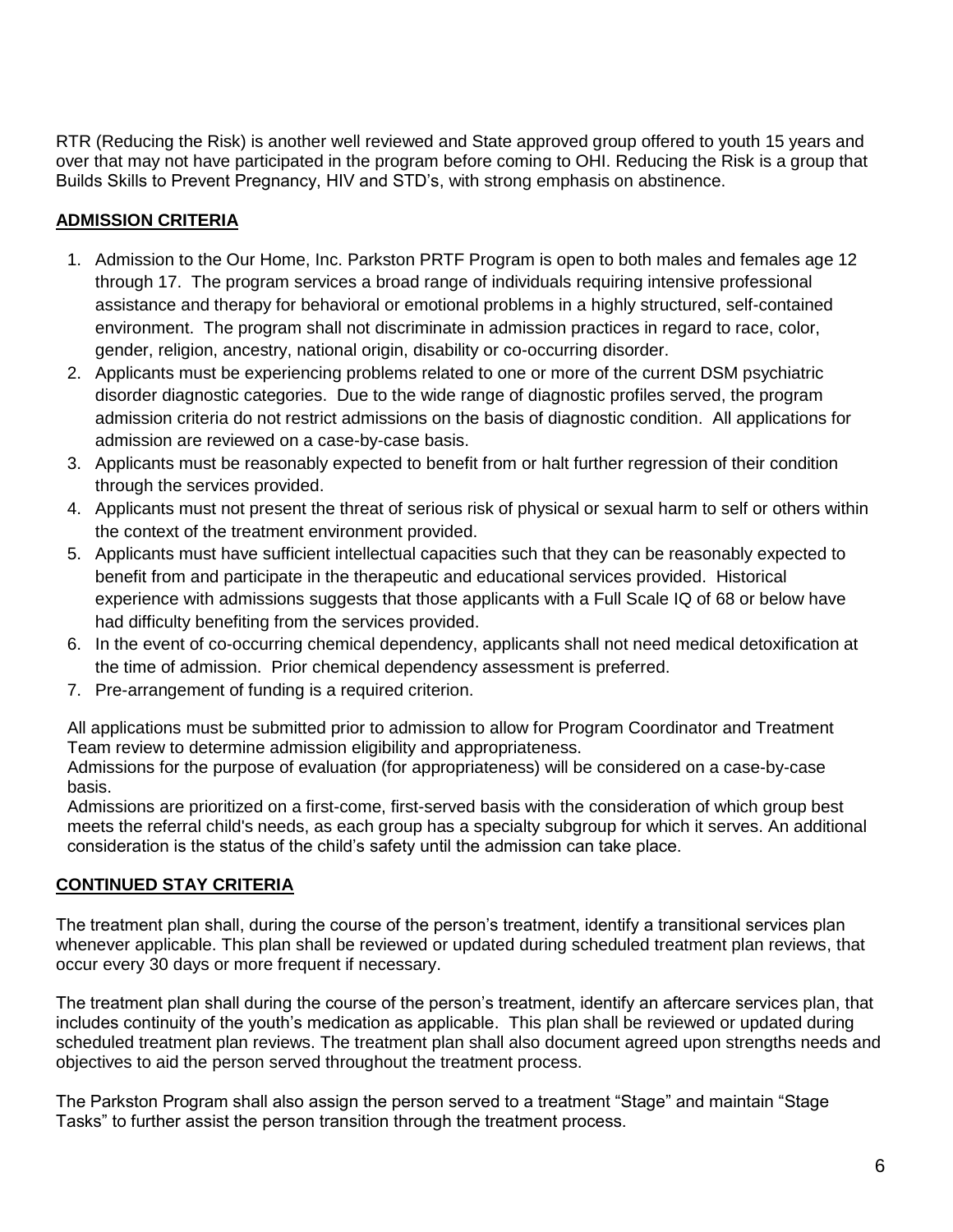The treatment plan shall identify a projected discharge date to aid in transition planning. The discharge date shall be reviewed or updated during scheduled treatment plan reviews.

To assist in the assessment of need for continued stay and appropriateness of placement, Parkston staff shall coordinate for continued stay reviews. These reviews shall occur and be documented as prescribed on a case by case basis by the external utilization review committee (PRO). Documentation shall be on the PRTF Continued Stay Review Form.

The Parkston Program also complete a Child and Adolescent Functional Assessment Scale at assigned increments to aid in the objective assessment and monitoring of the person's progress or regression during the treatment process.

Polygraph examination may be assigned on a case by case basis to female sex offenders to assess sexual safety as the person served transitions through residential care.

In the event of an internal transfer or transition the "Transition Staffing Form" shall be followed and documented to guide the transition process.

# **DISCHARGE CRITERIA**

#### **General Discharge Criteria**

- The person's presenting problems no longer appears to present as being dangerous to others or self.
- The person served has accomplished the treatment plan objectives.
- There is concurrence among the person served, the treatment team, referring parties, parents/guardians and the utilization review team as to discharge readiness.
- An aftercare plan appropriate to the strengths, needs and abilities of the person has been established.

#### **Alternate Discharge Criteria**

- If further treatment as assessed by the person served, the treatment team, the referring party, the parents and guardians or the utilization review team, is deemed unlikely to be of further benefit, this assessment may stand as a discharge criterion. An aftercare plan appropriate to the strengths, needs and abilities of the person shall be established under this criterion.
- If the person's continued stay is assessed by the treatment team, the referring party, the parents and guardians or the utilization review team as posing a risk of serious harm to self or others, this assessment may stand as a discharge criterion. An aftercare plan appropriate to the strengths, needs and abilities of the person shall be established under this criterion.

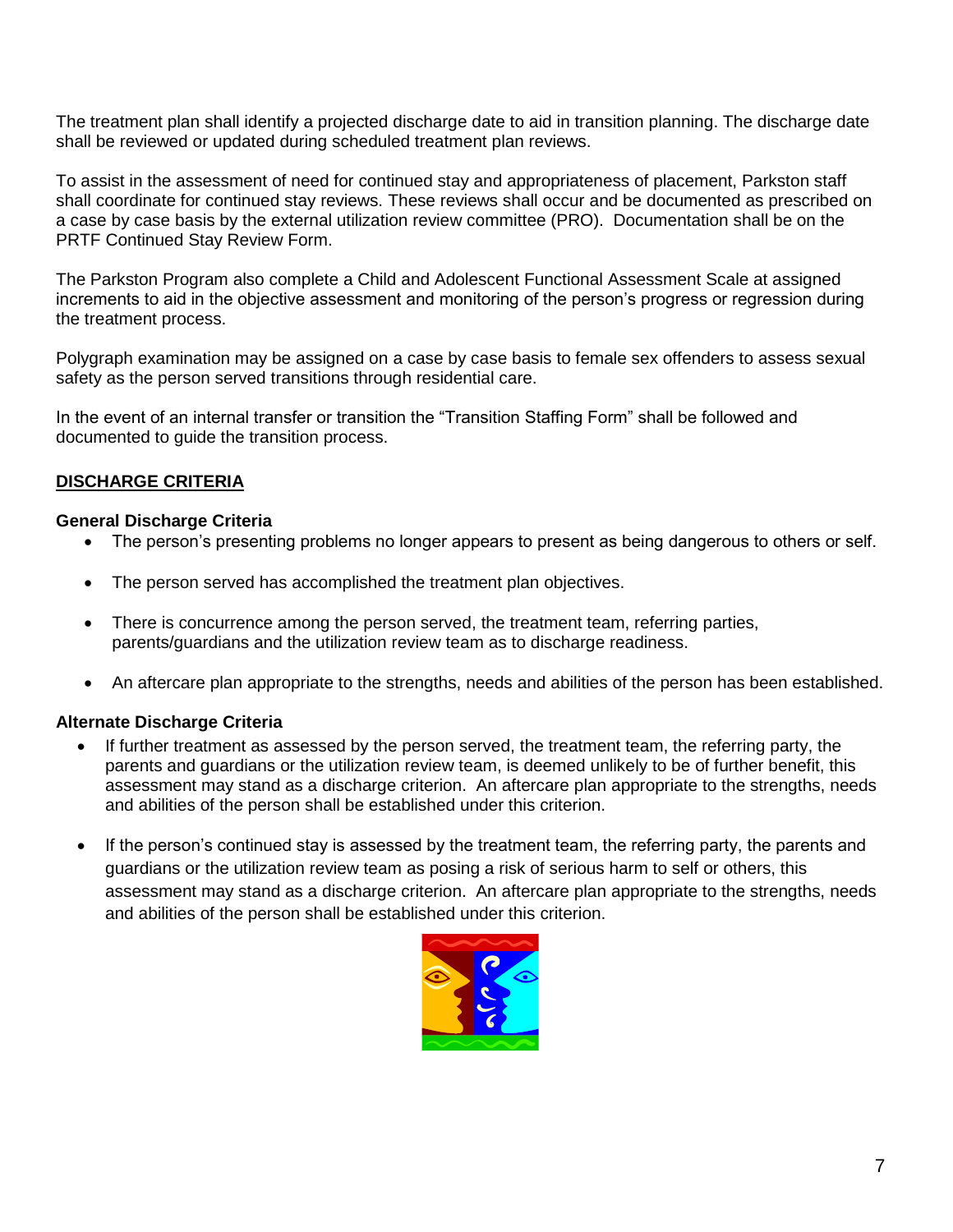# **Program Details:**

# **TREATMENT PLANS**

YOU are the most important person in this aspect of your program. Our Home, Inc. has worked hard to develop a treatment team made up of the people that you may utilize to meet your treatment needs and objectives. This team is made up of: the Medical Director, Clinical Psychologist, Program Coordinator, Chemical Dependency Counselor, Group Leader, Nurse and Family Counselor. This treatment team will form a healing partnership between you, your parent or guardian and your worker in developing your treatment plan.

The purpose of this treatment team approach is for you to take on responsibility in your program, and provide you an opportunity to have more input and choices within your treatment plan.

Treatment plans are reviewed a minimum of one time monthly with you and as many team members present as possible. There are circumstances in which these are reviewed more frequently, such as after significant behavioral changes.

Treatment Plans are held each Wednesday between the hours of 8:30am and 12:30pm.

#### **Items that Impact Your Treatment Plan:**

It is Our Home, Inc.'s approach to address the treatment needs of all youth individually in order to develop treatment strategies that allows us to keep both you and others safe. It is our hope that the clients of OHI will utilize their treatment plan and the coping skills they identify at intake and through the development of their treatment.

In the event that old, negative coping skills are displayed Our Home, Inc. has in place a Seclusion Restraint Policy to ensure the safety of everyone, which is used as a last resort, should harm to self or others occur. To reduce and ultimately prevent the need for Seclusion/Restraint, it is the practice during treatment plans to write plans in the safety section for some youth that include coping skills and interventions that can be utilized in the prevention of safety issues that may occur.

#### **CONTROL OF MEDICATIONS**

Staff members shall ensure that residents surrender all medications and drugs upon admission to the program. Each resident shall be asked if he/she is currently on any medications or is in possession of any medications or drugs at the time of admission. In addition, a search of the resident and the resident's personal property shall be conducted at this time. Any medications or drugs surrendered or discovered shall not be administered unless they can be identified and written orders for their administration have been received from a licensed physician.

#### **STANDARDS OF PROFESSIONAL CONDUCT RELATED TO SERVICES**

Maintaining the highest reputation for ethical integrity of the Agency and its employees allows Our Home, Inc. to continue its strong history of excellence and commitment to quality care. To meet this principle, Our Home, Inc. has established standards and procedures to promote an ethical culture and deter inappropriate conduct by its employees. These standards and procedures are included in the Agency's employee Standards of Conduct and organizational Corporate Compliance Plan.

As a resident, we want you to know about several of these standards as they relate to receiving of your treatment services:

To interact with you in a manner respectful and courteous of you, your culture and your spiritual values.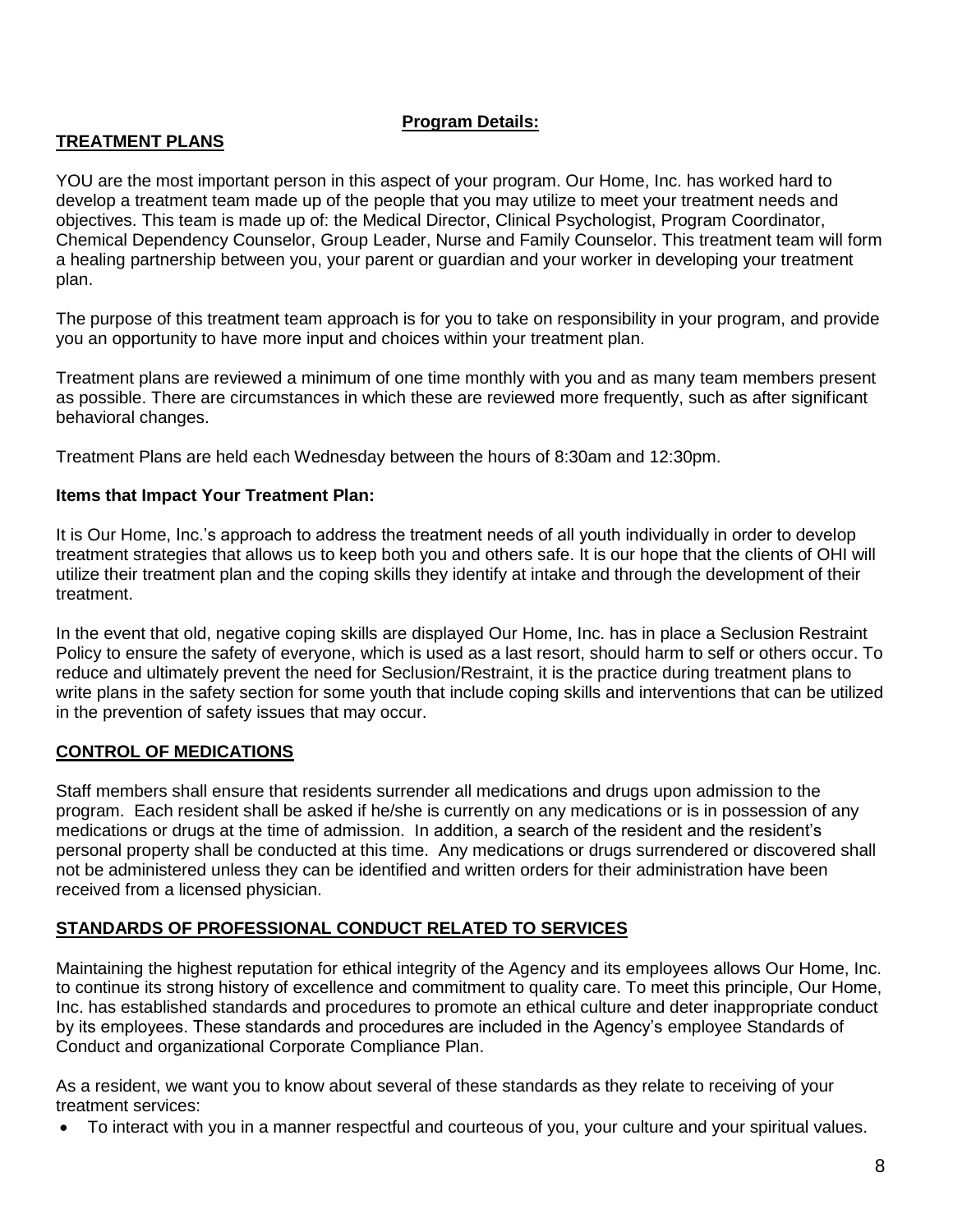- To treat you fairly, without hostility and not in an offensive manner. This includes being free of discrimination practices.
- To be under staff supervision to help protect your safety.
- To interact with you in a way that preserves and enhances your personal dignity.
- To be safe from physical and sexual abuse.
- To be treated without favoritism or giving a preferential treatment.
- To work toward removal of barriers that inhibits access, growth and development.
- To communicate with you without using profane, obscene. Or otherwise abusive language.
- To be free from brutality, physical violence, intimidation or unauthorized or inappropriate force.

If you think the services that have been provided to you have not met these standards, you are encouraged to talk with your Group Leader or raise your concerns or questions without fear of retaliation or retribution through the available methods to provide input as described in this handbook.

# **SECLUSION AND PERSONAL RESTRAINT**

#### **Policy**

It is the policy of Our Home, Inc. to limit the use of seclusion and personal restraint to situations in which unanticipated resident behavior places the resident or others at serious threat of violence or injury if no intervention occurs.

Seclusion and personal restraint will be performed under the following guidelines:

- I. A resident shall not be placed in seclusion or personal restraint unless the placement agency has given written permission and the use has been incorporated into the resident's treatment plan. If the resident has been placed by their parent or guardian, the parent or guardian must provide the written permission.
- II. Use shall be selected only when other less restrictive measures have been ineffective. All attempts shall be made to de-escalate crises and use seclusion and personal restraint as a safety intervention of last resort.
- III. Our Home, Inc. shall be dedicated to creating an environment and an organizational approach that strives to prevent, reduce, and eliminate the use of seclusion and restraint.
- IV. Contributing environmental factors that may promote maladaptive behaviors shall be immediately assessed with action taken to minimize those factors.
- V. Staff shall recognize that each resident has the right to be free from seclusion or restraint, of any form, used as a means of coercion, discipline, convenience, punishment, and retaliation.
- VI. Seclusion and restraint shall be provided under physician supervision/oversight.
- VII. An order for seclusion or restraint shall not be written as a standing order.
- VIII. Seclusion or restraint shall be implemented in a manner to avoid harm or injury and must be used only until the situation has ceased and the resident's safety and the safety of others can be ensured.
- IX. Seclusion and restraint shall not be used at the same time.
- X. The physical plant of each agency treatment facility shall be planned to safely and humanely accommodate the practice of seclusion or restraint.
- XI. An emergency safety intervention must be performed in a manner that is safe, proportionate, and appropriate to the severity of the behavior, and the resident's chronological and developmental age; size; gender; physical, medical, and psychiatric condition; and personal history (including any history of physical or sexual abuse).
- XII. Staff will be solely responsible for conducting seclusion and restraint. Residents will not be used or allowed to control other residents.
- XIII. Only staff who have completed and demonstrated competency in required trainings may participate in an emergency safety intervention.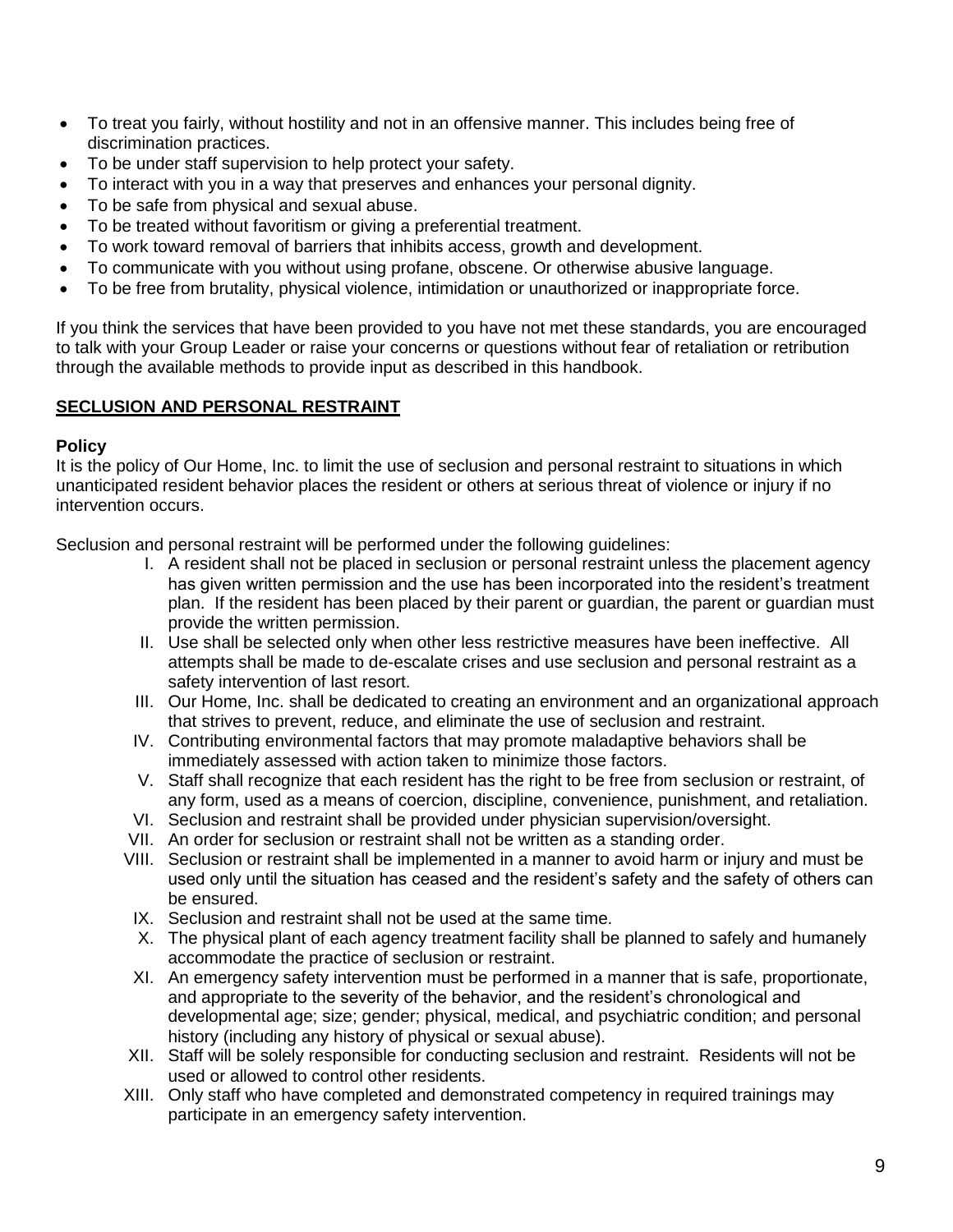XIV. Videotaping of calculated restraint incidents is required on all U.S. Probation and Custody residents.

# **Procedures**

# **Notification of program policy.**

At admission, the incoming resident and the resident's parent(s) or legal guardian(s) shall be provided a copy of this document and have it reviewed with them in a language that is understandable. Contact information shall be provided, including the phone number and mailing address for the State Protection and Advocacy organizations.

#### **Admission Assessment for Potential Seclusion or Restraint**

Staff shall obtain information about the resident to help minimize use of seclusion or restraint. This information includes: the medical history, a physical examination, behavioral health history for identification of prior trauma, alternatives the resident prefers, and the effectiveness of prior use of seclusion or restraint.

#### **Determining the Need for and Implementing Seclusion or Restraint**

Staff members shall implement Nonviolent Crisis Intervention techniques designed to help provide for the best possible care and welfare of residents exhibiting threatening or harmful behavior. When determining the use of seclusion or restraint, staff shall take into consideration admission assessment information and the current situation. When less restrictive intervention techniques have been attempted, staff shall determine if seclusion or restraint is needed. Seclusion or restraint may occur without attempting less restrictive techniques.

Staff shall obtain a written or verbal order from the Medical Director or another licensed practitioner for seclusion or restraint. The order may not exceed 1 hour. When the Medical Director or licensed practitioner is not available, staff may initiate seclusion or restraint before obtaining an order.

#### **Monitoring of the Resident In and Immediately After Seclusion or Restraint**

The response leader must be physically present, continually observing, assessing, and monitoring the resident to evaluate the physical and psychological well-being of the resident and the safe use of restraint or seclusion throughout the duration of the intervention. Attention to vital signs and resident needs, as well as skin integrity and circulation for restraints, shall be given throughout the intervention. Staff shall attempt appropriate interaction with the resident as an effort to de-escalate the crisis.

Within 1 hour of the initiation of the seclusion or restraint, the Medical Director, another licensed practitioner, or registered nurse must conduct a face-to-face assessment of the physical, emotional, and psychological well being of the resident. The assessment ensures the resident's rights, assures the seclusion or restraint is necessary and appropriate and also allows for resident medical status evaluation. If the assessment is conducted prior to the resident's release, a second assessment must be conducted after the seclusion or restraint ends.

#### **Medical Treatment for Injuries Resulting from Seclusion or Restraint**

All staff shall be alert for any resident or staff injuries following seclusion or restraint. Specifically, staff shall observe and question all persons involved regarding their current health status immediately following the seclusion or restraint to determine in any injuries occurred. As necessary, staff shall follow medical emergency or medical examination policies to ensure for resident care.

Written service agreements with local hospitals shall be maintained to reasonably ensure a resident will be transferred to a hospital and admitted in a timely manner when medically necessary, information needed for care will be exchanged in accordance with State medical privacy law, and services are available 24 hours a day, 7 days a week, including emergent care.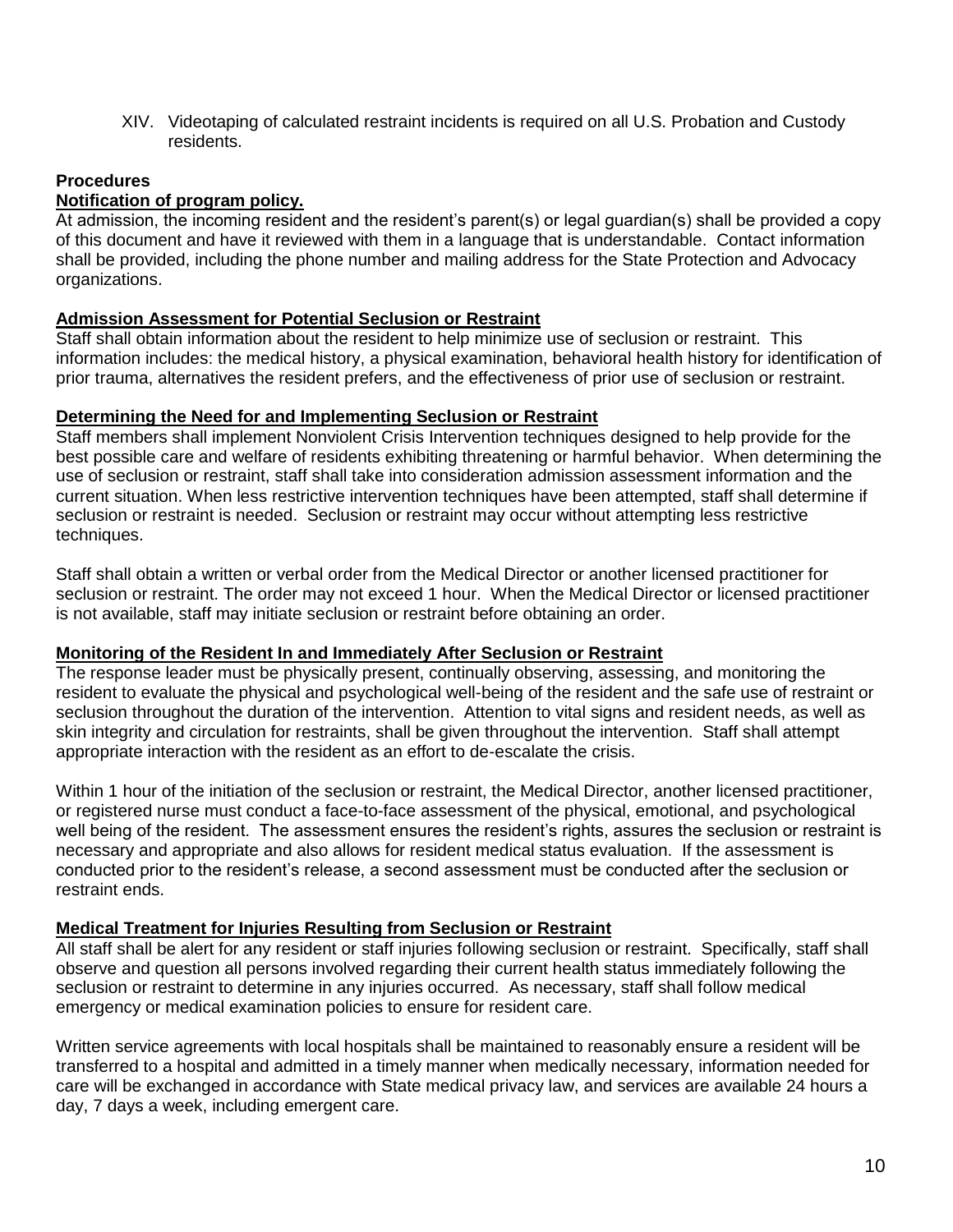# **Facility Reporting**

An incident report shall be completed following the use of seclusion or restraint. A report via email shall also be submitted to the RRM within 24 hours of the restraint for all U.S. Probation and Custody residents. Attestation of facility compliance. A completed attestation form shall be submitted to the state to attest that each facility is in compliance with CMS's standards governing the use of restraint and seclusion. Reporting of serious occurrences. Each serious occurrence shall be reported to both the State Medicaid Agency and the State-designated Protection and Advocacy organizations. Serious occurrences that must be reported include a resident's death, suicide attempt, or serious injury. Additionally, the resident's parent(s) or legal guardian(s) must be notified as soon as possible, and in no case later than 24 hours after the serious occurrence.

# **Notification of Parent(s) or Legal Guardian(s)**

The parent(s) or legal guardian(s) of the resident who has been restrained or placed in seclusion must be notified as soon as possible but at least within 10 hours after the initiation of each intervention. For U.S. Probation and Custody residents, the notification to the RRM must be made immediately by telephone or fax following a restraint.

#### **Post Intervention Debriefings**

Within 24 hours after the use of restraint or seclusion, staff involved in an emergency safety intervention and the resident must have a face-to-face discussion in a language that is understood by all participants. This discussion must include the intervention's response leader, primary responder, secondary responder(s), and the resident. A required staff can be excused when their presence may jeopardize the well being of the resident. Other staff may participate in the discussion when it is deemed appropriate by the program. Family/Guardian/Significant others requested by the resident may participate in the discussion, unless clinically inadvisable.

Within 24 hours after the use of restraint or seclusion, staff involved in the resident debriefing, and appropriate supervisory and administrative staff, must conduct a debriefing session.

# **Treatment Plan Review**

All uses of seclusion or restraint shall result in a review and, as appropriate, revision of the resident's treatment plan.

#### **Education and Training**

Staff shall receive specific training for managing emergency safety situations and take part in exercises that allow for successful demonstration of the techniques they have learned.

# **Room Requirements**

Rooms designated for the use of seclusion or restraint shall be free of potentially hazardous conditions and have a focus on the comfort of the resident, an emergency exit plan, access to bathroom facilities, sufficient lighting, observation availability that allows staff full view of the resident in all areas of the room, and a location that promotes privacy and dignity of the resident.

#### **Performance Improvement**

Our Home, Inc. shall collect seclusion and personal restraint data to monitor and improve its performance of emergency safety interventions.

# **Plan to Minimize Use of Seclusion and Personal Restraint**

To minimize or eliminate the use of seclusion and restraint in its treatment programs, Our Home, Inc. shall implement an agency-wide plan that is monitored and updated annually.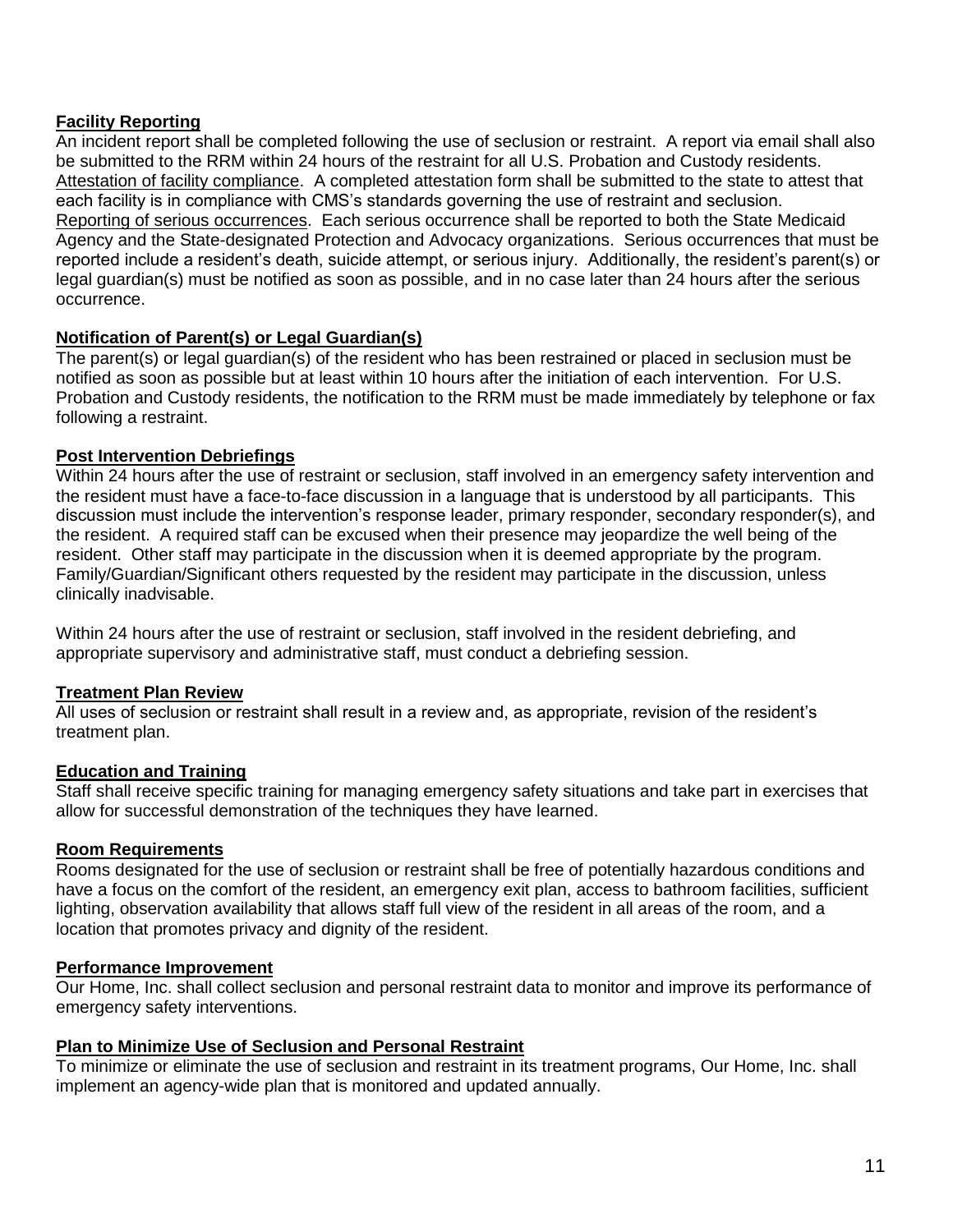#### **Annual Review**

This policy and related procedures shall be reviewed by medical and mental health professionals on an annual basis to ensure that proper protocols are in place.

# **Contact Information**

# **State Medicaid Agency**

Nicki Bartel RN, RHIT - or -Nurse Consultant **Review Access** Revi Warne DSS Division of Medical Services DSS Division of Medical Services 700 Governors Drive 700 Governors Drive Pierre, SD 57501-2291 Pierre, SD 57501-2291 Phone: 605-773-3495 Phone: 605-773-3495 Fax: 605-773-5246 Fax: 605-773-5246 Email: [nicole.bartel@state.sd.us](mailto:nicole.bartel@state.sd.us) Email: revi.warne@state.sd.us

#### **State-designated Protection Organization**

DSS – Child Protection Services Intake Specialist Toll Free Hotline: 1-877-244-0864

Huron Programs: Parkston Program: DSS-Child Protection Services – Huron DSS-Child Protection Services – Yankton 110 3<sup>rd</sup> Street SW Ste 200 3113 N Spruce Street, Ste 200 Huron, SD 57350<br>
Phone: 605-353-7105<br>
Phone: 605-668-3030<br>
Phone: 605-668-3030 Phone: 605-353-7105 Fax: 605-353-7103 Fax: 605-668-3014

#### **State-designated Advocacy Organization Centers for Medicare & Medicaid Services (CMS)**

Rod Raschke, Intake Specialist **Helen Jewell** Disability Rights Centers for Medicare and Medicaid Services 221 South Central Avenue **Denver Regional Office** Pierre, SD 57501 1600 Broadway, Suite 700 Phone: 605-224-8294 Voice/TDD \ 800-658-4782 Denver, CO 80202-4967

#### **Notification of Agency Policies**

We are required to let you know of policies that have been established by Our Home, Inc. to ensure for the health, safety, and care of each resident. Copies of these policies are available for you to read upon your request.

- 
- 
- 
- 
- 
- 
- \* Resident Discipline

# \* Admission \* Confidentiality of Information<br>\* Written Treatment Plan \* In-house Abuse and/or Negle

Phone: 303-844-7048

- In-house Abuse and/or Neglect Prevention and Intervention
- \* Scope of Services \* Access to Health Care
- \* Collection and Recording of Health Appraisal Data \* Case Management \* Collection and Recording<br>\* Counseling \* \* Medical Emergency Plan<br>\* Discharge \* \* Immediate Medical Exam
	-
	- Immediate Medical Examination and Treatment

#### **Reporting Requirements**

Regarding the policies listed above, we are required to advise you of our reporting obligations. Reports must be made to the following individuals or agencies as required on a monthly and/or quarterly basis or if a specific event occurs:

\* Placement Agency/Worker \* State Certification Team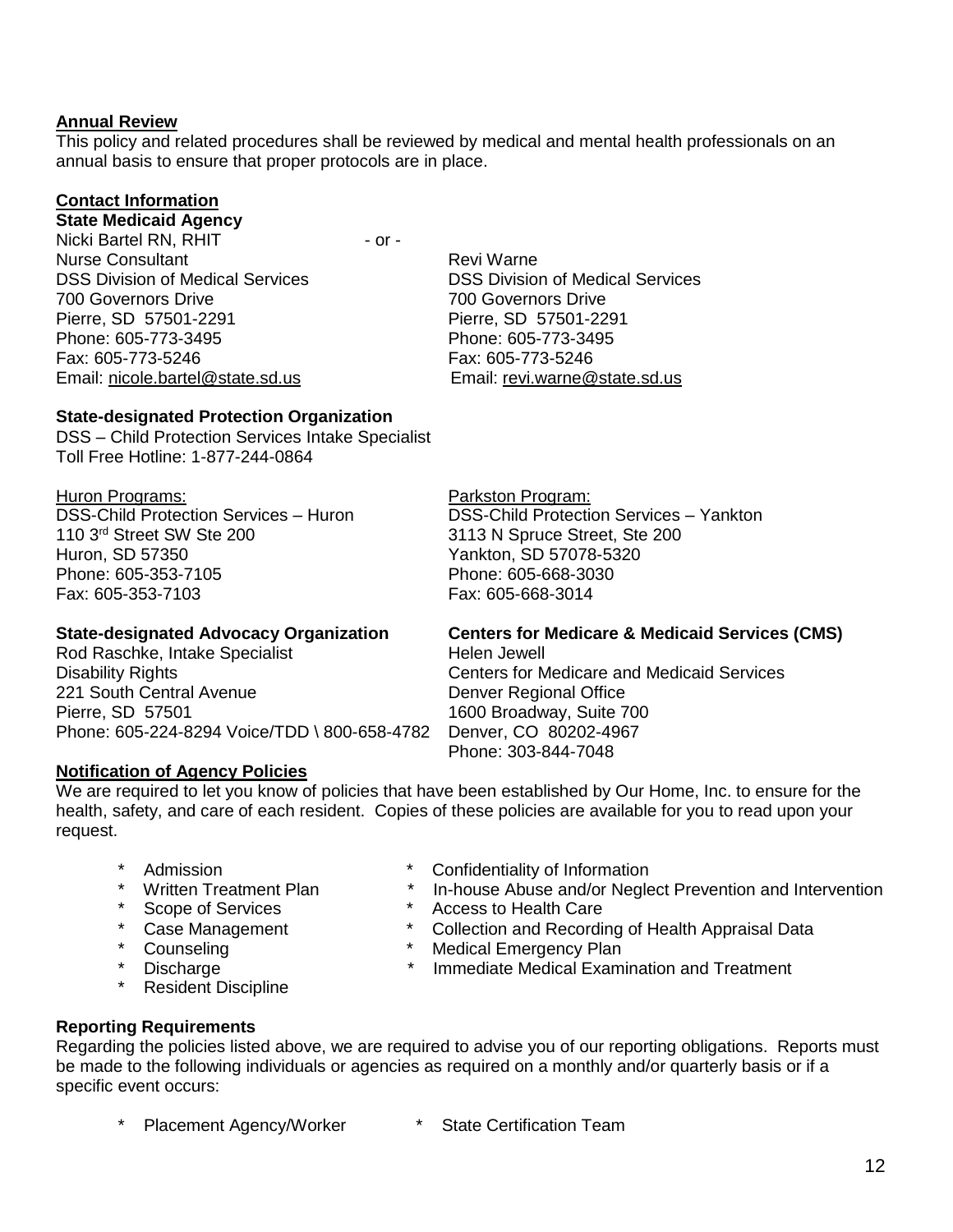- Department of Social Services Office of Child Protection Services
- Department of Social Services Division of Medical Services
- \* Centers for Medicare & Medicaid Services Regional Office



#### **GROUP MEETINGS "The Heart of the Program"**

The heart of the program is the group meeting. That is where your problems are discussed, worked through, and resolved. There are three types of group meetings:

Life History Meeting: This is usually the first meeting you request. Your life history should be told to the group in the first month of placement in order to help the group to understand what you have experienced in the past and what problems you need to address.

Problem Solving Meeting: This is where you will work at solving specific problems. Initially this will be to address problems brought out in the life history and how these problems have affected past behaviors and are affecting behaviors now.

Release Meeting: This will be the last meeting you will request and from this will be the group's recommendation to staff for your release from the residential treatment facility. During a release meeting, you will address problems you showed before placement here as well as problems shown while in placement. You will discuss how you worked on these problems and how you plan to deal with similar situations following you release.

#### **LIFE HISTORY**

The life history is generally the first meeting an individual asks for during group meeting time. The "group" and individual should work at developing enough trust with the group to ask for the life history meeting within the first month or so. In the life history meeting, the individual should go back as far as they can recall. The group's responsibility is to find out the following things for every year:

- 1. How did they get along with their peers, mother, father, brothers, sisters, and/or relatives?
- 2. How did they get along with their teachers for each year along with grades acquired, most difficult subjects, and problem incidents in the school setting?
- 3. How did their parents get along?
- 4. Major problem incidents should be brought out such as incidents in which they were apprehended by the law, incidents that could have gotten them into trouble with the law and apprehended, incidents that made you feel badly or that made others feel badly.
- 5. The group should be concerned about how the individual felt before, during, and after each incident and why. This will help the group to determine the basis and cause for this problem at that time.

Only major questions should be directed during the life history and all other incidents and questions should be followed up after the meeting in the Home during a RAP session.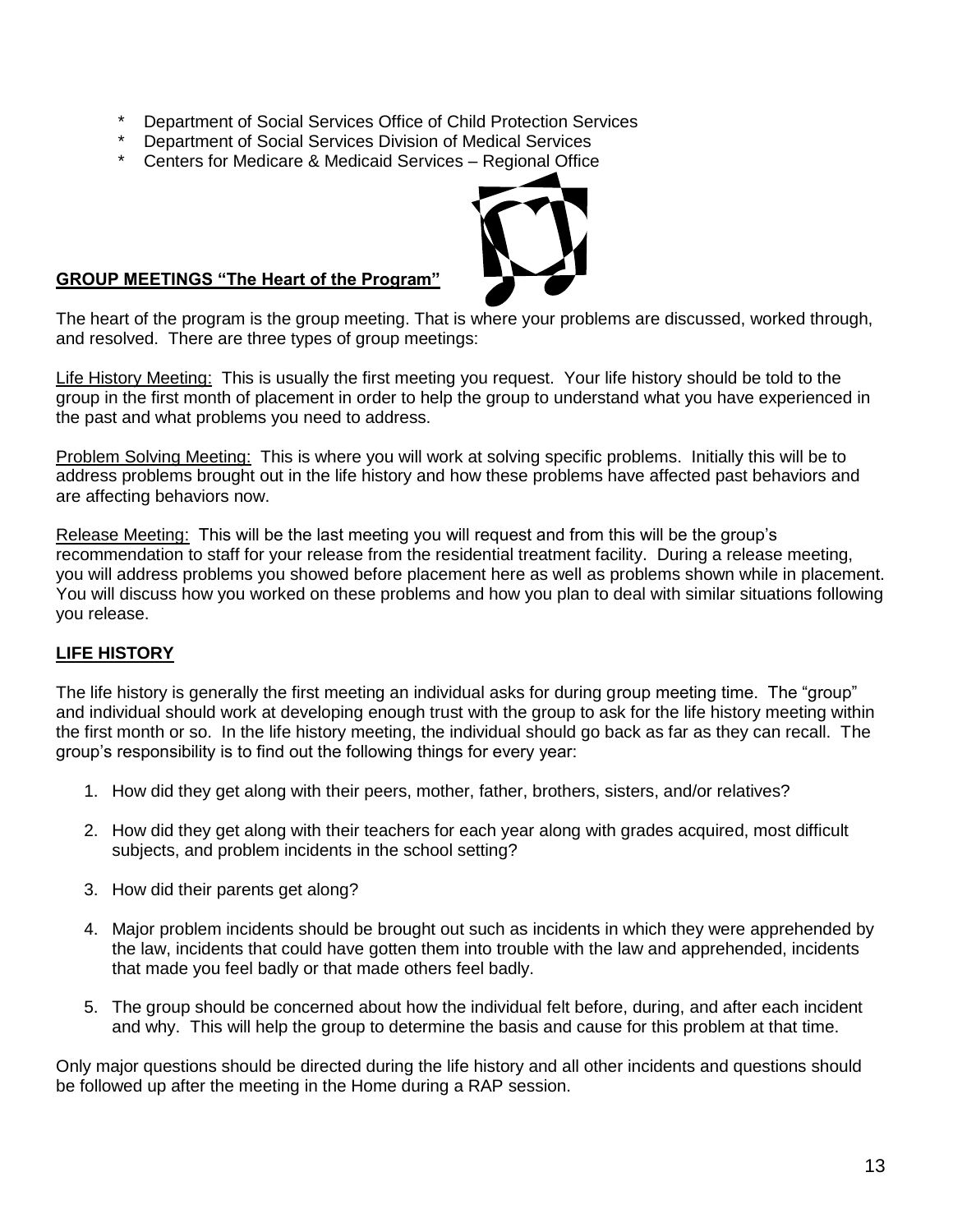Once a life history has been told to the group in group meeting, any new group member who did not attend the individual's life history meeting should be told their life history outside the group meeting. Re-telling an individual's life history to a new group member should include at least two group members who have already heard this life history in the group meeting. This responsibility should take place in a quiet area with no distractions. No individuals should be involved in anything other than listening attentively and asking appropriate questions.

# **DESCRIPTION OF PROBLEMS**

- 1) Low Self-Image: Has a poor opinion of self, feels put down, or of little worth.
	- a) Feels unlucky, a loser, rejected, mistreated, feels sorry for himself/herself, has no confidence he/she can be of value to others.
	- b) Worries that something is wrong with him/her, feels inadequate, and thinks he/she is good for nothing, is afraid others will find out "how bad I really am".
	- c) Distrusts others, feels they are against him/her and want to hurt him/her, feels he/she must defend himself/herself from others.
	- d) Is uncomfortable when people look at him/her or speak to him/her, cannot face up to people confidently and look them in the eyes.
	- e) Is insecure with "superior" people, does not feel good enough to be accepted by others except those who also feel poorly about themselves.
- 2) Inconsiderate of Others: Does things that are damaging to others.
	- a) Does things that hurt people, enjoys putting people down.
	- b) Acts selfishly, doesn't care about the needs or feelings of others.
	- c) Seeks to build self up by manipulating others for his/her own purpose.
	- d) Won't help other people, except, possibly, if they are members of his/her own family or circle of friends.
- 3) Inconsiderate of Self: Does things that are damaging to self.
	- a) Puts self down, brings anger and ridicule on self, does things that hurt self.
	- b) Acts as though he/she doesn't want to improve self or solve problems.
	- c) Tries to explain away his/her problems, or blames them on someone else.
	- d) Denies problems, hides from problems, runs away from problems.
	- e) Doesn't want others to point out his/her problems or talk about them; resists help with problems.
- 4) Authority Problem: Does not want to be managed by anyone.
	- a) Views authority as an enemy camp "out to get him/her".
	- b) Resents anyone telling him/her what to do, does not readily accept advice from either adults or peers.
	- c) Cannot get along with those in authority, gets into big confrontations with authority figures, circumventing or manipulating them if possible.
- 5) Misleads Others: Draws others into negative behavior.
	- a) Seeks status by being a negative or delinquent leader.
	- b) Given support to the negative or delinquent action of others.
	- c) Misuses others to achieve his/her own goals, getting them to do his/her "dirty work".
	- d) Wants others to be in trouble with him/her, afraid of being alone or separate.
	- e) If others follow him/her and get into trouble, feels that it is their problem and not his/her responsibility.

6) Easily Misled: Is drawn into negative behavior by others.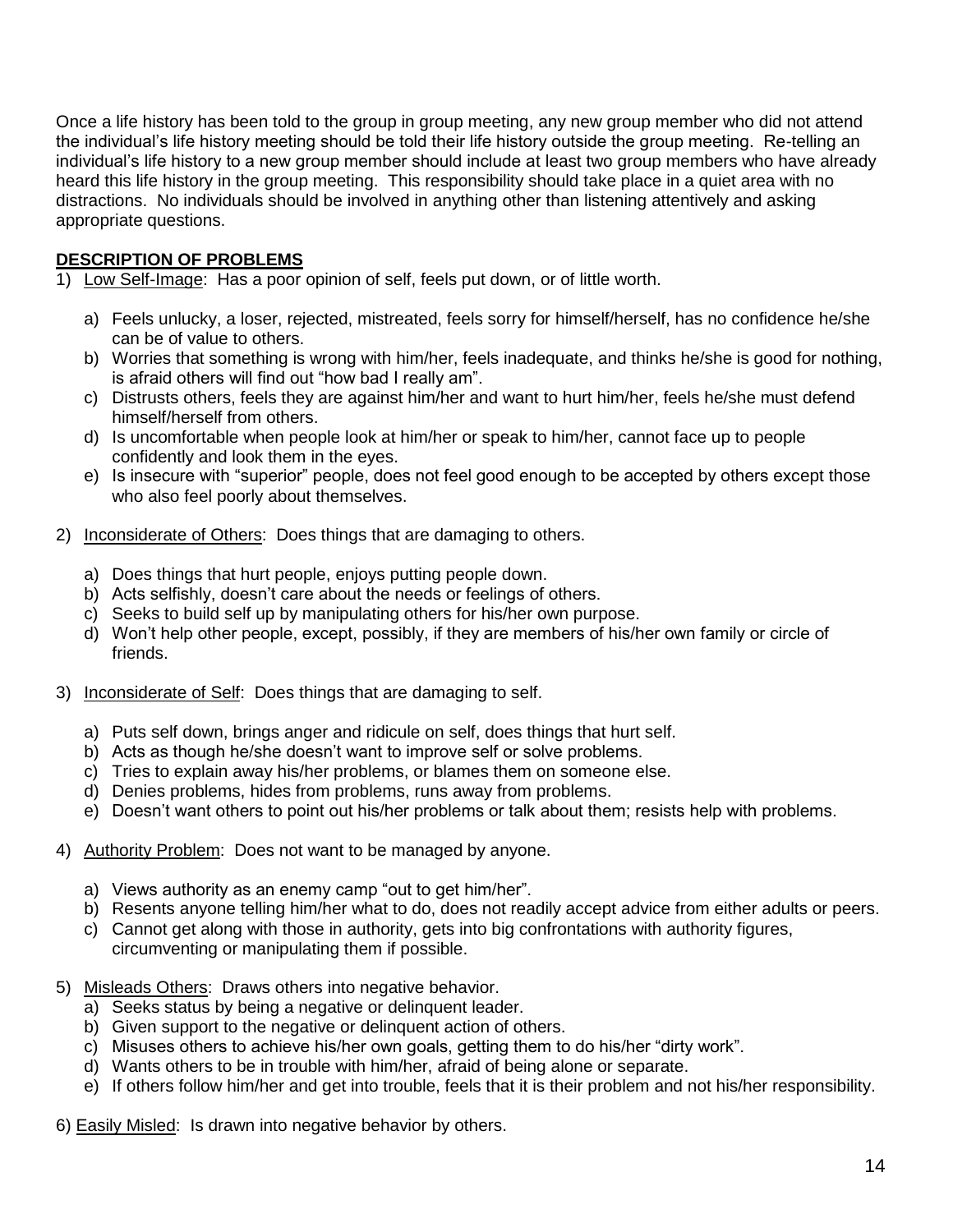- a) Can't make his/her own decisions and is easily controlled by stronger persons.
- b) Can't stand up for what he/she believes, even when he/she knows he/she is right.
- c) Is easily talked into committing delinquent acts in order to please or impress others.
- d) Behavior varies from good to bad, according to influence from those with which he associates.
- e) Lets people misuse him, is willing to be somebody else's flunky.

7) Aggravates Others: Treats people in negative, hostile ways.

- a) Makes fun of others, tries to embarrass them and make them feel low.
- b) Seeks attention in negative ways, irritates or annoys people.
- c) Makes subtle threats in word or manner.
- d) Challenges, provokes, or hassles people.
- e) Intimidates, bullies, or pushes people around.
- 8) Easily Angered: Is often irritated or provoked, or has tantrums.
	- a) Frequently becomes upset or explosive but may try to excuse such behavior as naturally having a bad temper.
	- b) Easily frustrated, unable to accept failures or disappointments.
	- c) Responds to the slightest challenge or provocation, thus making other people's problems his own.
	- d) Is so sensitive about himself/herself that he/she cannot stand criticism or disagreement with his/her ideas.
	- e) Easily upset if someone shouts at him/her, points a finger at him/her, touches him/her, or shows any negative feelings toward him/her.
- 9) Stealing: Takes things that belong to others.
	- a) Thinks it is all right to steal if he/she is sneaky enough not to get caught.
	- b) Doesn't respect others and is willing to hurt others to get what he/she wants.
	- c) Steals to prove he/she is big and important or to prove he/she is "slick" enough to get away with it.
	- d) Steals because he/she is afraid peers will think he/she is weak or chicken if he/she doesn't.
	- e) Doesn't have confidence that he/she could get things by his/her own effort.

10) Alcohol or Drug Problem: Misuses substances that could hurt self.

- a) Afraid he/she won't have friends if he/she doesn't join them in drinking or drugs.
- b) Thinks drugs are cool, tries to impress others with his/her drug knowledge or experience.
- c) Uses the fact that many adults abuse drugs (such as alcohol) as an excuse for his/her involvement.
- d) Can't really be happy without being high, can't face his/her problems without a crutch.
- e) Acts as thought he/she doesn't really care about damaging or destroying self.
- 11) Lying: Cannot be trusted to tell the truth.
	- a) Tells stories because he/she thinks others will like him/her more.
	- b) Likes to live in a make believe fantasy world.
	- c) Is afraid of having his/her mistakes discovered so he/she lies to cover up. May even make up false problems to hide the real ones.
	- d) Twists the truth to create a false impression but doesn't see this as lying.
- 12) Fronting: Puts on an act rather than being real.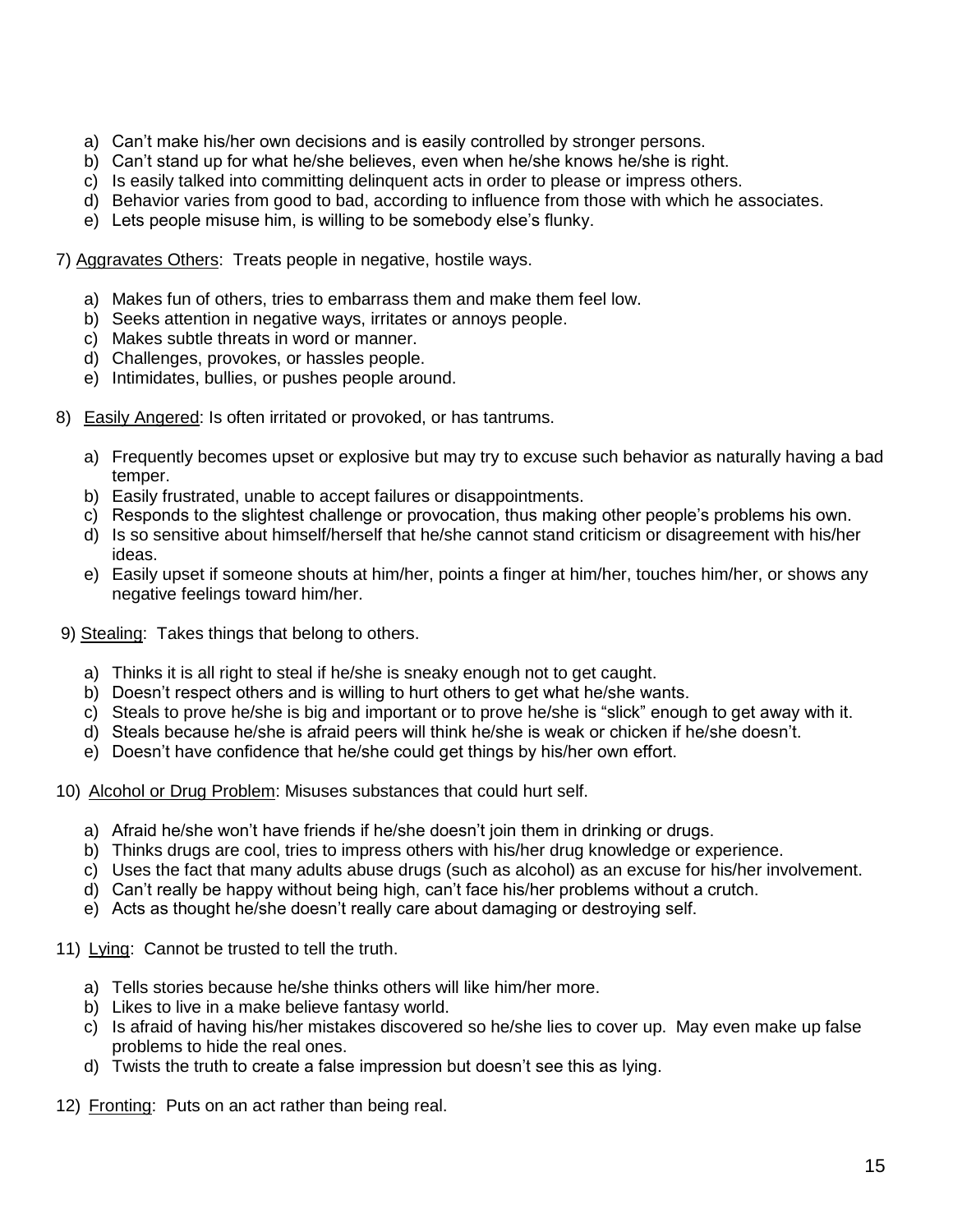- a) Needs to appear big in the eyes of others, always needs to try to prove self.
- b) Bluffs and cons people, thinks loudness and slick talk are better than reason.
- c) Acts superior, always has to be right, argues, needs to be best in everything, resents being beaten.
- d) Clowns or shows off to get attention.
- e) Plays a role to keep from having to show real feelings to others.



# **THE ABC's OF PROBLEM SOLVING**

- 1. **AWARE**: Becoming aware of the problem. This includes a definition of the problem and breaking it down:
	- a) What problem do I have?
	- b) Why is this a problem to me?
- 2. **BRAINSTORMING**: Propose solutions to the problem. Take a look at the alternative available and the possible outcome.
	- a) How can I deal with this differently?
	- b) What are some other ways to handle this?
- 3. **CHOOSE**: Make a decision as to which alternative may work for you. Have you tried other ways to solve the problem? Then make your choice.
	- a) I'll try to do this instead of what I have been doing.
	- b) Isn't this a better way to handle my problem?
	- c) What's the right thing for me to do?
- 4. **DO IT**: Put your decisions into action. Implement this alternative.
	- a) I'm dealing with my problem this new way.
	- b) When I do this, it doesn't' become a problem.
- 5. **EVALUATE**: Examine the results of your decision. Take a look at your results.
	- a) Did it work?
	- b) Shall I try this solution a little longer...a little harder?
	- c) Did I do the right thing?

#### **IF IT DIDN'T WORK, GO BACK TO "2" AND CHOOSE ANOTHER ALTERNATIVE.**

#### **RELEASE PROCEDURE**

The first step to a release meeting is client's readiness for release. The members of the client's group must also agree to the client's readiness for release. The client asking for their release must ensure all other group members have heard their life history prior to asking for release. The client has prepared prior to asking for the meeting in the expectation that the group would feel the client was also ready for their release. After the client has asked for and received the meeting during the awarding portion the process for release begins: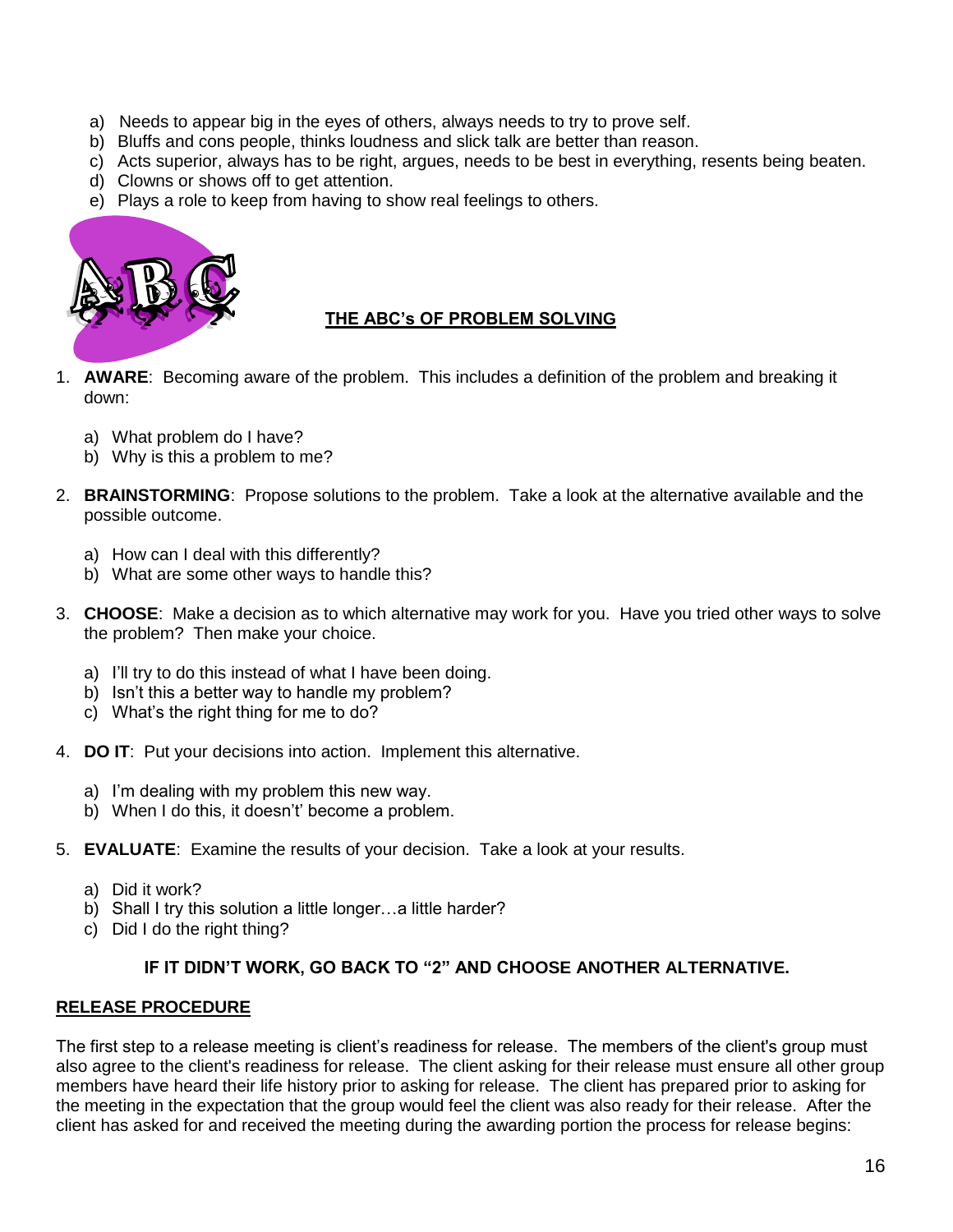#### Part One:

 The client begins by identifying the behavioral problems exhibited by them referring to the 12 problems of the problem list. The client will identify how the problems were shown prior to entry (on the outs), while in treatment, and what the client has done to work to resolve the meeting. The client can and should be encouraged to list and identify more than one problem at a time. The client may list one of the three major problems, low self-image, inconsiderate to self, or inconsiderate to others. Under each one of these the client will then list the secondary problems shown stemming from the major problem. For instance, inconsiderate to self, easily mislead, drug and alcohol, authority. The client then highlights how (s) he exhibited them on the outs, in treatment, and then worked to resolve them. An example of how it could be resolved is: I received a meeting on each problem in group meeting, did special assignments (codependency) and/or ASAP assignments, attended inpatient treatment, went to AA and Alateen, raps, etceteras.

#### Part Two:

 The client next identifies high-risk situations and how (s) he plans to address them following (her) his release. Suggested areas to be addressed could be family, school, leisure, friends, or work. This again does not need to be long and drawn out. Once the client states their plan, each group member asks at least one question of the client. The client answers honestly and concisely.

#### Part Three:

 The last portion of the meeting is started by the client but ended by the group with a recommendation being made to the group leader. The client, again having prepared, goes around the circle identifying how each individual has helped them work on an issue or problem. Preparation on the client's part is extremely important in this area. After the client is through, each group member tells the client requesting the release how (s) he has helped them and then gives a yes or no for the client's release. After all clients are through with their portion, a group member, possibly first chair of last chair, whatever is decided, makes a recommendation for the group members release or not. At this time the group leader will either accept the recommendation and take it back to the treatment team, or deny the recommendation.

If the recommendation is accepted the following must then occur. The group leader takes the recommendation back to the immediate team, i.e. Phoenix, Star or Independence teams, to be discussed and decided upon. If the treatment team agrees with the group, the process continues with the group leader taking the group and team recommendation to the following group leaders' meeting. If not agreed to by the team, the group leader addresses this in the summary time of the next group meeting.

If the treatment team and the group leaders' meeting concur, the group leader then addresses it in the summary time of the following group meeting, either giving or denying the release. If denied, the group leader will again address the group and client and the client will need to start the whole procedure again after (s) he and the group address or resolve the concerns that prevented or negated the release.

The group leader needs to be prepared during the initial release meeting to be sure to keep the statements concise and the meeting moving. It is important prior to the client asking for a release that the group leader stresses to the client and group the importance of preparation. The release meeting should not take more than one ninety-minute meeting, depending of course on the day of the week and the group's ability to get through problem reporting.

# **SPIRITUALITY**

**Philosophy:** It is the philosophy of Our Home, Inc. that spiritual needs hold an important part in the development and holistic wellness of the young people in our care. Therefore, efforts are made to meet these needs through providing and coordinating activities that are spiritually beneficial for the youth. The diversity of the spiritual backgrounds of the young people at Our Home, Inc. can not be easily summarized but it is our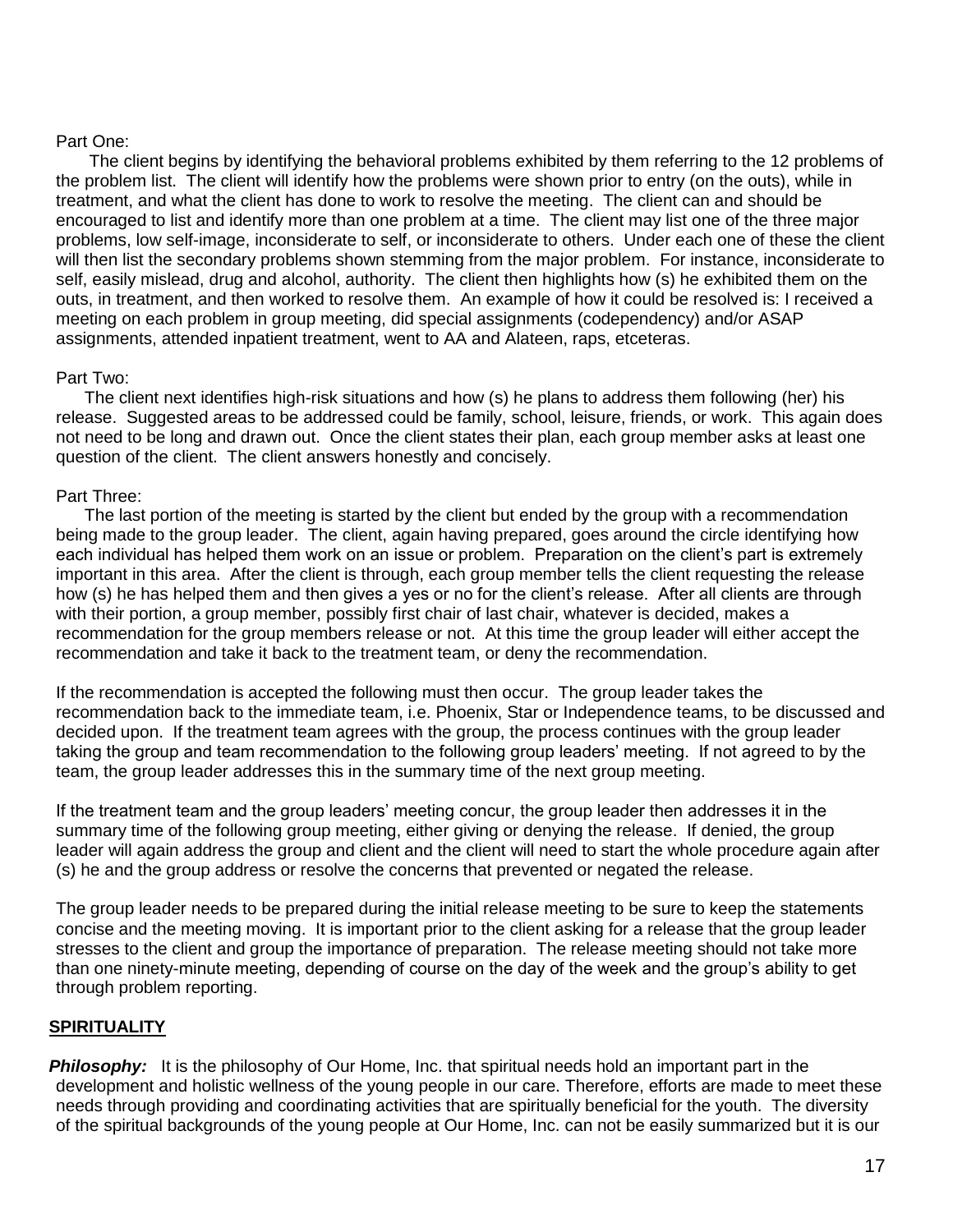philosophical goal to hold a sense of respect for each young person's spiritual background. It is also our goal that each individual has an opportunity for spiritual development so that this may be applied as one aspect of resolving the problems in their lives.

*Principals:* Our Home, Inc. holds the following principles to be guidelines in the provision and coordinator of spiritually related activities.

- 1) Our Home, Inc. shall make reasonable efforts to allow for the youth to participate in spiritually related activities that are consistent with the individual's own choosing. Limitations may apply due to available resources, time and individual need. While the primary organizational goal is "treatment", spirituality offers a way to enhance the overall treatment process.
- 2) All youth shall have freedom of choice in matters pertaining to their participation in any spiritually related services, ceremonies or activities. Participation is voluntary.
- 3) Our Home, Inc. serves a diverse population. Diverse populations have divergent belief systems. BECAUSE OUR SERVICES ARE GROUP ORIENTED, THE YOUNG PEOPLE IN OUR CARE MAY BE EXPOSED TO A VARIETY OF SPIRITUAL EXPERIENCES AS WE SEEK TO MEET THE NEEDS OF THE WIDE RANGE OF YOUTH IN OUR CARE. We acknowledge that we have limitations and seek to minimize them for the youth in our care.
- 4) Our Home, Inc. wants both the young person and their parents to be informed about the general nature of activities that occur. WE ASK THAT ANY YOUNG PERSON OR PARENT WHO HAS A CONCERN ABOUT SPIRITUALLY RELATED ISSUES ADVISE US SO WE MIGHT DISCUSS THE CONCERN.

*Activities:* There are a wide range of activities occurring within the context of the Our Home, Inc. program that have a spiritual basis. Some activities are of a day to day and practice of faith nature. For example, young people according to their choice may carry out activities such as those listed below:

- 1) Offering meal blessings;
- 2) Saying the Serenity or "Lord's" prayer at the close of a group session;
- 3) Smudge purification rituals; (i.e. with sweet grass, sage, or cedar);
- 4) Prayer Circle with a Pipe
- 5) Placing of food offerings; and
- 6) Generic discussion relating to the concept of "Higher Power" as within the context of the Alcoholic Anonymous program.

Other activities are more formal and would best be described as "structured service" or "ceremonial" in nature. These activities include:

- 1) Attending church services within the community. Our Home, Inc. arranges for the youth to attend a weekly church service. The youth generally attend in a "group" fashion and the decision about which specific church service to attend is based upon two considerations. One consideration is the differing denominations that the young people living at Our Home, Inc. may hold. The second consideration that some denominations may or may not be represented within the community and resource limitations may exist. Church attendance is considered as voluntary for each youth.
- 2) Attending Inipi or "Sweat" Ceremonies. Ceremonies are conducted by staff at Our Home, Inc. or individuals from various communities who volunteer to help the youth in this way. Ceremonies are coordinated through the Program Coordinator. Participation is voluntary.

Any questions about these services are welcome and please feel free to contact us.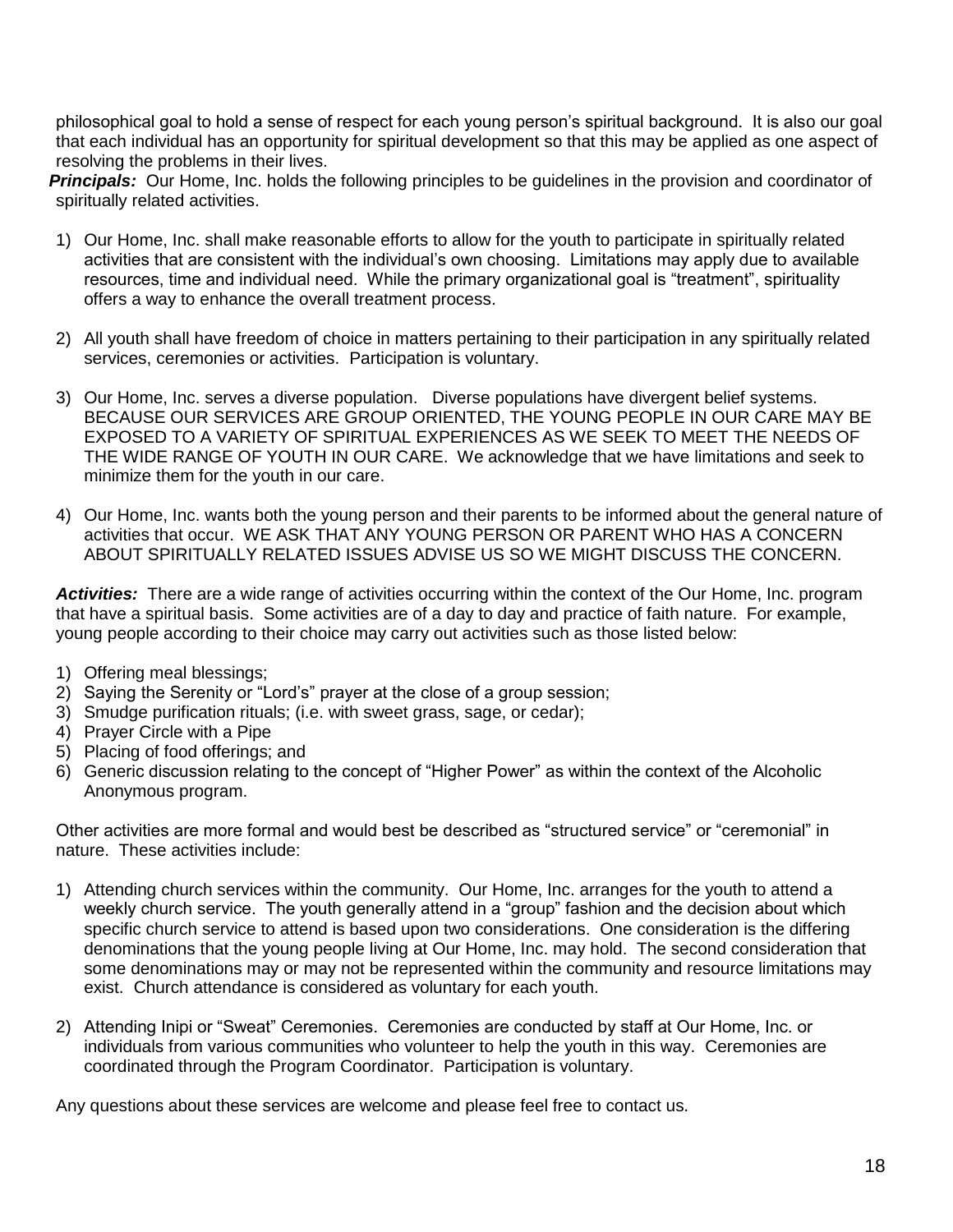# **CONFIDENTIALITY**

It is the responsibility of all Our Home, Inc. employees to safeguard sensitive information. Federal Law and State Regulations in some instances protect the confidentiality of the patient's record maintained by this program. Violation of the Federal Law and Regulations by a program is a crime. Appropriate authorities in accordance with Federal Regulations may report suspected violations.

Federal Regulations or State Regulations do not protect any information about a crime committed by a patient either at the program, against any person who works for the program, or any threat to commit such a crime.

Federal Laws or State Regulations do not protect any information about suspected child abuse or neglect from being reported under State Law to appropriate State and Local authorities.

It is also the responsibility of all residents to maintain confidentiality about other residents in the treatment program and the sensitive personal information that is shared in the treatment process. Do not use sensitive information to take advantage of or belittle another resident.

#### **VISITATION (HOME VISITS & SUNDAY VISITATION)**

Upon entering Our Home, Inc. PRTF/Parkston all youth will be required to be on the orientation stage. As part of the orientation stage there is a two-week adjustment period for Sunday Visitation. After this two-week adjustment period all youth may have a Sunday visit. Exceptions to this adjustment period apply to those youth who are being transferred from another existing Our Home program. These youth will not have to wait two weeks for a Sunday visit.

Spiritual development is offered as an integral part of our program. Therefore, visitation is on Sunday from 1:00 p.m. until 5:00 p.m.(increasing in latter stages of the program) to allow youth that choose to attend an opportunity to do so. Sunday visitation is to be arranged one week prior to the visit. In keeping your family informed about your progress in the program it is important that your family's participation in your treatment be encouraged. As part of this visitation process it is mandatory that your family and you visit with staff prior to leaving on a Sunday visit and upon returning from a Sunday visit. This is helpful to you and your family to ensure communication is consistent with your family and that any questions your family may have about your treatment can be addressed.

While visitation is reserved for Sundays, *other days may be considered or arranged depending upon your family's circumstances. If your family may need to arrange a different day for visitation these arrangements should occur between your family and your Group Leader.*

Off ground and on ground visitation will be determined by the treatment staff after the two-week adjustment period and based upon a person's individual needs. It should be noted that all first visits are on campus and supervised, this allows us as a treatment facility to further evaluate the needs of you and your family for future visits. Following the first visit, all other determinations will be made regarding each request by the treatment team, according to the appropriate stage privilege.

Visitation can be with immediate family for those individuals who are on the orientation and first stage of the program. Once you get to the second stage of the program other visitation from friends and distant relatives can be considered. Visitation by spiritual advisers and/or clergyman will be taken into consideration anytime based on individual needs.

There will be no food brought to on campus visits without the prior approval of a group leader. If family is bringing in a soda for you or themselves it must be in an unopened sealed container.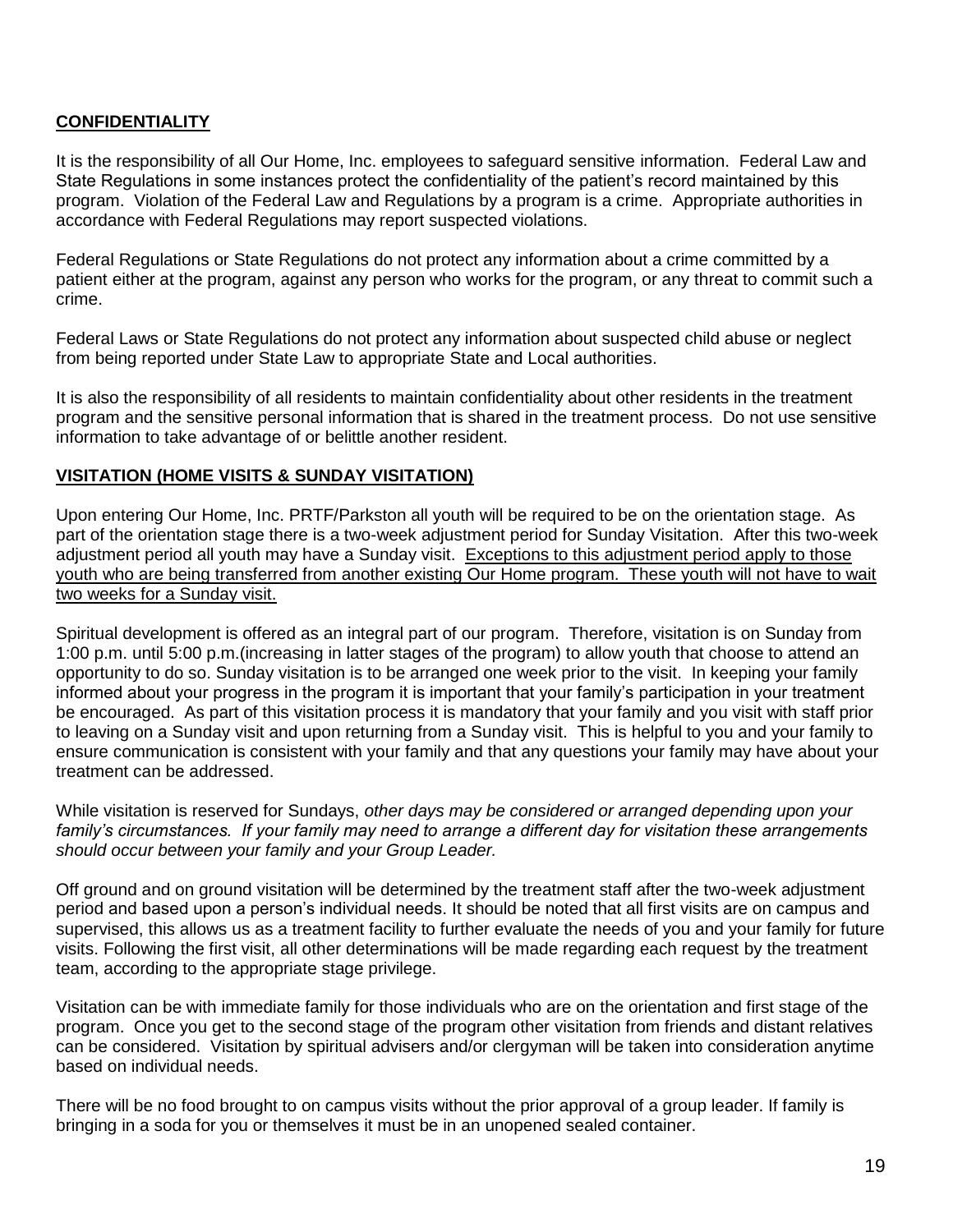All food that is approved for a visit, must also be finished on that visit or leave with family.

During the course of your treatment at Our Home, you will be progressing through three stages of treatment. As you progress through treatment, visitation may be increased depending upon your individual needs. Home visits can be arranged once you have progressed to the second stage of the program dependent on your discharge plan. However, visitation depends upon each youth's individual needs and their ability to manage home visits in a healthy and positive manner.

**Prohibition of firearms or other dangerous weapons**: Our Home, Inc. prohibits the present of firearms or other dangerous weapons (knives, CD gas, Chemical agents, etc.) in the facility or on Our Home property.



# **TELEPHONE CALLS**

There are no telephone calls for the first week of placement as part of adjusting to your group. After one week (seven days) telephone calls will be limited to two per week (15 minutes each). Arrangement for payment of telephone calls should be arranged with the staff working with your group. Phone cards should be purchased for direct calls and in certain cases the student may be billed 5 cents a minute from the program. Should students not have funds available for telephone calls arrangements can be made with the program in certain circumstances to ensure students talk to their parents.

Exceptions to this telephone call requirement apply to any student being transferred from an Our Home, Inc. program. Those students will not be required to follow the one week adjustment requirement.

# **GUIDELINES FOR CALLS**

- 1. Incoming calls Staff shall verify that the youth has authorized contact with the caller before allowing the youth to take the phone call.
- 2. Outgoing calls Before a youth places a phone call, staff shall verify that the youth has authorized contact with the party to be called. When the youth makes a call, he/she shall turn the speakerphone on before dialing the phone number. The speakerphone shall remain on until the number is dialed and staff is able to verify that the correct party has been reached.
- 3. Once staff has verified an incoming or outgoing call, provisions shall be made to ensure as much privacy as possible for the remainder of the call. Specifically, staff shall not monitor the call and the speakerphone shall be turned off.
- 4. Staff may only monitor youth phone calls when based on legitimate facility interests of order and security.

# **HOURS OF AVAILABILITY**

Personal telephone calls may be made only during the following scheduled times. Incoming calls begin at 5:00pm on weekdays and 12:00pm on Saturday and Sunday. In special circumstances, Group Leaders may grant exceptions.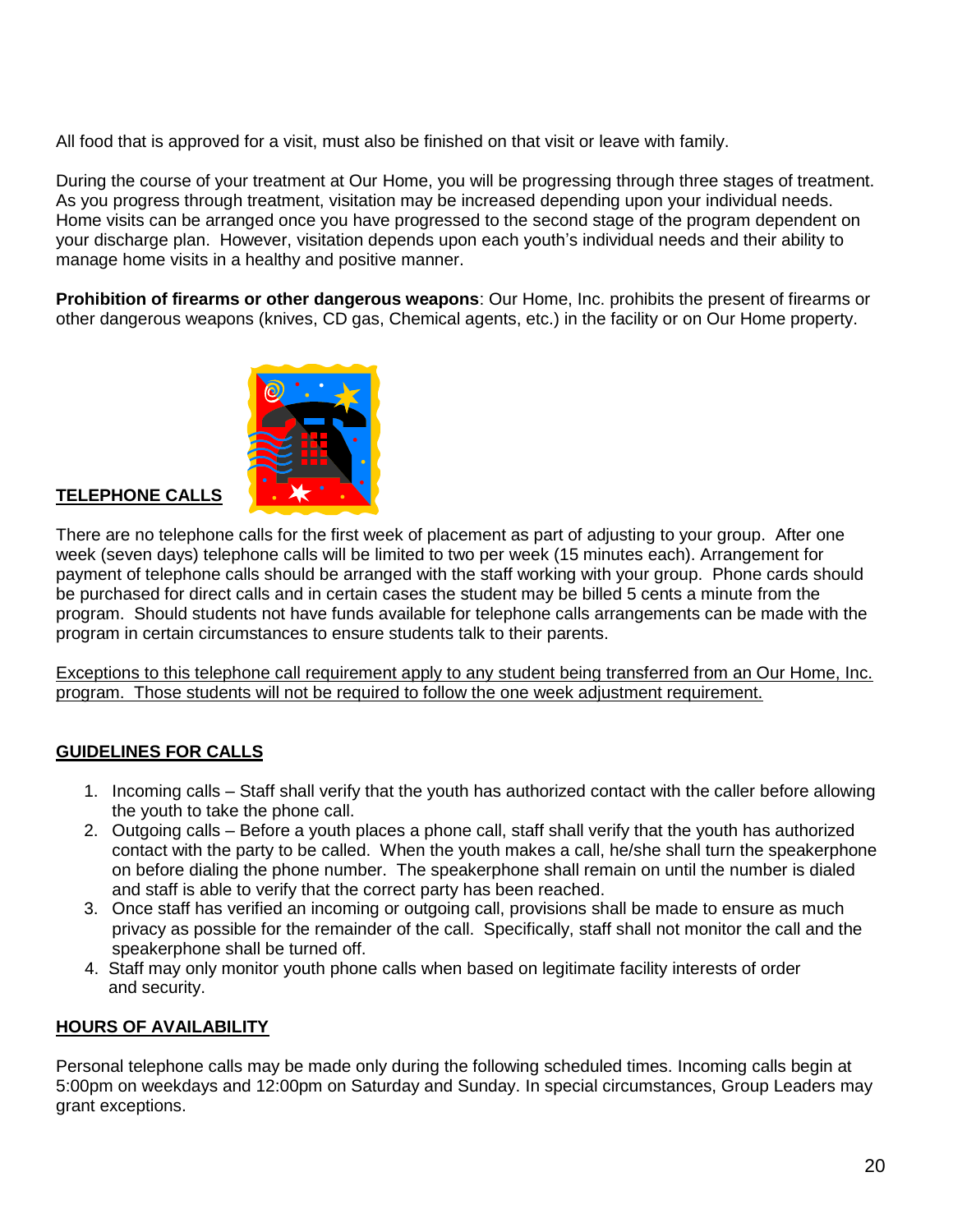**Group Star** has telephone calls on Mondays from 6:00 pm to 8:00 pm, on Thursdays from 6:00 pm to 8:00 pm, on Fridays from 6:00 pm to 8:00 pm, on Saturdays from 12:30 pm to 8:00 pm and Sundays from 12:30 pm to 8:00 pm.

**Group Independence** has telephone calls on Tuesday from 6:00 pm to 8:00 pm, on Thursday from 6:00 pm to 8:00 pm., on Fridays from 6:00 pm to 8:00 pm, on Saturdays from 12:30 pm to 8:00 pm and Sundays from 12:30 pm to 8:00 pm.

**Group Phoenix** has telephone calls on Mondays from 6:00 pm to 8:00 pm, on Wednesdays from 6:00 pm to 8:00 pm, on Thursdays from 6:00 pm to 8:00 pm, on Saturdays from 12:30 pm to 8:00 pm and Sundays from 12:30 pm to 8:00 pm.

# **SCHOOL**

After placement at the Our Home Parkston program all students, with the exception of students transferred from another Our Home program, will have a one day waiting period prior to attending the district interim classroom. This provides for all school paperwork to be obtained and adjustment for the student into the program.

All students will be placed at the Parkston interim class. After the student starts to improve academically, behaviorally and is on the proper stage, being mainstreamed into the public school system is reviewed and considered by the student's treatment team. Our closely working relationship with school personnel allows both the school and the residential treatment facility to closely monitor and assist you to receive the maximum educational opportunities. After being mainstreamed into the public school system, you may be in a position to participate in other extracurricular activities such as band, music, drama, sports, etc.

# **LETTERS**

All group members are able to send and receive letters from the first day of admission. You are able to write to immediate family members (i.e. mother, father, siblings, and grandparents) until such time that the group feels that you are in a position to start contacting other friends and relatives. This also depends on the individual you are trying to contact and your approved contact list.

# **POLICY FOR SENDING AND RECEIVING PACKAGES**

Residents may send and receive packages. However, any sending and receiving of packages must be done within the guidelines of the mail and contraband policies. This specifically means that the staff may expect that any or all packages (sent or received) be wrapped or unwrapped in the presence of staff. Staff will remove any objects that are listed as contraband or that are thought to be hazardous.

Our Home, Inc. reserves the right to immediately remove any package from the residential areas if there is reasonable suspicion to believe that the package is dangerous.

Any objects removed as hazardous or as contraband will be handled as evidence, disposed of, turned over to authorities, stored until discharge or returned to the sender, depending upon the nature of the package content.

The receipt of clothing, gifts, and home baked goods is permitted. However, the baked goods must not be passed among other residents without the approval of staff.

# **MAIL POLICY**



It is the policy of Our Home, Inc. to provide mail services to the clients in treatment.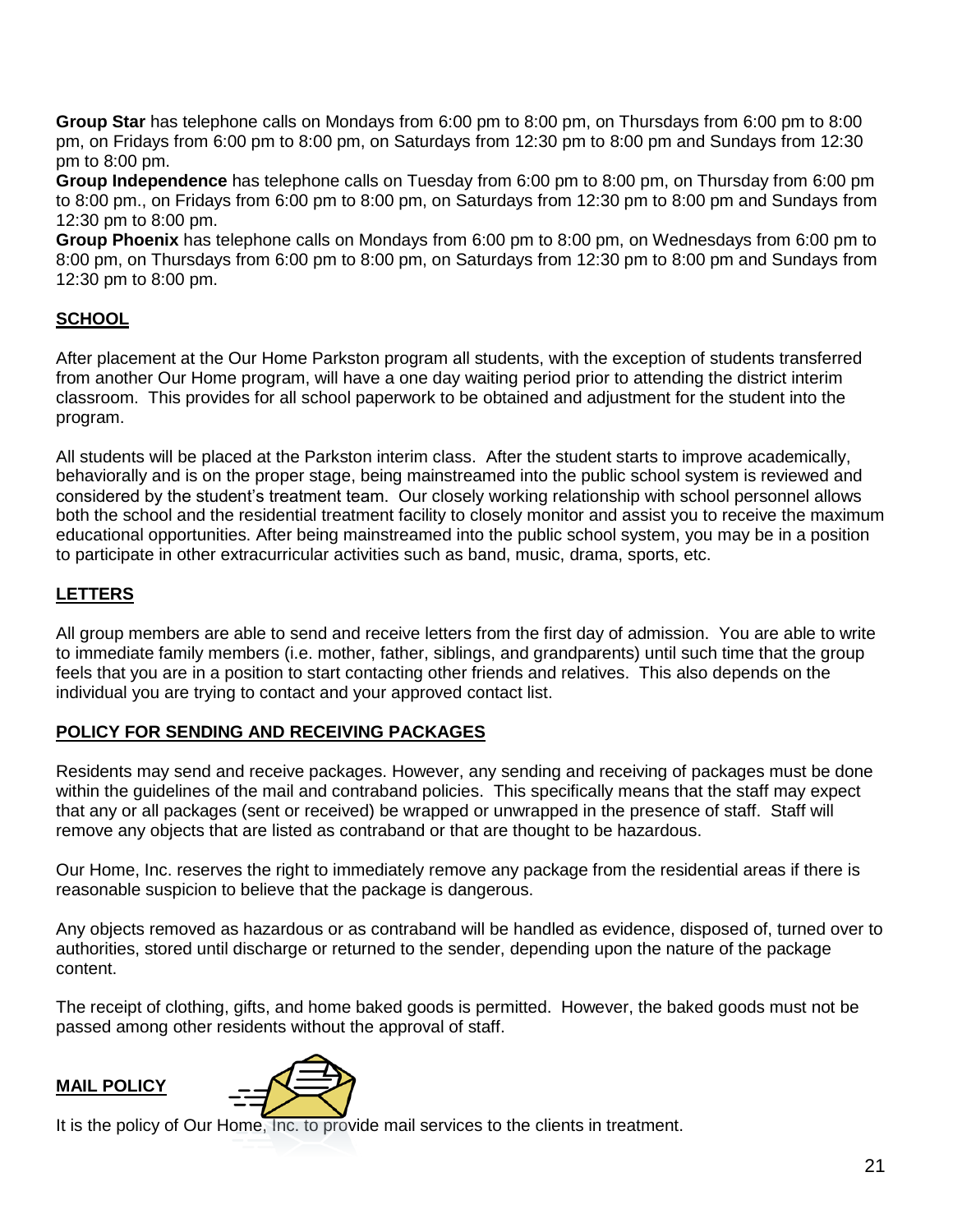# **MAIL PROCEDURES**

Mail services shall be provided to the clients within the following framework:

- 1. Incoming and outgoing mail will not be held for more than twenty-four (24) hours, excluding weekends and holidays.
- 2. The opening of incoming client mail will be monitored to intercept cash, checks, money orders, and contraband. Clients shall open incoming mail in the presence of a staff member. Any cash, checks, or money orders received will be deposited in the client's account. Any contraband (illegal or inappropriate items) found will be seized and disposed of accordingly.
- 3. Outgoing client mail may be inspected to intercept contraband. A staff member may inspect outgoing letters or packages before they are sealed. Any contraband found will be seized and disposed of accordingly.
- 4. To ensure appropriateness of the correspondence, Our Home, Inc. may require clients to read incoming and outgoing letters to their group members and staff. Outgoing letters deemed a threat to the safety and security of the facility shall be returned to the client. Staff shall collect incoming letters deemed detrimental to the client's treatment and put in storage with the client's other banned items.
- 5. There is no limit on the volume of mail a client may send or receive, except where there is clear and convincing evidence to justify such a limit. When based on legitimate facility interests of order and security, staff may reject incoming mail. The client will be notified when incoming mail is returned.
- 6. All first-class letters and packages will be forwarded to clients who are transferred to other facilities or released, provided a forwarding address is available. If a forwarding address is not available, first-class letters and packages will be returned to the sender.
- 7. When requested by a client who has neither funds nor sufficient postage and upon verification of this status by staff, postage will be provided to the client for mailing letters to maintain community ties. These funds will be advanced to the client from their allowance.

#### **ACCESSIBILITY COMMITTEE**

Our Home, Inc. maintains a committee of residents and staff members from its three treatment programs that meet at least annually to review the agency's Accessibility Plan and monitor progress toward previously identified barriers to treatment. Meeting times are announced and posted in advance to allow for resident, employee, family and other stakeholder involvement as necessary.

# **CHILD ABUSE, NEGLECT AND SEXUAL HARASSMENT PREVENTION & INTERVENTION**

It is the policy of Our Home, Inc. to develop an environment for residents that provides for their safety and welfare; therefore, Our Home, Inc. strictly prohibits

- any staff member, contractor, or volunteer conduct that is abusive or neglectful of the youth in our care.
- any resident conduct that is abusive toward others.
- any resident-on-resident sexual activity.

It is further our policy to have zero-tolerance toward resident sexual abuse and sexual harassment. This means that some form of disciplinary action will be taken on all substantiated incidents.

## **I. Definitions**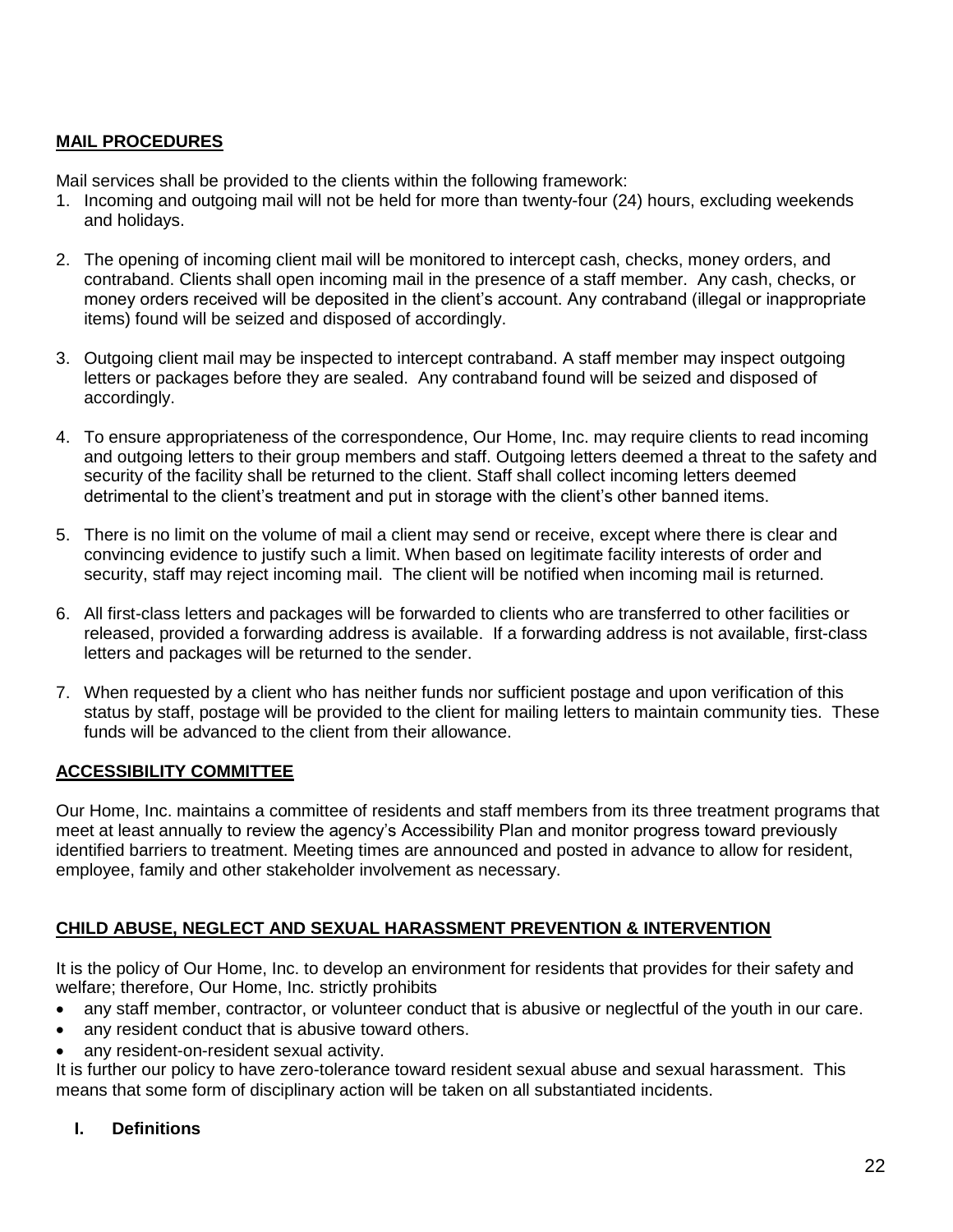- 1. Physical Abuse is strictly prohibited.
	- A. Youth beaten. Any form of corporal punishment is prohibited.
	- B. Youth subjected to inappropriate or excessive restraining devices.
	- C. Inappropriate or excessive use of psychotropic and other drugs used as a method of keeping a youth under control.
	- D. Inappropriate or excessive use of isolation and/or seclusion for long periods of time.
- 2. Sexual Abuse is strictly prohibited.
	- A. Contacts or interactions between a youth and an adult in which the youth is being used for the sexual stimulation of the perpetrator or another person.
	- B. Contacts or interactions of a sexual nature with a youth by a person under the age of 18 when that person is either significantly older than the victim or when the perpetrator is in a position of power or control over another youth.
	- C. Sexual abuse takes place when a staff member, contractor, or volunteer permits or participates in sexual activity with a youth in care. This includes rape or attempted rape, fondling, voyeurism, exhibitionism, and the like.
	- D. Sexual abuse of a resident by another resident includes any of the following acts, if the victim does not consent, is coerced into such act by overt or implied threats of violence, or is unable to consent or refuse:
		- 1) Contact between the penis and the vulva or the penis and the anus, including penetration, however slight;
		- 2) Contact between the mouth and the penis, vulva, or anus;
		- 3) Penetration of the anal or genital opening of another person, however slight, by a hand, finger, object, or other instrument; and
		- 4) Any other intentional touching, either directly or through the clothing, of the genitalia, anus, groin, breast, inner thigh, or the buttocks of any person, excluding contact incidental to a physical altercation.

Sexual abuse of a resident by a staff member, contractor, or volunteer includes:

- 1) Contact between the penis and the vulva or the penis and the anus, including penetration, however slight;
- 2) Contact between the mouth and the penis, vulva, or anus;
- 3) Contact between the mouth and any body part where the staff member, contractor, or volunteer has the intent to abuse, arouse, or gratify sexual desire;
- 4) Penetration of the anal or genital opening, however slight, by a hand, finger, object, or other instrument, that is unrelated to official duties or where the staff member, contractor, or volunteer has the intent to abuse, arouse, or gratify sexual desire;
- 5) Any other intentional contact, either directly or through the clothing, of or with the genitalia, anus, groin, breast, inner thigh, or the buttocks, that is unrelated to official duties or where the staff member, contractor, or volunteer has the intent to abuse, arouse, or gratify sexual desire;
- 6) Any attempt, threat, or request by a staff member, contractor, or volunteer to engage in the activities described in items 1-5 of this section;
- 7) Any display by a staff member, contractor, or volunteer of his or her uncovered genitalia, buttocks, or breast in the presence of a resident, and
- 8) Voyeurism by a staff member, contractor, or volunteer. Voyeurism means an invasion of privacy of a resident by staff for reasons unrelated to official duties, such as peering at a resident who is using a toilet to perform bodily functions; requiring a resident to expose his or her buttocks, genitals, or breasts; or taking images of all or part of a resident's naked body or of a resident performing bodily functions.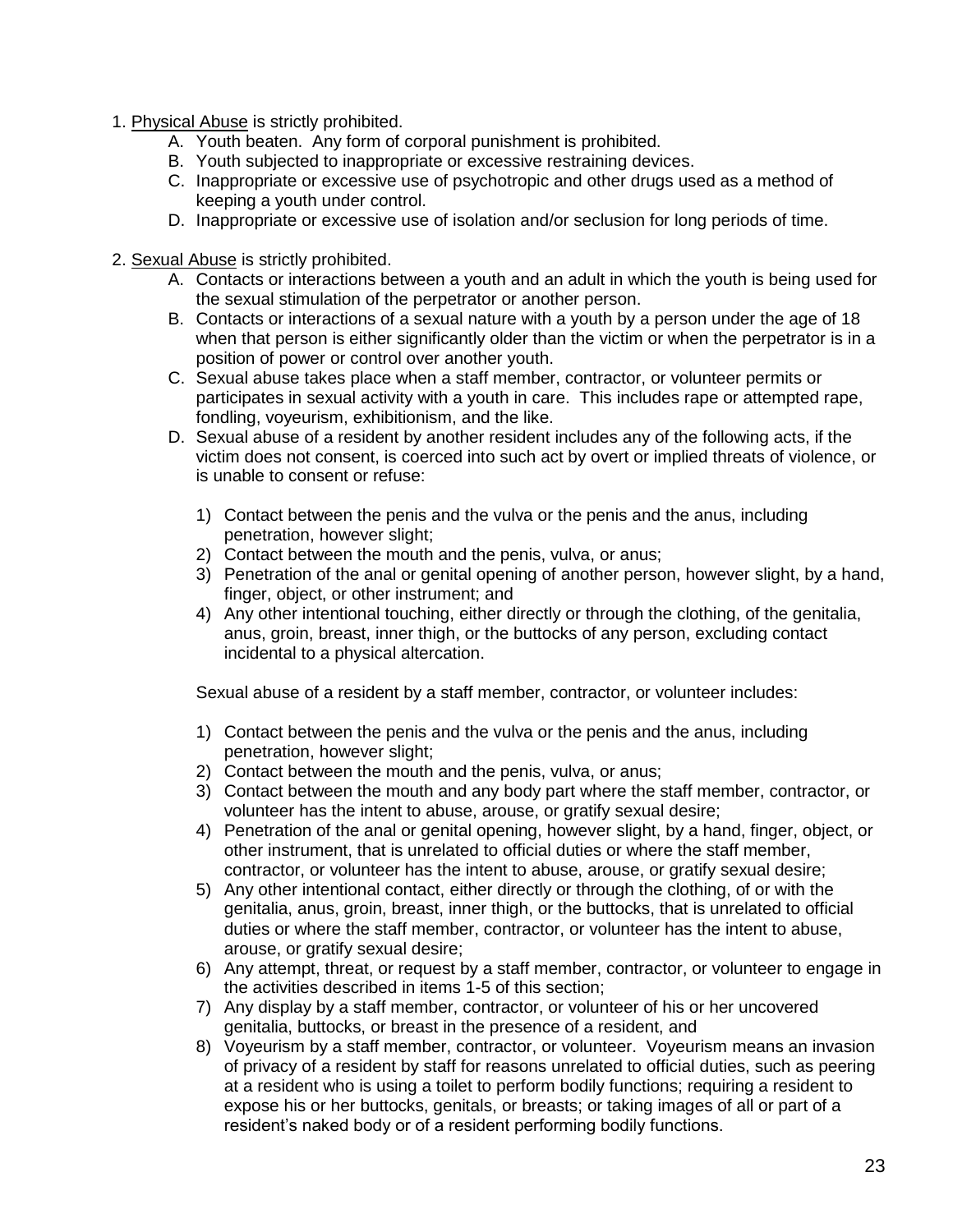- 3. Neglect is strictly prohibited.
	- A. Failure to provide proper or necessary subsistence, supervision, education, medical care, or any other care necessary for the youth's health, guidance, or well-being.
	- B. Disregard or violation of job responsibilities that may have contributed to an abuse or retaliation incident.
- 4. Emotional Maltreatment is strictly prohibited.
	- A. Belittling or ridiculing a youth.
	- B. Ridiculing a youth's family, background, culture, or race.
	- C. Failure to appropriately respond to suicide threats, failure to provide appropriate mental health services.
	- D. Treating members of a peer group unequally or unfairly.
	- E. Making one youth in the group the scapegoat for the misbehavior of other group members.
	- F. Allowing a group of youth to develop their own control systems without appropriate adult intervention.
- 5. Sexual Harassment is strictly prohibited.
	- A. Repeated and unwelcome sexual advances, requests for sexual favors, or verbal comments, gestures, or actions of a derogatory or offensive sexual nature by one resident toward another; and,
	- B. Repeated verbal comments or gestures of a sexual nature to a resident by a staff member, contractor, or volunteer, including demeaning references to gender, sexually suggestive or derogatory comments about body or clothing, or obscene language or gestures.

# **II. Reporting Procedures**

Our Home, Inc. provides multiple internal ways for residents to privately report incidents or suspicions of abuse and sexual harassment, retaliation by other residents or staff for reporting abuse and sexual harassment, and staff neglect or violation of responsibilities that may have contributed to an incident of abuse. Residents may report to their assigned Counselor/Group Leader, the Program Coordinator, the Clinical Psychologist, or any staff member with whom you feel most comfortable. The report can be made verbally, in writing, or anonymously. It can also be made following the Grievance Procedure that is provided in this handbook.

Our Home, Inc. also provides ways for residents to report abuse and harassment to entities that are not part of agency. Residents can report directly to their referral worker or to South Dakota Advocacy Services. Address: 221 South Central Ave., Suite 38 Pierre, SD 57501 Phone: 1-800-658-4782.

# **III. Response Procedures**

After a report of abuse, neglect, or harassment, residents can expect the following activities to take place:

- Protect the resident to ensure it cannot recur
- Attempt to prevent evidence destruction, preserve crime scene
- Notifying investigating agencies of allegation
- Medical health care emergency medical treatment, forensic examination
- Mental health care crisis intervention services, continuing services
- $\bullet$  Investigation completed, with resident notified of results
- Disciplinary action taken based on results of investigation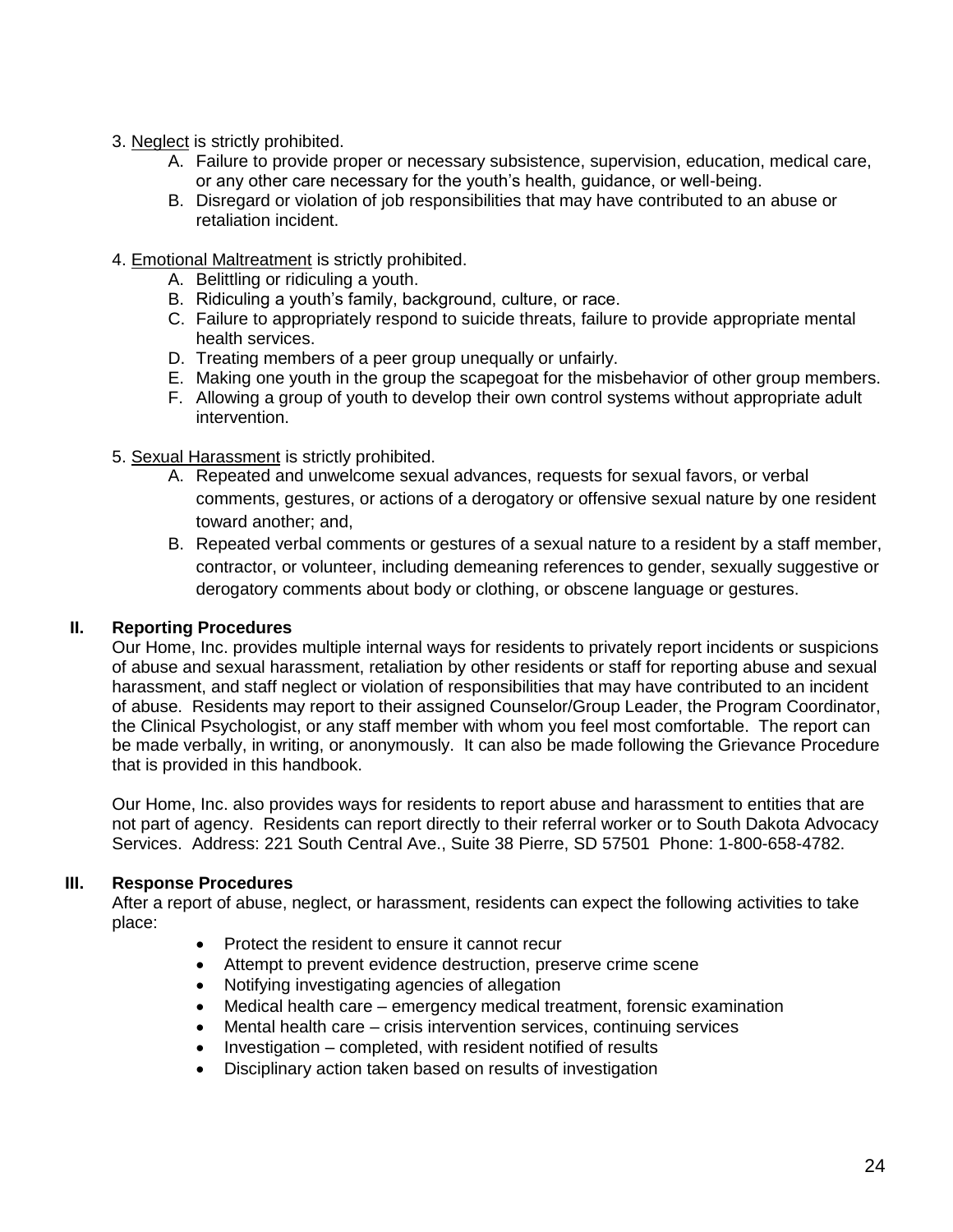# **IV. Victim Advocates**

Our Home, Inc. provides residents with access to outside victim advocates for emotional support services related to sexual abuse. These advocates include: Child's Voice – 1305 W. 18th Street, Sioux Falls, SD 57105 – 1-605-333-2226 Children's Safe Place – PO Box 49, Ft. Thompson, SD 57339 – 1-605-245-2767

Residents shall be given reasonable communication with these organizations, in as confidential a manner as possible, following the agency's Mail and Telephone policies, except that only staff is permitted in the room when communicating via telephone. All postage and/or phone services charges for this access will be paid by Our Home, Inc. Residents are reminded of the extent to which reports of abuse will be forwarded to authorities in accordance with mandatory reporting laws as described in this Resident Handbook.

# **V. Retaliation Prohibited**

Committing acts of retaliation against any resident, staff member, or other individual who has reported an alleged or substantiated incident of physical abuse, sexual abuse, neglect or sexual harassment and retaliating against a resident or staff member who has been victimized, is prohibited. Anyone who experiences, witnesses or suspects acts of retaliation shall immediately report this matter to the Program Coordinator.

While all staff members shall be observant for and report any suspected act of retaliation to their supervisor, the Program Coordinator has been assigned the primary responsibility for monitoring for acts of retaliation within their respective program. If the Program Coordinator substantiates retaliation, he or she shall take prompt preventive measures. All acts of retaliation are subject to disciplinary action.

## **VI. Resident Orientation and Education**

Each treatment facility provides new residents with an orientation and education that addresses the subject of child abuse, neglect and sexual harassment. Orientation occurs during the intake process. The following information is provided in the Resident Handbook:

- Our Home, Inc.'s zero-tolerance policy regarding sexual abuse and sexual harassment.
- How to report incidents or suspicions of abuse, neglect or sexual harassment.

Education occurs during the health screening process. Registered Nurses provide education regarding the following:

- Right to be free from abuse, neglect and sexual harassment.
- Right to be free from retaliation for reporting such abuse, neglect or harassment.
- Our Home, Inc.'s abuse response policies and procedures.

Each treatment facility makes appropriate key information from the orientation and education continuously and readily available to all residents via the Resident Handbook and pamphlets on display in the facility.

# **NEGLECT AND ABUSE REPORTING**

The issues of neglect and child abuse are often very sensitive issues for all persons involved. It is something all too often not discussed or hidden. As a result, neglectful and abusive patterns within and outside the family go unrecognized and continue to harm those affected. If you have been neglected or abused emotionally, physically, or sexually, we want you to be able to talk about these issues in treatment. It is only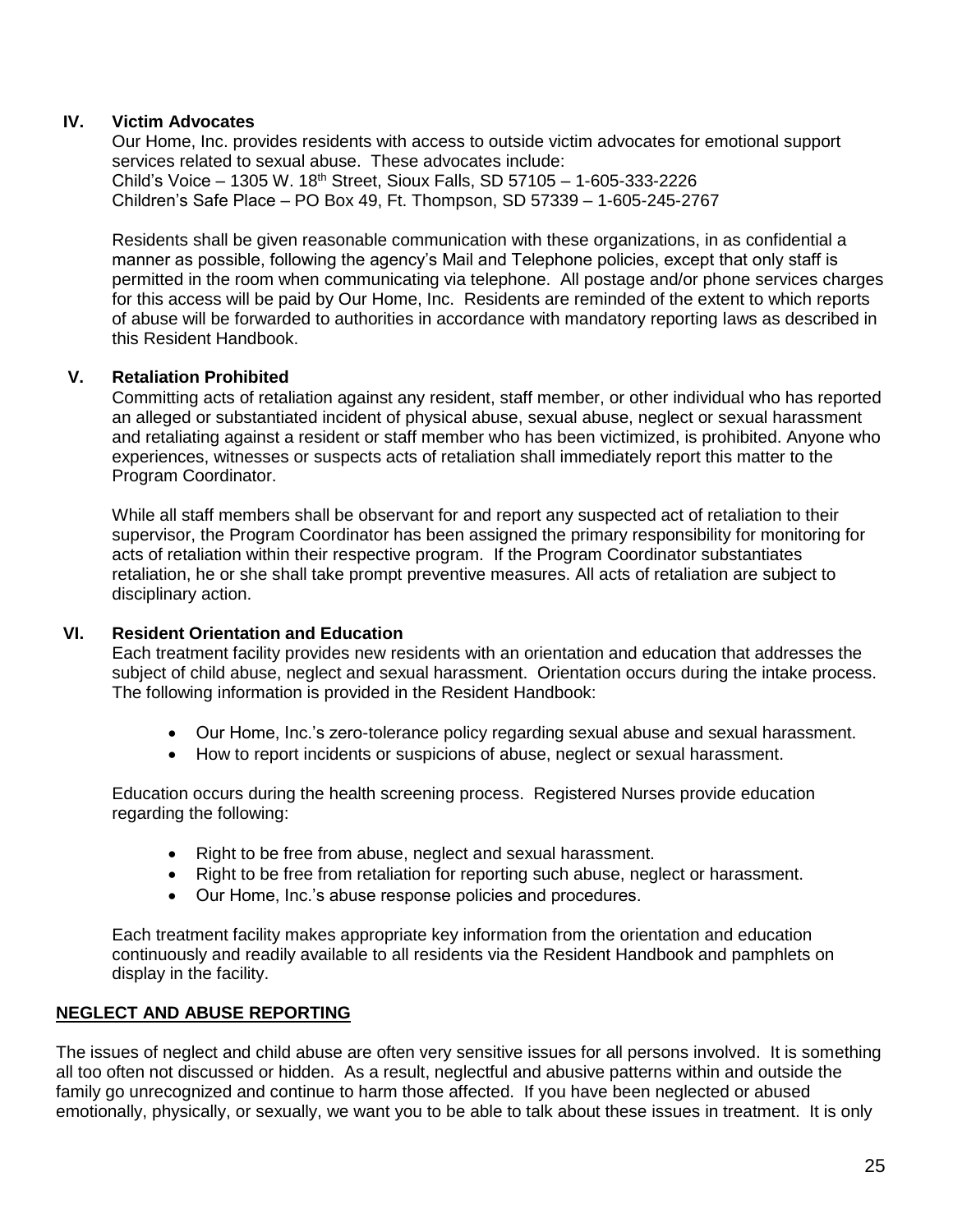by bringing these matters out from behind closed doors that you can begin to deal with you feelings and to protect yourself from future neglect and abuse.

Even though we want you to be free to discuss these issues, we also must tell you that the program staff are obligated by state law to report any suspected incidents of abuse to the Department of Social Services or law enforcement for investigation. We will not be able to maintain complete confidentiality in these matters. We do, however, recommend that you bring these issues forward so that responsible action in your best interest can be taken. We recognize that doing so may be very painful and cause conflict and we will try to support you in these efforts. Above all, if you are a victim of neglect or abuse, you need to understand that it is not your fault.

# **RESIDENT RIGHTS**

It is the policy of Our Home, Inc. to recognize and uphold the following resident rights:

- 1. The right of all residents to have full access to the courts without reprisals or penalties in seeking judicial relief.
- 2. The right of all residents to seek and have access to attorneys. The access is to include confidential contact by telephone, uncensored mail, and visits.
- 3. The right of all residents to have access to legal assistance from law library facilities or from persons with legal training.
- 4. The right of all residents to have access to writing materials, supplies, publications and other services related to legal matters.
- 5. The right of all residents to communicate with a personal physician.
- 6. The right of all residents to be protected from any financial or other exploitation, personal abuse, neglect, retaliation, corporal punishment, personal injury, disease, property damage, humiliation and harassment at all times.
- 7. The right of all residents to have access to information pertinent to their individual treatment in sufficient time to facilitate their decision making.
- 8. The right of all residents to receive treatment that adheres to research guidelines and ethics.
- 9. The right of all residents to refuse extraordinary treatment.
- 10. The right of all residents to have informed consent or refusal or expression of choice regarding treatment delivery, release of information, concurrent services, composition of the treatment delivery team, and participation in medical, pharmaceutical, or cosmetic research or experiments.
- 11. The right of all residents to have access to self-help and advocacy support services.
- 12. The right of all residents to confidentiality of all records, correspondence, and information relating to assessment, diagnosis, and treatment.
- 13. The right of all residents to have access to their own records.
- 14. The right of all residents to privacy of their medical information.
- 15. The right of all residents to be given access to recreational opportunities, including outdoor recreation.
- 16. The right of all residents to be allowed reasonable freedom in personal grooming.
- 17. The constitutional right of all residents to practice personal religion or attend religious services, subject to the limitations necessary to maintain facility security and order.
- 18. The right of all residents to receive visits, subject only to the limitations necessary to maintain facility security and order.
- 19. The right of all residents to correspond with persons or organizations subject only to the limitations necessary to maintain facility security, order, and the prevention of further criminal activity.
- 20. The right of all residents to have access to telephones.
- 21. The right of all residents to formally complain without being subjected to any retaliation or barriers to services.
- 22. The right of all residents to have alleged infringement of rights investigated and resolved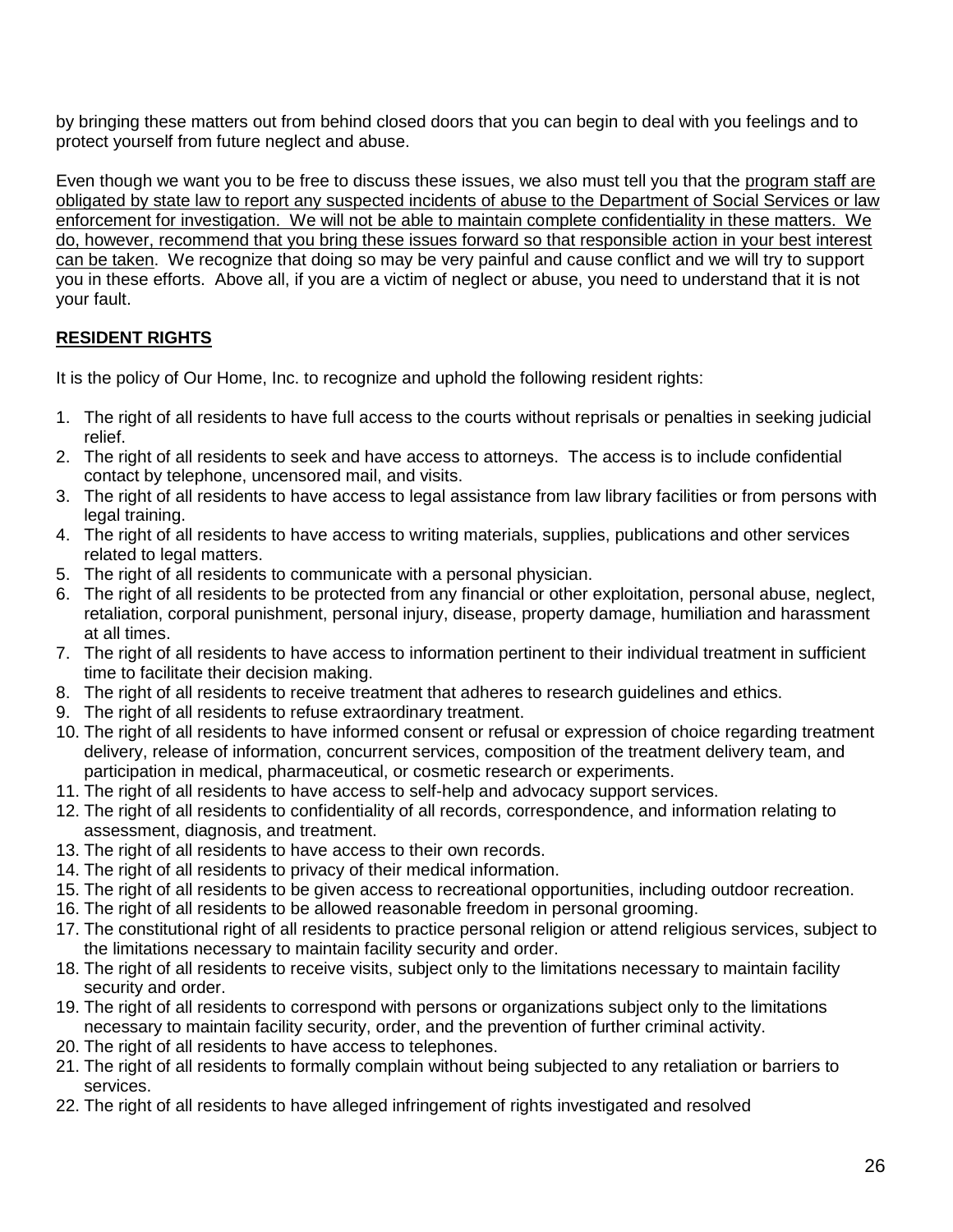

Chemical dependency and/or specific emotional and behavioral problems blind us to the reality of ourselves. We develop defenses, which keep us from seeing our chemical dependency and ourselves, as we really are. Some of these defenses are the clothing and accessories that we hide behind. We present to the world a false front, which we ourselves start to believe. Getting to know the real us begins with removing the most obvious defenses – the ones we wear.

While you are at Our Home, Inc. program, the following clothing expectations will be enforced:

- 1. No gang paraphernalia colors will be confiscated.
- 2. No drug or alcohol paraphernalia shall be printed on any clothing worn by clients.
- 3. No cropped shirts, excessively torn clothing or half shirts are to be worn.
- 4. All clients shall wear some type of shoes at all times when off unit. (i.e. slippers, shoes, flip flops).
- 5. Appropriate undergarments are to be worn at any time.
- 6. No excessive or overly large pants are allowed.
- 7. No tank tops, shorts, or cut off sleeved shirts in the winter months, outside of the building. Meaning below 65 degrees.
- 8. No hard-soled boots are to be worn in the program. During outside community jobs, garden work, activities, winter snow shoveling, or staff can give consent functions that may require boots.
- 9. No hats on while in the building.
- 10. All pants will fit around the waist with no more than 2 inches of "slack" around the waist.
- 11. No pants or shorts will have anything printed on them congruent with the zipper.
- 12. All tank tops must be unadulterated. All see through mesh/lace shirts are to be worn with an undershirt/tank or cami underneath them.
- 13. All belts worn are not to hang down more than 3 inches or wrap around the waist any more than 3 inches.
- 14. All clients shall wear clothing, which is acceptable for the weather, unless there is a medical condition, which prohibits them from doing so.
- 15. Clients can save their own money to buy personal things.
- 16. Any clothing that is not acceptable shall be sent to the parents, worker, or put in storage in the absence of the previously mentioned options.
- 17. Depending on the male clients' ability to demonstrate a responsible attitude, shirts can be taken off when the client is outside and the weather dictates.
- 18. It is preferred when able, that all clients will change clothing when working or playing outside.
- 19. The facility reserves the right to confiscate any clothing or clothing items which are deemed to be contraband or detrimental to any client's treatment.
- 20. While in school, the Parkston Public School handbook may also apply.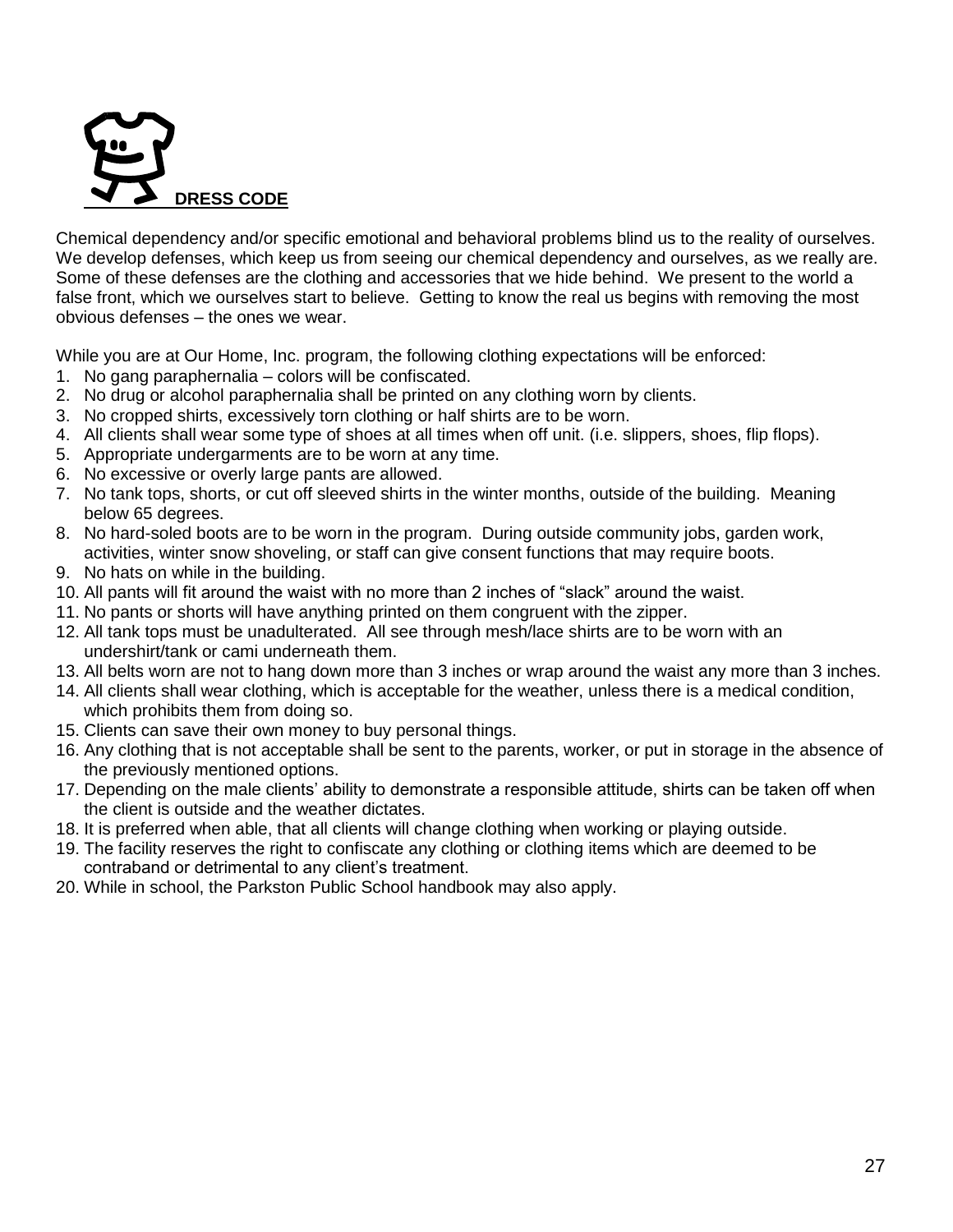# **CONTRABAND LIST**

Contraband is any item possessed by a youth or found within the facility that is considered illegal by law or prohibited by the treatment facility. Items identified as contraband will be confiscated by staff and either preserved for evidence, destroyed, placed in storage, or sent back to the youth's parents or guardian.

The following lists categorize contraband as either an illegal or banned (prohibited) item and clarify procedures for staff when contraband is discovered.

**Illegal Items** – these items shall be confiscated and retained as evidence for formal disciplinary action following the Preservation of Physical Evidence policy.

- 1. Any narcotics, marijuana, drugs, or related paraphernalia not prescribed for the individual.
- 2. A gun, firearm, weapon, knife, sharpened instrument, dangerous chemical, explosive, or ammunition.
- 3. A hazardous tool most likely to be used in an escape attempt or to serve as a weapon capable of doing serious bodily harm.

**Banned Items** – any item prohibited by the treatment facility or considered inappropriate for the youth's stage. These items shall be confiscated and either destroyed, placed in storage, or sent back to the youth's parents or guardian. Follow informal resolution procedures for any violations of the Prohibited Acts.

- 1. Alcoholic beverages destroy
- 2. Any intoxicant or huffable product destroy
- 3. Any locking device or lock pick destroy
- 4. Over the counter or prescription medications give to Nurse
- 5. Cigarettes or other tobacco products, matches or lighters destroy
- 6. Any sharp objects, pins, tacks, etc. that maybe utilized for self-mutilation destroy
- 7. Clothing adorned with alcohol or cigarette logos, or advertisements identifying alcohol or drinking establishments – place in storage
- 8. India ink, needles or pins destroy
- 9. Pornography including videos, magazines, posters, including possession of 1-800 or 1-900 numbers or the Internet - destroy
- 10. Property or money not belonging to the youth return to owner
- 11. Any money over the stage level limit turn into Office Manager to be placed in youth's account
- 12. CD's, movies, games or toys not listed on the privileges list, unless authorized by the Group Leader or Program Coordinator – place in storage
- 13. Possession of clothing not in accordance with youth's clothing list place in storage if owned by youth
- 14. Gambling paraphernalia destroy
- 15. Letters, cards or pictures from individuals not on the youth's contact list place in storage
- 16. Food items outside designated eating area or not appropriate for the youth's stage destroy
- 17. Hemp braided / beaded or other non-breakable necklaces for youth on first stage.
- 18. Radios, sharp objects, jewelry, pens, personal hygiene items containing alcohol place in storage
- 19. Magazines or posters for youth on first stage place in storage
- 20. More than one pencil or pen at a time for youth
- 21. Carmex or mouthwash. (Unless authorized by the Our Home, Inc. Nurse.) place in storage
- 22. No Noxema Place in storage

**Note: Additional items may be banned or restricted during the course of the youth's stay in the program depending on the stage the youth is on and/or if the items are deemed detrimental by the treatment team.**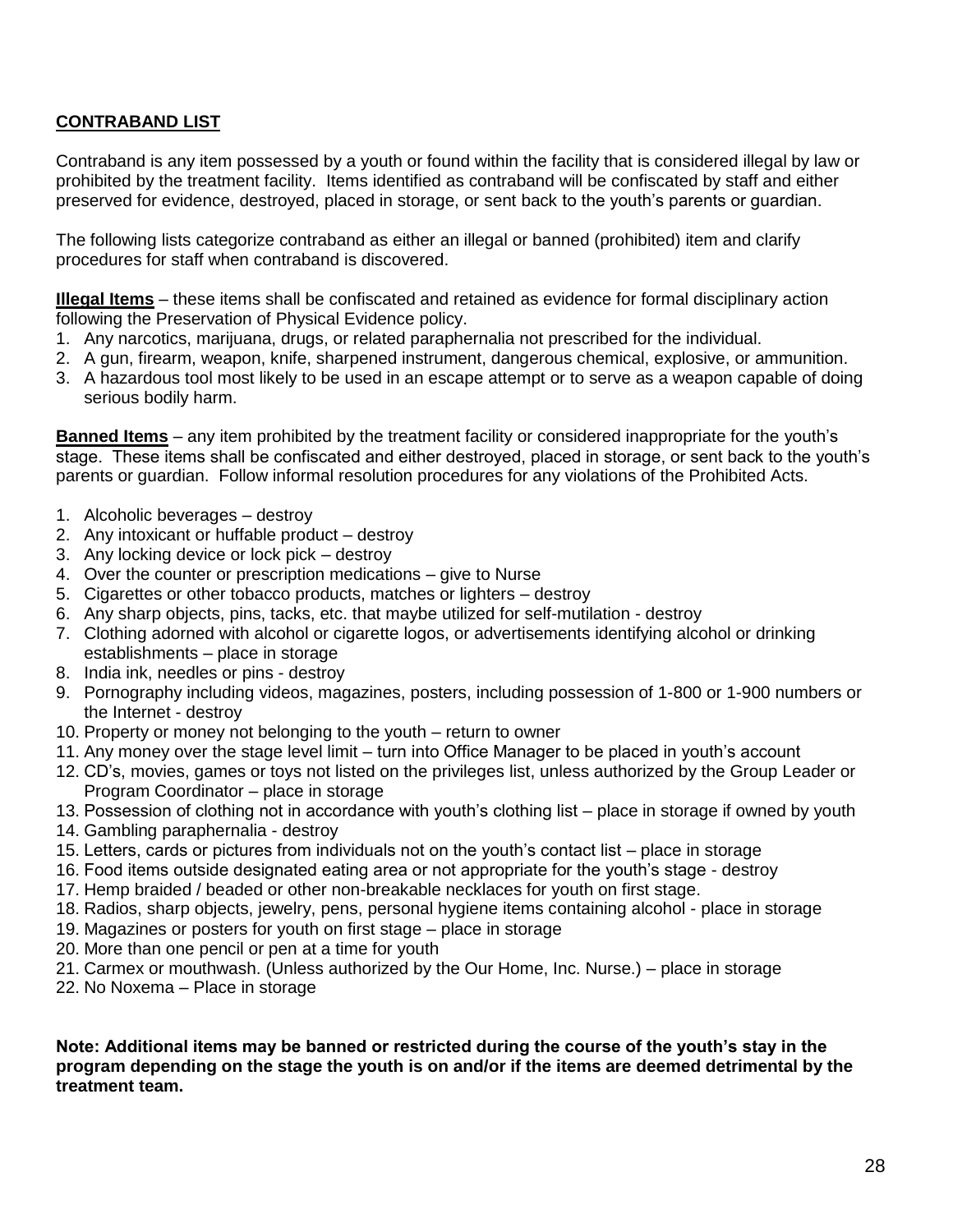# **RESIDENTIAL GUIDELINES FOR DECORATION POLICY**

It is the policy of Our Home, Inc. to allow all youth to decorate their living and sleeping quarters as guided by the stage in which the youth is on.

# **Stage One:**

The youth on **Stage One** are allowed to have the following items in their sleeping areas:

While on stage one youth are only allowed to have pictures of immediate family members. Pictures are to be hung only on bulletin boards provided by Our Home, Inc.

Picture frames are allowed, however they must contain plexiglass or have no glass.

The youth may have one personal blanket or star quilt on their beds. Bedspreads are provided by Our Home, Inc. These items may be brought from home as long as the treatment team has granted permission. The youth may have spiritual materials or items to assist them in following their own spiritual beliefs.

Examples include Bible, sweet grass, sage, etc.

**Up to 5** stuffed animals are allowed that have been approved by the group leader at admission or when received as a gift and approved. Stuffed animals are to be kept on beds only. All knick knacks require group and treatment team approval.

# **Stage Two:**

The youth on **Stage Two** are allowed to have the following items in their sleeping areas:

The youth on stage two may have pictures of extended family members as long as their group and treatment team have approved them.

The youth may have posters. Posters must be approved prior to purchase. All posters MUST be written up for and passed through the group and their treatment team for approval. No posters can be posted anywhere else in the room except for the designated bulletin board.

Requests for personal drawings and/or poems also must be passed through the group and treatment team. Youth may have an alarm clock, no CD players.

Youth may have anything on Stage One as long as it has been approved by youth or treatment team.

# **Stage Three:**

The youth on **Stage Three** are allowed to have the following items in their areas:

Earn an additional 10 minute phone call for the week.

When appropriate arrangements are made with the YSII a STAGE 3 may watch TV in the family visitation room by themselves for 30 minutes, once a week.

All items approved at stages one and two.

Requests continue to be made appropriately through group and treatment team.

# **RESIDENT DISCIPLINE**

Our Home, Inc. strives to ensure that residents live in a safe and orderly environment. Therefore, all resident discipline shall be conducted in a fair manner that is carried out promptly and with respect for the resident.

To govern resident rule violations, Our Home, Inc. maintains a written set of prohibited acts, sanctions, and disciplinary procedures. These documents are furnished to residents after their arrival at the facility and reviewed with them during orientation.

#### Disciplinary Actions

There are two levels of discipline for the violation of a prohibited act: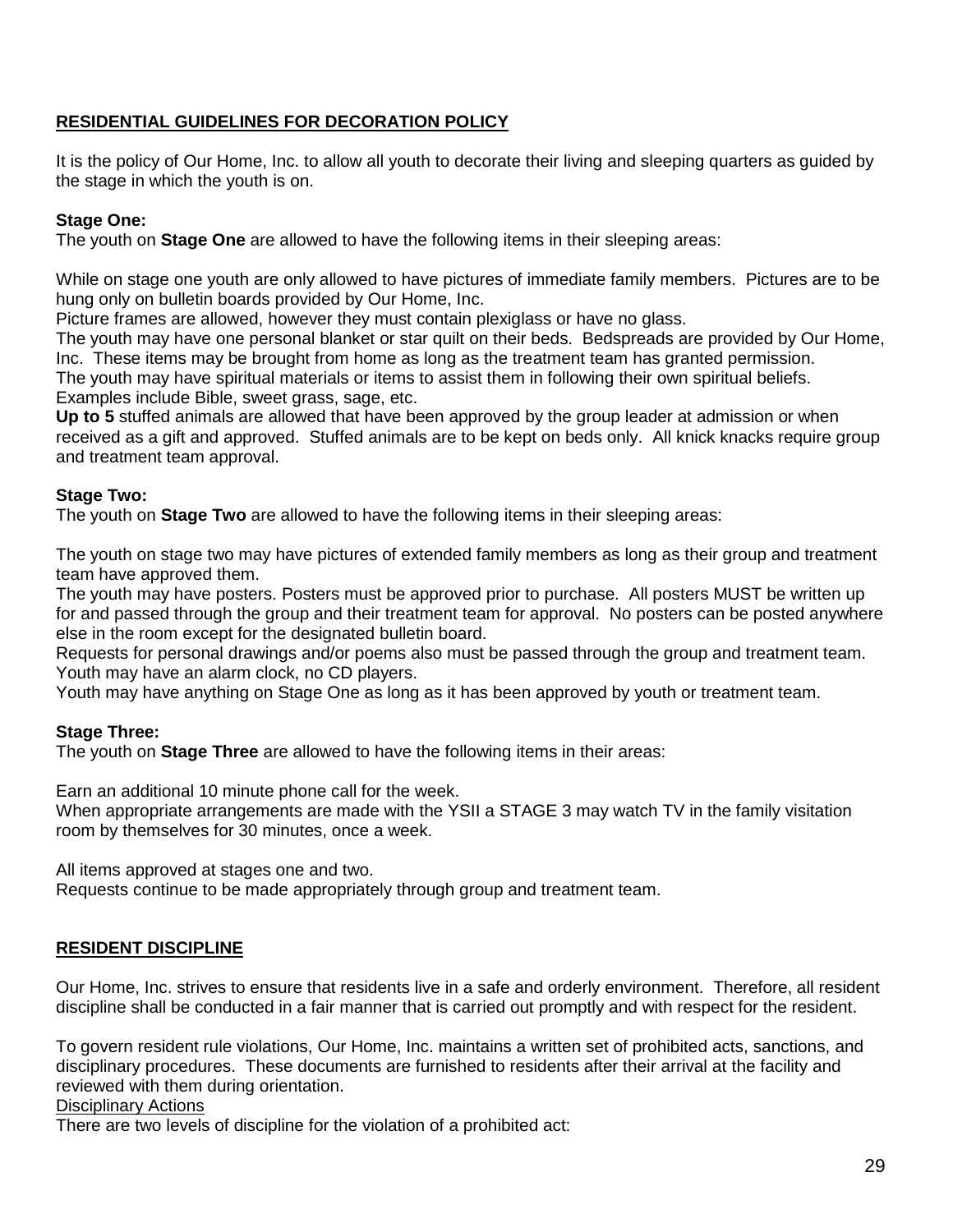*Informal Resolution* - Occurs when staff witnesses or has reasonable belief that a violation has been committed by a resident, and when staff considers informal resolution appropriate. Staff shall attempt to resolve the incident through the implementation of minor sanctions. Before any privilege suspension is imposed, the reason(s) for the sanction shall be discussed, and the resident shall be given the opportunity to explain the behavior.

*Formal Hearing before the Facility Disciplinary Committee (FDC) - An infraction of the prohibited acts that* requires a major sanction shall be formally resolved before the FDC. The steps for formal disciplinary action include:

- The completion of an incident report with a copy provided to the accused resident.
- The appointment of a staff investigator who reviews the resident's rights with the accused resident, documents the resident's statement, asks if staff representation is requested, talks with witnesses and investigates statements.
- The holding of the FDC Hearing and determination of the sanction(s) to be imposed if a prohibited act was committed.

#### Appeal Process

Residents shall be granted the right to appeal disciplinary decisions to the Executive Director of Our Home, Inc., or for residents in the custody or under the supervision of the Bureau of Prisons, to the CCM or USPO. The appeal must be in writing and submitted within 15 days of the disciplinary decision.

#### **GRIEVANCE PROCEDURE**

It is the policy of Our Home, Inc. to provide for a grievance and appeal process for reviewing, investigating, and responding to formal complaints of the residents.

#### **Grievance and Appeal Process**

 Residents shall be given the opportunity to express themselves regarding problems they are having with the program or possible resident rights violations without being subjected to any retaliation or barriers to services. The subsequent procedures shall be followed for a resident complaint:

1. The resident shall initiate the grievance process by completing a standard Grievance Form. The completed form shall be given without alteration, interference, or delay to the resident's assigned Counselor/Group Leader. If assistance is needed, the resident shall be allowed to request a staff representative for help in preparing/presenting the complaint or providing information during the ensuing investigation(s). The staff representative may not be a staff member who is or may be responsible to render a decision in any step of the Grievance Procedure.

The Counselor/Group Leader shall review the complaint and conduct an investigation. This and any further investigation may include questioning the resident, other residents in the program, staff members, etc. Following the investigation, the Counselor/Group Leader shall render a decision and record it in the appropriate section on the Grievance Form. The Counselor/Group Leader shall also meet with the resident to provide him/her with the decision. This investigation, decision making, and meeting with the resident shall be completed within 10 days of the date of the complaint. If the compliant is resolved, the Grievance Form shall be filed in the chart of the resident. Also, a copy shall be given to the resident and to the Program Coordinator.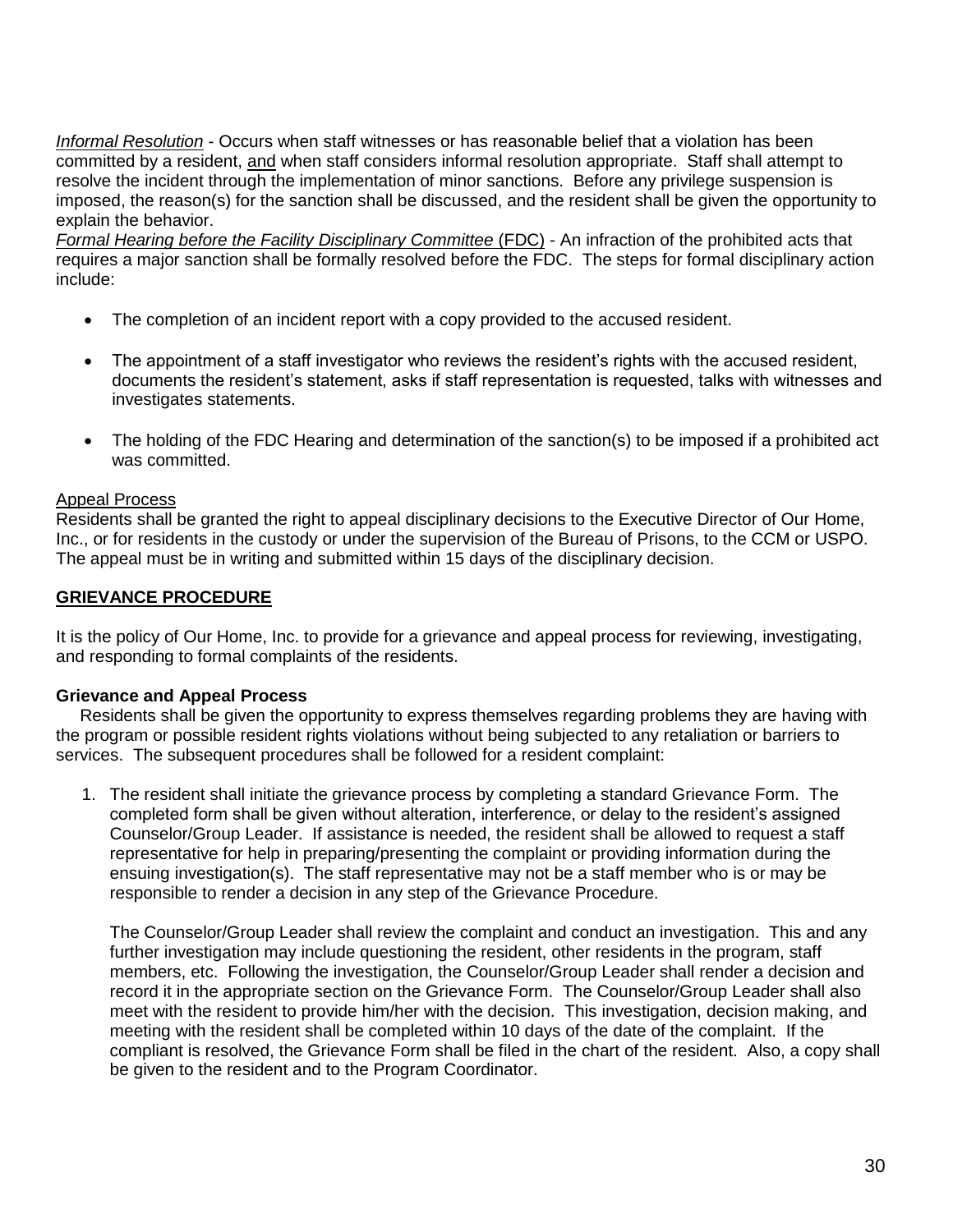- A Grievance Form shall not be submitted or referred to a staff member who is the subject of the complaint. In this circumstance, the grievance shall be submitted or referred to the next highest level of supervision.
- In the event the resident complaint is regarding health care, the completed Grievance Form shall be given to the facility's Nurse instead of the assigned Counselor/Group Leader.
- Any formal complaint regarding sexual harassment, policy and procedure violations where-in sexual abuse was not thought to be an end result, or allegations thought to be of casual physical contact preliminarily suspected to have occurred without sexual intent will be investigated following the agency's Internal Administrative Inquiries procedures.
- Any formal complaint regarding sexual abuse will be reported to the next level of supervision and forwarded to external investigators.
- Any case wherein a violation of resident's rights has occurred shall be reported by the complaint reviewer to the Associate and Executive Directors.
- 2. If the complaint is not resolved in step 1, the Grievance Form shall be forwarded without alteration, interference, or delay to the Program Coordinator. The Program Coordinator shall review the complaint and conduct an investigation. Following the investigation, the Program Coordinator shall render a decision and record it in the appropriate section on the Grievance Form. The Program Coordinator shall also meet with the resident to provide him/her with the decision. This investigation, decision making, and meeting with the resident shall be completed within 14 days of the completion of step 1. If the complaint is resolved, the Grievance Form shall be filed in the chart of the resident. Also, a copy shall be given to the resident and to the Associate Director.
- 3. If the complaint is not resolved in step 2, the Grievance Form shall be forwarded without alteration, interference, or delay to the Associate Director. The Associate Director shall review the complaint and conduct an investigation. Following the investigation, the Associate Director shall render a decision and record it in the appropriate section on the Grievance Form. The Associate Director shall ensure that the resident is informed of the decision. This investigation, decision making, and informing shall be completed within 14 days of the completion of step 2. If the complaint is resolved, the Grievance Form shall be filed in the chart of the resident with a copy provided to the resident.
- 4. If the complaint is not resolved in step 3, the final level of review will be conducted by a source external to the agency. The Program Coordinator shall contact without delay the resident's referral worker to inform him/her of the unresolved complaint. If the resident has no referral worker, South Dakota Advocacy Services shall instead be contacted. The Program Coordinator shall be responsible to provide the external source with any information needed to perform the review. The external source will review the complaint, conduct an investigation, and attempt to resolve the complaint in cooperation with the agency and resident. The external source shall then record their findings and the final disposition in the appropriate section on the Grievance Form. The external source will be encouraged to complete this process within 14 days of being contacted. The Program Coordinator shall ensure that the resident is informed of the final disposition and given a copy of the Grievance Form. The original Grievance Form shall then be filed in the chart of the resident.

#### **Emergency Grievance – Substantial Risk of Imminent Abuse**

 In the event a resident or other responsible party such as a parent or guardian suspects that they or any other resident is at substantial risk of imminent physical or sexual abuse, that resident or responsible party is encouraged to make an emergency grievance. An emergency grievance may be submitted in any form including but not limit to letters, emails, texts messages, telephonically or other reliable form of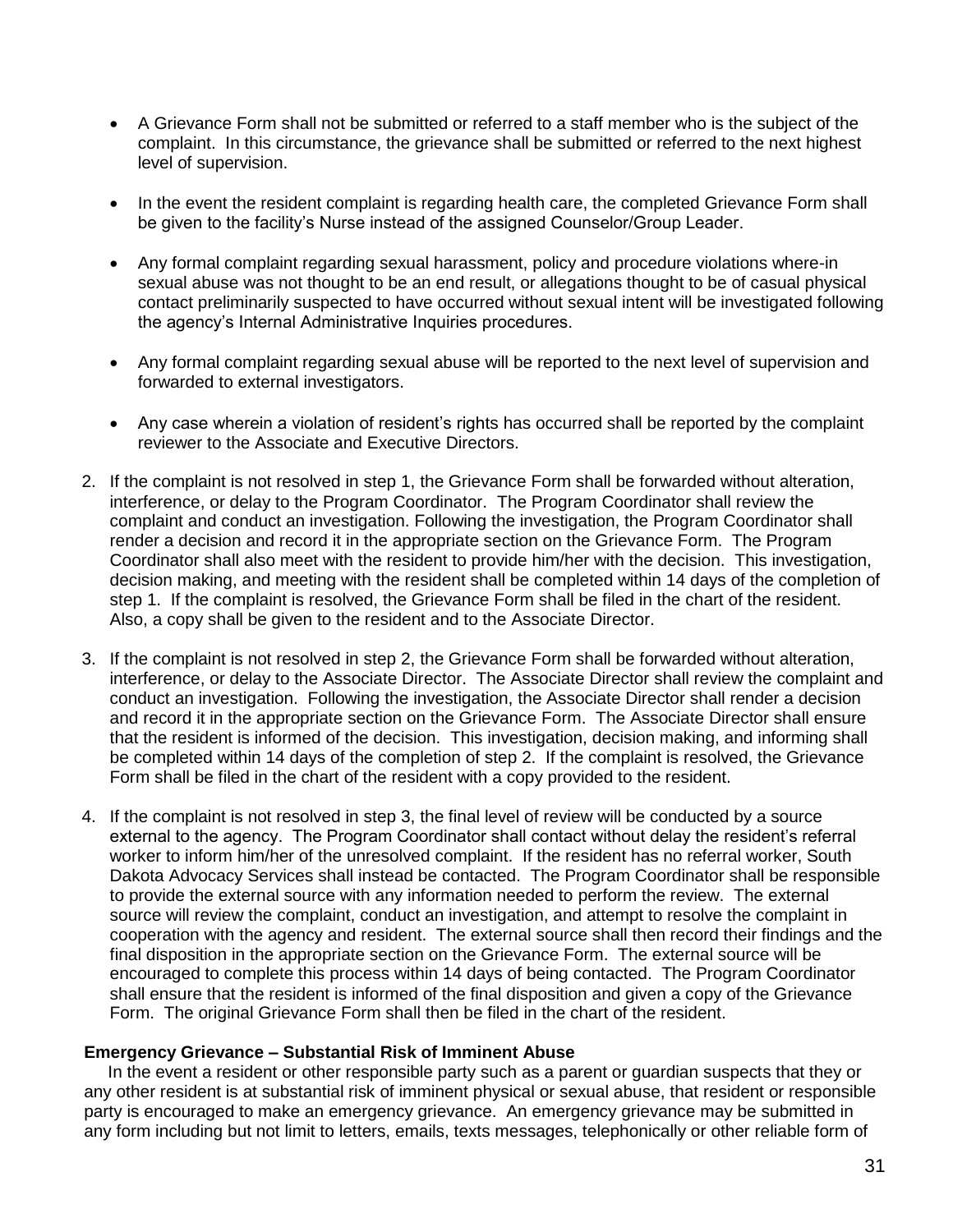communication. Employees shall accept and respond promptly to all requests for emergency protection. Responding accordingly shall include taking immediate and temporary proactive action as necessary to protect the at-risk resident and safely containing the alleged perpetrator until a review of the alleged risk can be conducted.

After taking immediate action to protect the resident/s involved, any and all information about the alleged risk shall be immediately forwarded to the Program Coordinator through the employee's completion and submittal of a PREA – Emergency Grievance Documentation Form. The Program Coordinator shall review and assess this information in order that more long-term protective action can be taken, or, if and when appropriate, the protective action can be discontinued.

The Program Coordinator shall document the findings of his/her initial review on a PREA – Emergency Grievance Review Form. The Program Coordinator shall then provide an "initial response" to all parties involved in submitting the emergency grievance within **48 hours** after the grievance was submitted.

A final agency decision shall be documented on the PREA – Emergency Grievance Review Form within **5 calendar days** after the grievance was submitted and then the Program Coordinator shall provide the final decision to all parties involved. The final determination shall again document the agency's determination of whether the resident is in substantial risk of imminent abuse and the actions taken in response to the grievance. If the determination of risk or if the action taken has not varied from the "initial response", the "initial response" may be marked as final and dated accordingly. All completed forms shall be filed in the charts of all residents involved.

The agency recognizes that failing to respond to a grievance within the time frames allotted for reply allows the resident to consider this failure to be a denial of the alleged risk. No resident shall be disciplined for alleging physical or sexual abuse or for alleging the risk of sexual abuse unless it is demonstrated that the resident filed such allegation or grievance in bad faith.

All information related to a sexual abuse report shall be handled confidentially and disclosures shall be made only to residents, investigators, government officials, counselors, therapists under the principal of "need to know." If allegations demand external investigation, all disclosures shall be cleared by the investigating authority to reduce the risk of impeding an investigation.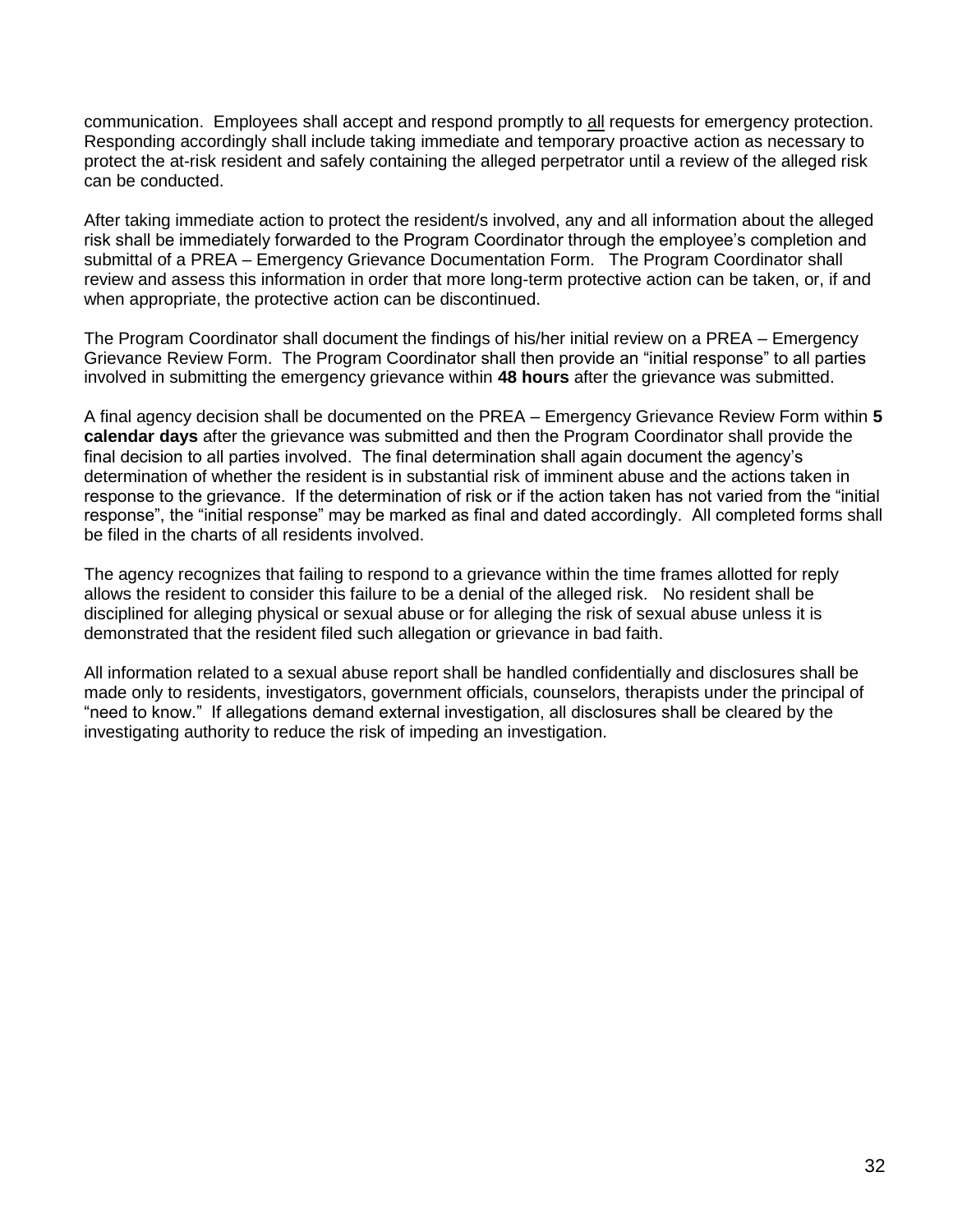# **GRIEVANCE FORM**

revised 11/19/13

| Resident's Name:                                                                           |                                      | Date:                           |
|--------------------------------------------------------------------------------------------|--------------------------------------|---------------------------------|
|                                                                                            |                                      |                                 |
| <b>DESCRIPTION OF THE COMPLAINT:</b>                                                       |                                      |                                 |
|                                                                                            | (Attach Additional Sheets If Needed) |                                 |
|                                                                                            |                                      |                                 |
|                                                                                            |                                      |                                 |
|                                                                                            |                                      |                                 |
|                                                                                            |                                      |                                 |
|                                                                                            |                                      |                                 |
|                                                                                            |                                      |                                 |
| COUNSELOR/GROUP LEADER (NURSE IF COMPLAINT IS REGARDING HEALTH CARE) (PROGRAM COORDINATOR  |                                      |                                 |
| IF COUNSELOR/GROUP LEADER IS SUBJECT OF COMPLAINT) FINDINGS AND RECOMMENDED DISPOSITION OF |                                      |                                 |
| THE COMPLAINT:                                                                             |                                      |                                 |
|                                                                                            |                                      |                                 |
|                                                                                            |                                      |                                 |
|                                                                                            |                                      |                                 |
|                                                                                            |                                      |                                 |
|                                                                                            |                                      |                                 |
|                                                                                            |                                      |                                 |
|                                                                                            |                                      |                                 |
| Staff Signature                                                                            | Date                                 | If Resolved, Resident Signature |
|                                                                                            |                                      |                                 |
| <b>FIRST LEVEL OF APPEAL</b>                                                               |                                      |                                 |
|                                                                                            |                                      |                                 |
| PROGRAM COORDINATOR FINDINGS AND RECOMMENDED DISPOSITION OF THE COMPLAINT:                 |                                      |                                 |
|                                                                                            |                                      |                                 |
|                                                                                            |                                      |                                 |
|                                                                                            |                                      |                                 |
|                                                                                            |                                      |                                 |
|                                                                                            |                                      |                                 |
|                                                                                            |                                      |                                 |
|                                                                                            |                                      |                                 |
| Program Coordinator Signature                                                              | Date                                 | If Resolved, Resident Signature |
|                                                                                            |                                      |                                 |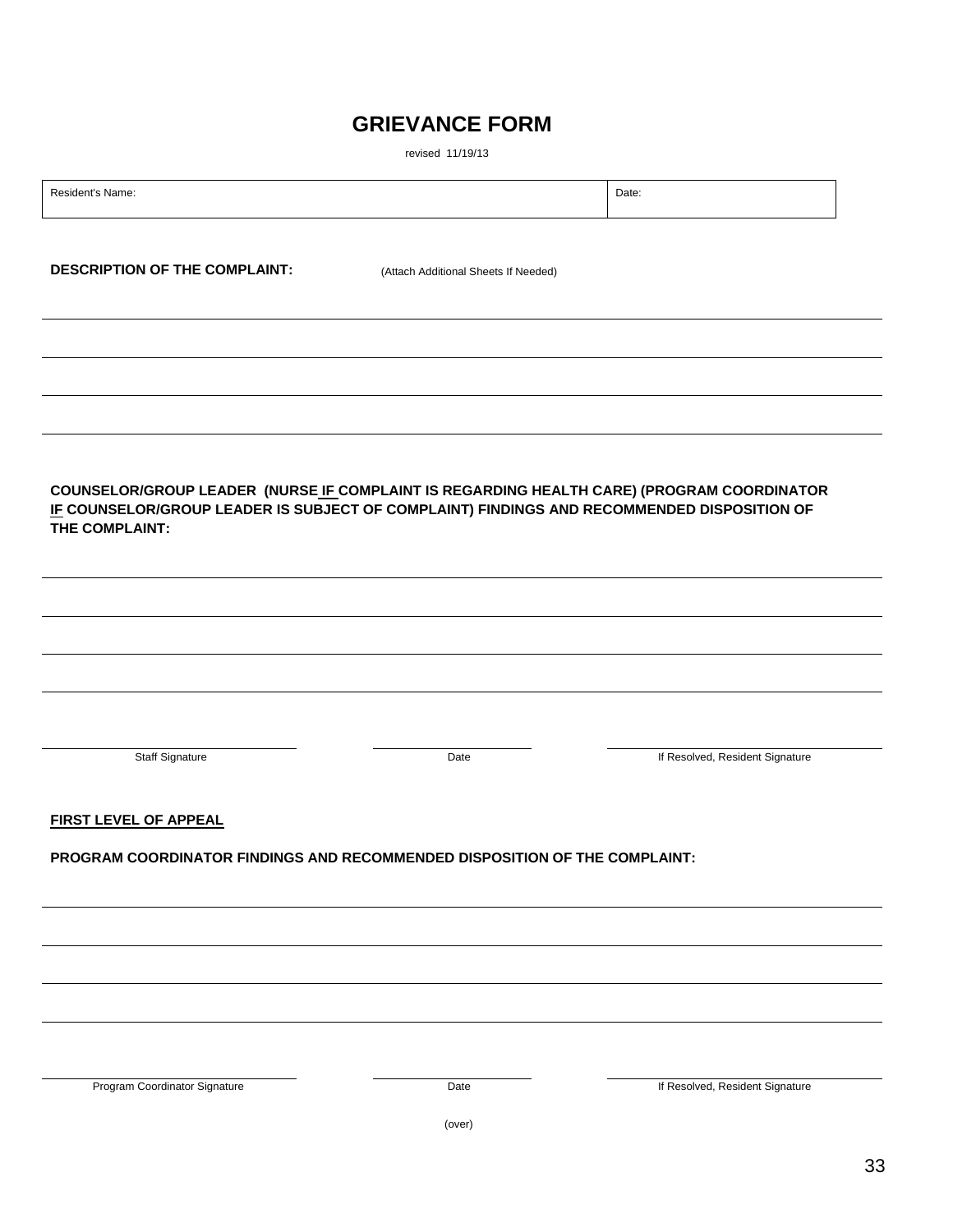# **SECOND LEVEL OF APPEAL**

#### **ASSOCIATE DIRECTOR FINDINGS AND RECOMMENDED DISPOSITION OF THE COMPLAINT:**

| Associate Director Signature                                              | Date | If Resolved, Resident Signature |  |  |
|---------------------------------------------------------------------------|------|---------------------------------|--|--|
|                                                                           |      |                                 |  |  |
| THIRD LEVEL OF APPEAL                                                     |      |                                 |  |  |
| REFERRAL WORKER/ADVOCATE FINDINGS AND FINAL DISPOSITION OF THE COMPLAINT: |      |                                 |  |  |
|                                                                           |      |                                 |  |  |
|                                                                           |      |                                 |  |  |
|                                                                           |      |                                 |  |  |
|                                                                           |      |                                 |  |  |
|                                                                           |      |                                 |  |  |
|                                                                           |      |                                 |  |  |
|                                                                           |      |                                 |  |  |
|                                                                           |      |                                 |  |  |
|                                                                           |      |                                 |  |  |

Referral Worker/Advocate Signature **Networker Advocate Signature** Date **Resident Signature** Resident Signature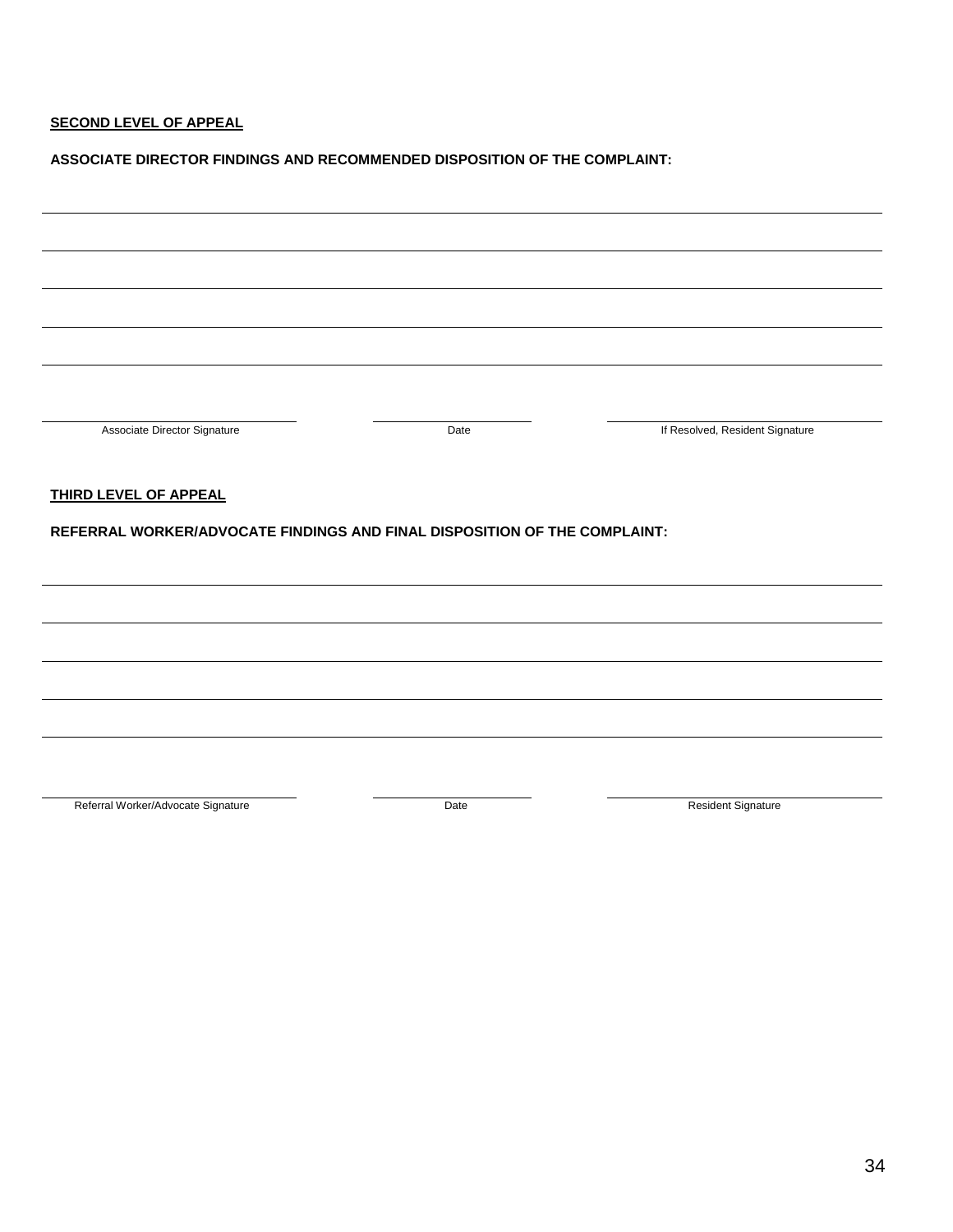# **WHAT DO I DO IF I HAVE A DISABILITY OR SPECIAL NEEDS?**

The employees at Our Home, Inc. are concerned about helping you make as much progress as is possible during your treatment experience. If you have a **disability** or **special needs,** you are invited to fill out the following form to identify these needs. Filling out the form will help you and the staff work together and plan for the best services possible. The word "disability" means having a physical or mental condition that prevents or stops you from being able to do basic day-to-day activities such as walking, speaking, seeing, hearing, learning or working.

# **WHAT WILL HAPPEN IF I TELL STAFF THAT I HAVE DISABILITY?**

First, your counselor or other staff member will review the form and visit with you so they fully understand your needs and to identify ideas to help meet these needs.

Second, your counselor will visit with your referral worker (but only with your permission) and will also visit with the Our Home employee (the Licensing and Accreditation Manager) responsible for helping decide if Our Home can meet your needs and how your needs can best be met.

If it is **reasonable** to meet your needs, your counselor will work together with you and other Our Home staff to develop a plan and organize the things necessary to meet your needs. If it is not possible to meet your needs, your counselor will also talk to you about other alternatives that can be considered. If Our Home, Inc. cannot meet your needs, you may choose to take your request (Appeal) to the Executive Director to ask that he reconsider the decisions made. You can get a special form to write your request for reconsideration from your Program Coordinator.

Finally, staff will tell you in writing if your request has been approved, disapproved and why that decision was made.

## **CAN MY REQUEST FOR ASSISTANCE BE TURNED DOWN?**

The answer to this question is **"Yes"** but we would only turn such a request down for one of the following reasons:

- 1. Your needs may not actually be a disability.
- 2. It might be very difficult for Our Home, Inc. to afford the things necessary to meet your needs. Meeting your needs might not be reasonable if doing so causes Our Home to make big changes to the services we provide.
- 3. It may be impossible to eliminate or reduce risks to your health and safety.
- 4. Finally, you might be asked to reconsider your specific request if you and the staff can identify other ways to meet your needs.

# **WHAT CAN I DO TO MAKE A REQUIEST FOR SPECIAL ASSISTANCE GO WELL?**

*Communicate with your counselor and other staff involved!*Our staff wants to help, but they need you to talk openly and work cooperatively with them to do so.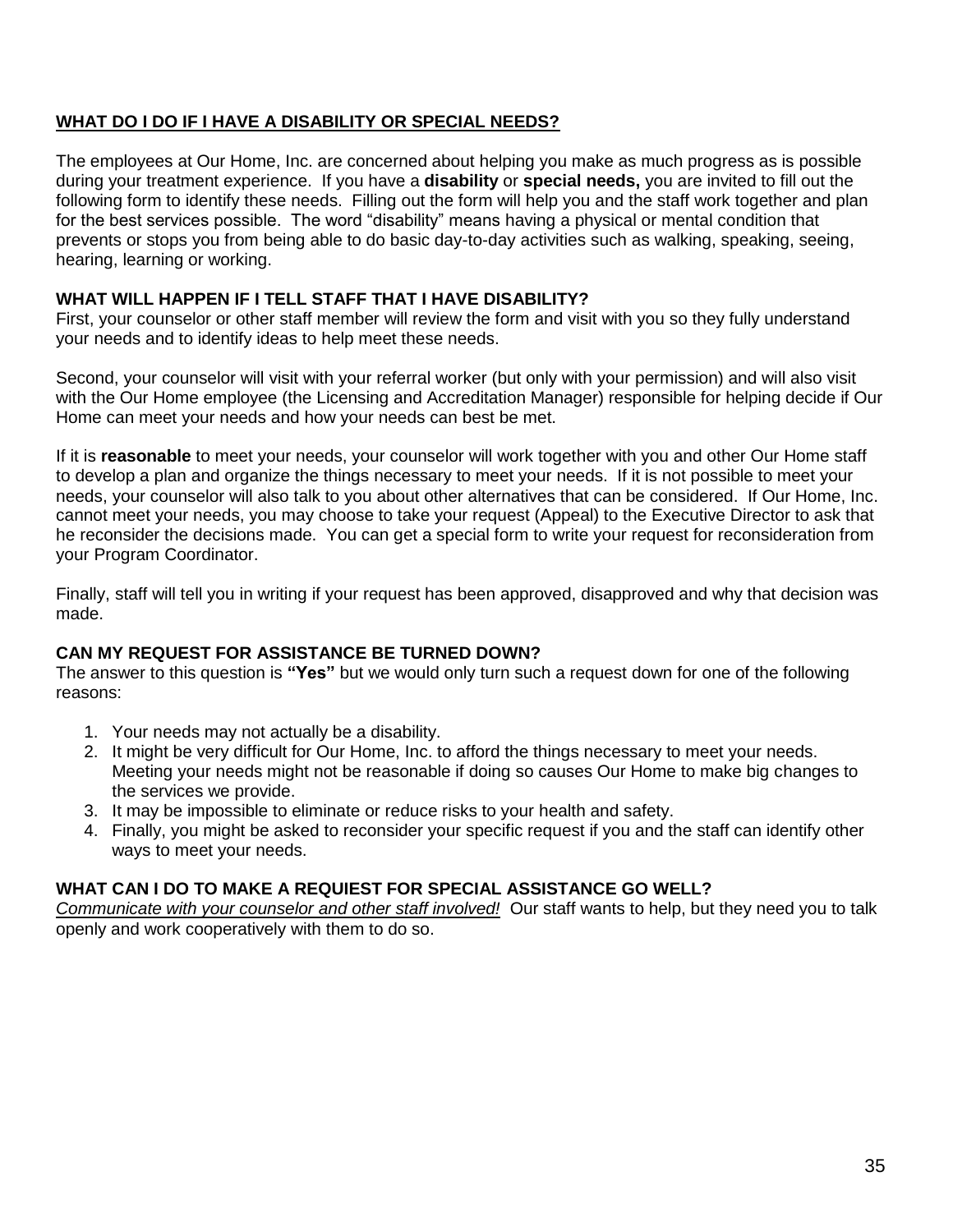# **Request Form for Help With a Disability**

Dear Staff,

I am filling out this form to tell you about a disability or special needs that I have and to ask that you help meet these special needs to help me fully take part in this treatment program.

\_\_\_\_\_\_\_\_\_\_\_\_\_\_\_\_\_\_\_\_\_\_\_\_\_\_\_\_\_\_\_\_\_\_\_\_\_\_\_\_\_\_\_\_\_\_\_\_\_\_\_\_\_\_\_\_\_\_\_\_\_\_\_\_\_\_\_\_\_\_

\_\_\_\_\_\_\_\_\_\_\_\_\_\_\_\_\_\_\_\_\_\_\_\_\_\_\_\_\_\_\_\_\_\_\_\_\_\_\_\_\_\_\_\_\_\_\_\_\_\_\_\_\_\_\_\_\_\_\_\_\_\_\_\_\_\_\_\_\_\_

\_\_\_\_\_\_\_\_\_\_\_\_\_\_\_\_\_\_\_\_\_\_\_\_\_\_\_\_\_\_\_\_\_\_\_\_\_\_\_\_\_\_\_\_\_\_\_\_\_\_\_\_\_\_\_\_\_\_\_\_\_\_\_\_\_\_\_\_\_\_

\_\_\_\_\_\_\_\_\_\_\_\_\_\_\_\_\_\_\_\_\_\_\_\_\_\_\_\_\_\_\_\_\_\_\_\_\_\_\_\_\_\_\_\_\_\_\_\_\_\_\_\_\_\_\_\_\_\_\_\_\_\_\_\_\_\_\_\_\_\_

\_\_\_\_\_\_\_\_\_\_\_\_\_\_\_\_\_\_\_\_\_\_\_\_\_\_\_\_\_\_\_\_\_\_\_\_\_\_\_\_\_\_\_\_\_\_\_\_\_\_\_\_\_\_\_\_\_\_\_\_\_\_\_\_\_\_\_\_\_\_

\_\_\_\_\_\_\_\_\_\_\_\_\_\_\_\_\_\_\_\_\_\_\_\_\_\_\_\_\_\_\_\_\_\_\_\_\_\_\_\_\_\_\_\_\_\_\_\_\_\_\_\_\_\_\_\_\_\_\_\_\_\_\_\_\_\_\_\_\_\_

\_\_\_\_\_\_\_\_\_\_\_\_\_\_\_\_\_\_\_\_\_\_\_\_\_\_\_\_\_\_\_\_\_\_\_\_\_\_\_\_\_\_\_\_\_\_\_\_\_\_\_\_\_\_\_\_\_\_\_\_\_\_\_\_\_\_\_\_\_\_

\_\_\_\_\_\_\_\_\_\_\_\_\_\_\_\_\_\_\_\_\_\_\_\_\_\_\_\_\_\_\_\_\_\_\_\_\_\_\_\_\_\_\_\_\_\_\_\_\_\_\_\_\_\_\_\_\_\_\_\_\_\_\_\_\_\_\_\_\_\_

\_\_\_\_\_\_\_\_\_\_\_\_\_\_\_\_\_\_\_\_\_\_\_\_\_\_\_\_\_\_\_\_\_\_\_\_\_\_\_\_\_\_\_\_\_\_\_\_\_\_\_\_\_\_\_\_\_\_\_\_\_\_\_\_\_\_\_\_\_\_

My description of my disability or special needs is written below:

My description of how this disability affects me from doing daily life activities or fully participating in the treatment program is written below:

My description of what might be done to help me with these special needs is written below:

\*\*\*\*\*\*\* If you have trouble filling out this form, please ask your counselor for help.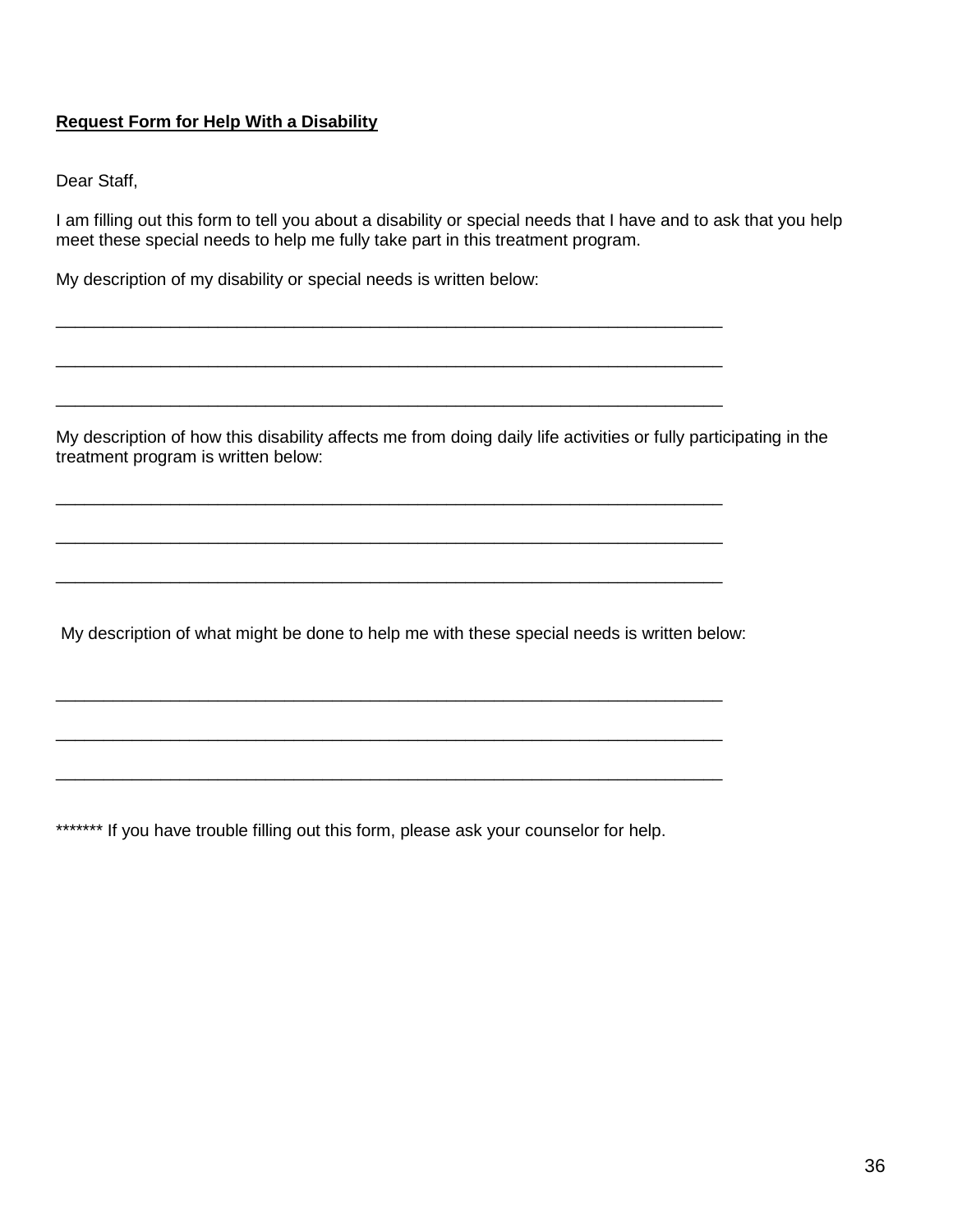# **Resident Return Notification Form (To be filled out by the ADA Coordinator)**

Your request for assistance with a disability has been:



Approved

Has not been approved

The assistance you requested was \_\_\_\_\_\_\_\_\_\_\_\_\_\_\_\_\_\_\_\_\_\_\_\_\_\_\_\_\_\_\_\_\_\_\_\_\_\_\_\_\_\_

The reason for the request not being approved was: \_\_\_\_\_\_\_\_\_\_\_\_\_\_\_\_\_\_\_\_\_\_\_\_\_\_\_\_\_

Sincerely,

Our Home, Inc. Americans With Disabilities Coordinator

\*\*\* Coordinator reminder: The Executive Director must make any determination of "undue hardship".

Executive Director Indication:

Signature: \_\_\_\_\_\_\_\_\_\_\_\_\_\_\_\_\_\_\_\_\_\_\_\_\_ Date: \_\_\_\_\_\_\_\_\_\_\_\_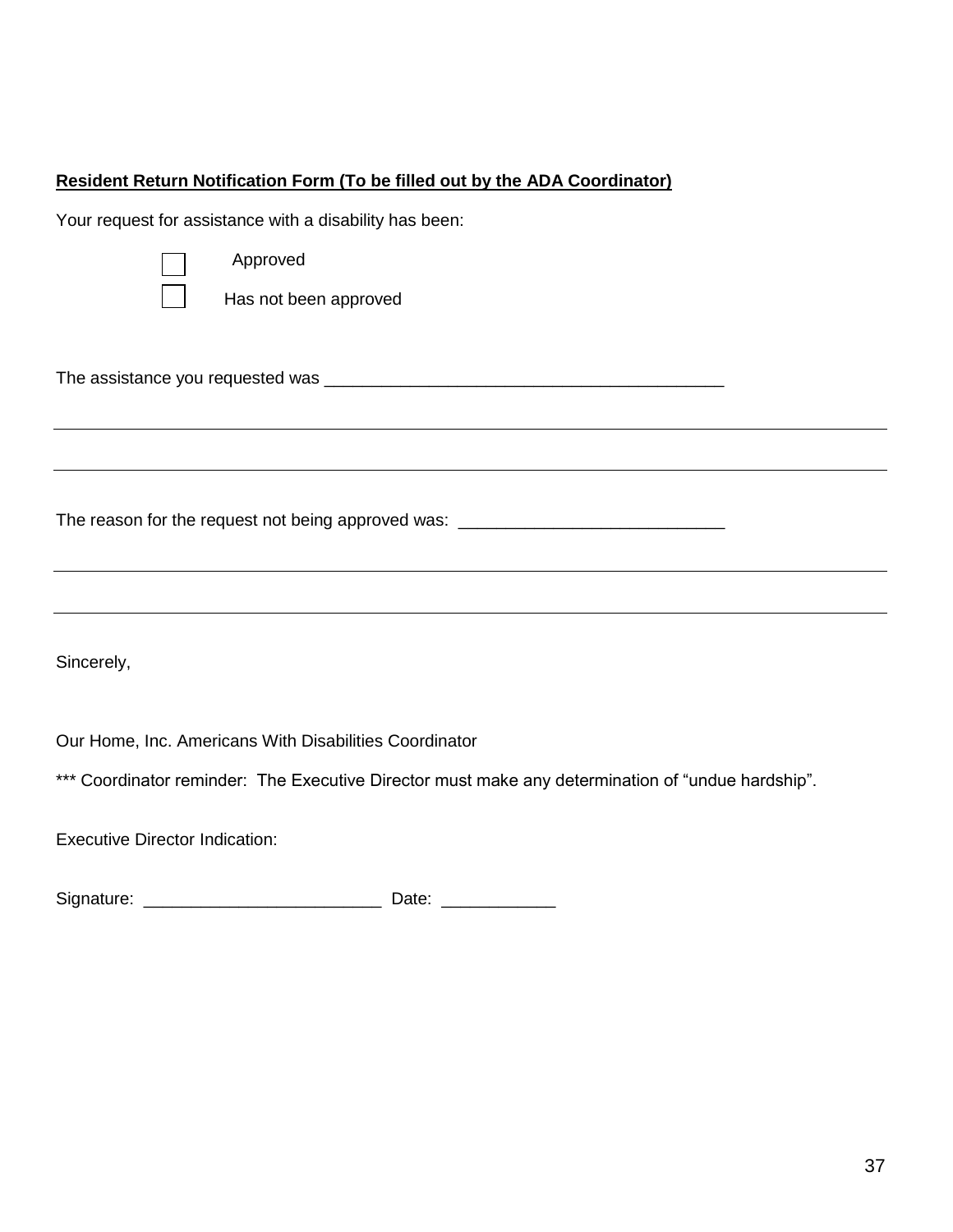# **WAYS IN WHICH INPUT CAN BE GIVEN**

Our Home, Inc. values the input given by residents and their families, and considers it as an essential component in providing quality treatment services. All forms of provided input will be reviewed with the intent of improving upon our services. Throughout your stay, a variety of opportunities will be offered to you to provide input. These opportunities include: Suggestion Box, Grievance Procedure, Treatment Plan Meetings, Group Sessions, Individual Sessions, Accessibility Committee, Cultural Committee, Pre/Post-Visit Meetings, Debriefings, Sick Call, Meal Suggestion, Daily Inspection Report, Department of Social Services Annual Survey Monkey

After your stay, opportunities will also be offered to provide input regarding assessment of services and satisfaction. These opportunities include: Resident Satisfaction Survey, Parent/Family Satisfaction Survey, Resident Post-Treatment Outcome Survey

# **ACCESS TO HEALTH CARE**

Our Home, Inc. provides clients with unimpeded access to health care through the treatment facility's sick call process. To report non-emergency illnesses or injuries, the following steps shall be followed:

- 1.) Inform your assigned staff member(s) that you have a non-emergency illness or injury and request to put your name on the sick call sheet.
- 2.) The staff member(s) will have you fill out the posted sick call form.
- 3.) The facility Nurse will check the sick call form and make an appointment to see you.

Any complaints regarding healthy care shall be processed following the facility's Grievance Procedures.

#### **SMOKING**

South Dakota law prohibits anyone under the age of 21 from smoking and purchasing chewing tobacco. Therefore, it is our policy that smoking by any youth in treatment is prohibited.

#### **STRUCTURE WITHIN THE GROUP:** (how things get done)

#### **Foreman:**

Each group is assigned certain areas of the building to clean or cleaning up the grounds. The Foreman is responsible to ensure that each youth understands how the job is to be done and to make sure the entire area for their group has been cleaned to the best of the group's abilities. The staff accomplishes this by assisting the Foreman in checking jobs thoroughly. If there are jobs that need to be redone the staff will inform the group of what jobs are in need of further attention. The Foreman responsibility is to assist new group members in teaching them how to do the jobs they are assigned too.

#### **Activity Committee**:

Whenever possible the groups participate in a planned group activity each weekend.

The activity committee is selected by the group and is made up of three group members. The responsibility of this committee is to ask group members prior to request rap, what activities they would like to do for the weekend. The committee then meets to discuss recommendations from there group members and during request rap suggest 3 or 4 ideas, the group eventually picks two, one is the activity the group wants to recommend to the treatment team and the other is the alternate activity.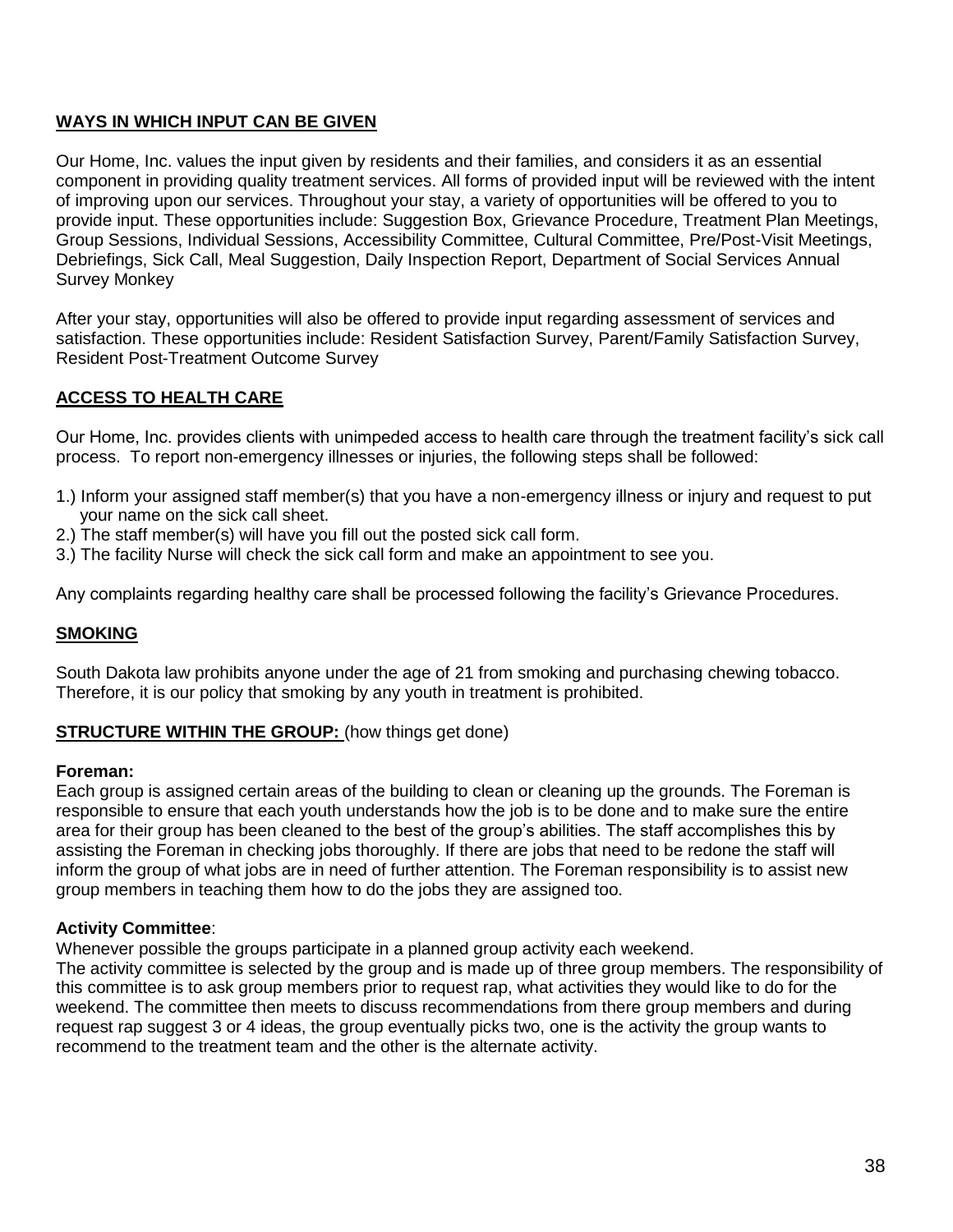#### **Request RAP:**

Request RAP is when the group meets to determine what type of activity all members of their group would like to participate in. It is the time to request spiritual opportunities, home visits, off-grounds visits, and special requests, requests for more privileges, etc. The whole group must agree upon

#### **Behavior RAP**:

RAPS are considered to be a form of helping and caring for one another. RAP provides for you to develop an understanding of what behavior they may need to evaluate and change. When RAP is called the group's responsibility is to drop whatever they are doing and immediately go to RAP to assist their fellow group member in understanding what behavior is considered harmful and unacceptable.

#### **Allowance**:

All youth in the program will receive an allowance twice a month to buy personal hygiene items such as soap, shampoo, hair care products, etc. Those youth on second and third stage of the program may be allowed to buy other items, by requesting the purchase of these items through the group and their treatment team. Youth are encouraged to save their money by putting it into their house savings account/or bank savings account when they have no immediate personal item needs. The youth are allowed to keep a savings of up to \$50.00 in house. If the in house savings account exceeds \$50.00, then once a month the account will be reduced by the client making a deposit into their personal savings account kept at the Farmer's State Bank in Parkston.

#### **Shopping Responsibilities:**

Shopping for clients will be allowed on allowance weekends. Individual shopping lists are to be made prior to the shopping trip. These will be reviewed by the group and staff. **Lists must be approved prior to the trip or shopping will not be allowed.** Clients are to purchase items for their **own** use only unless otherwise approved by staff. **Upon return to the facility, each client will review their shopping list and the purchases made with the group.**

#### **DAILY AND WEEKEND JOB EXPECTATIONS FOR PRIDE AWARD:**

Below you will find copies of what is being expected of you as you rotate through each rotation on the weekday and weekend.

#### **Daily Jobs First Rotation**

Bedrooms -sweep and mop as needed -empty trash -beds made neatly -wardrobes organized Laundry room -sweep and mop -laundry and counters organized -trash emptied -dust -chemical closet organized Wing hallway -dust mop and mop hallways -group rooms as needed Bathroom -sweep and mop -empty trash -toilets, sinks, mirrors cleaned -showers cleaned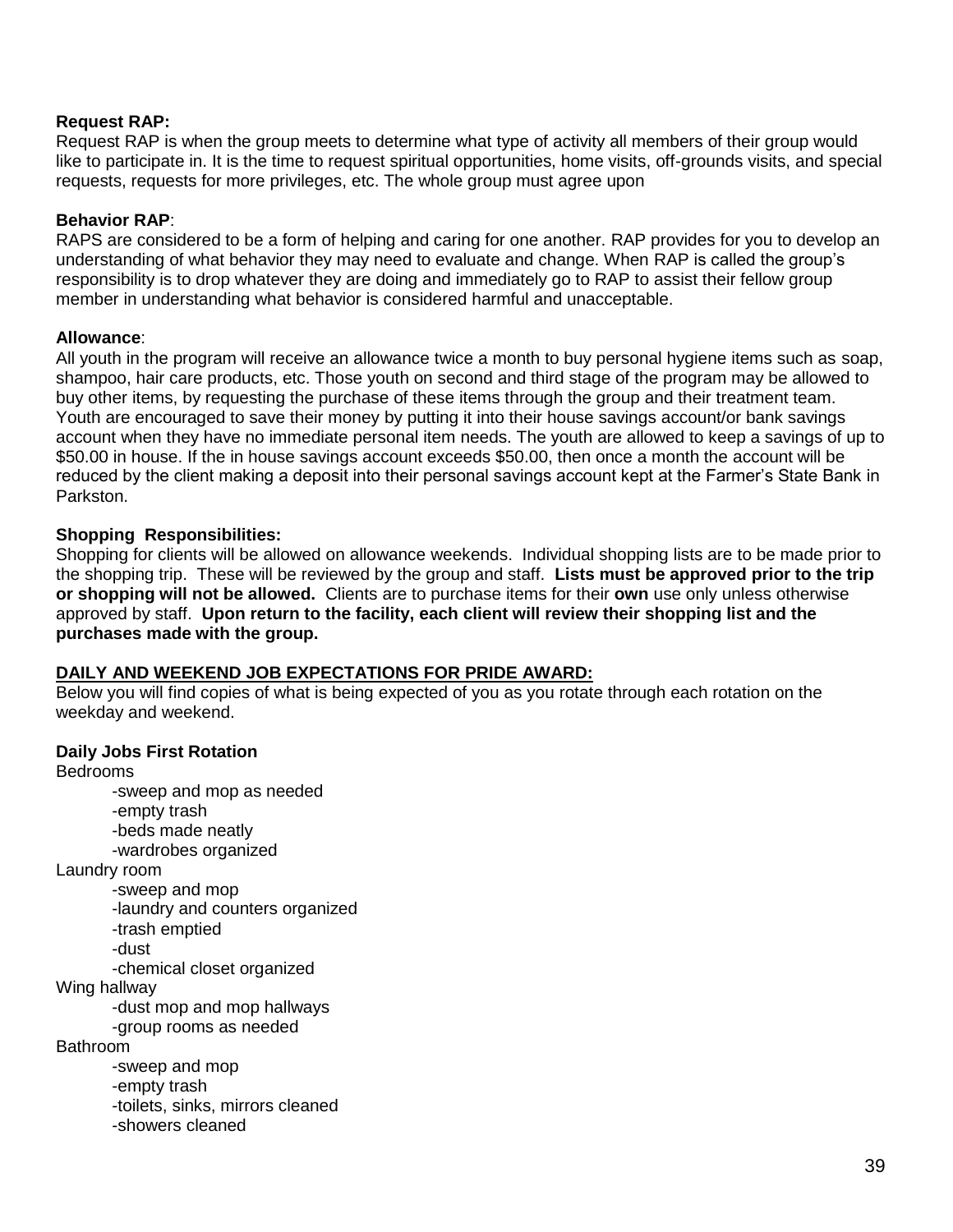-after each shower the stall should be disinfected and drains wiped out Loop and Basement -dust mop and mop loop to dining room door -as needed clean family visitation room -inspect/clean bathrooms in basement as needed -inspect activity room/basement, tidy as needed -trash emptied **Daily Jobs Second Rotation** Bedrooms -sweep and mop as needed -empty trash -beds made neatly -wardrobes organized Laundry room -sweep and mop -laundry and counters organized -trash emptied -dust -chemical closet organized Wing hallway -dust mop and mop hallways -group rooms as needed Bathroom -sweep and mop -empty trash -toilets, sinks, mirrors cleaned -showers cleaned -after each shower the stall should be disinfected and drains wiped out School/Outside Grounds -vacuum locker room and ramp (entrance to the school) -sweep/mop floor of interim school -trash emptied -inspect/clean restrooms as needed -scoop snow as needed **Daily Jobs Third Rotation** Bedrooms -sweep and mop as needed -empty trash -beds made neatly -wardrobes organized Laundry room -sweep and mop -laundry and counters organized -trash emptied -dust -chemical closet organized Wing hallway

> -dust mop and mop hallways -group rooms as needed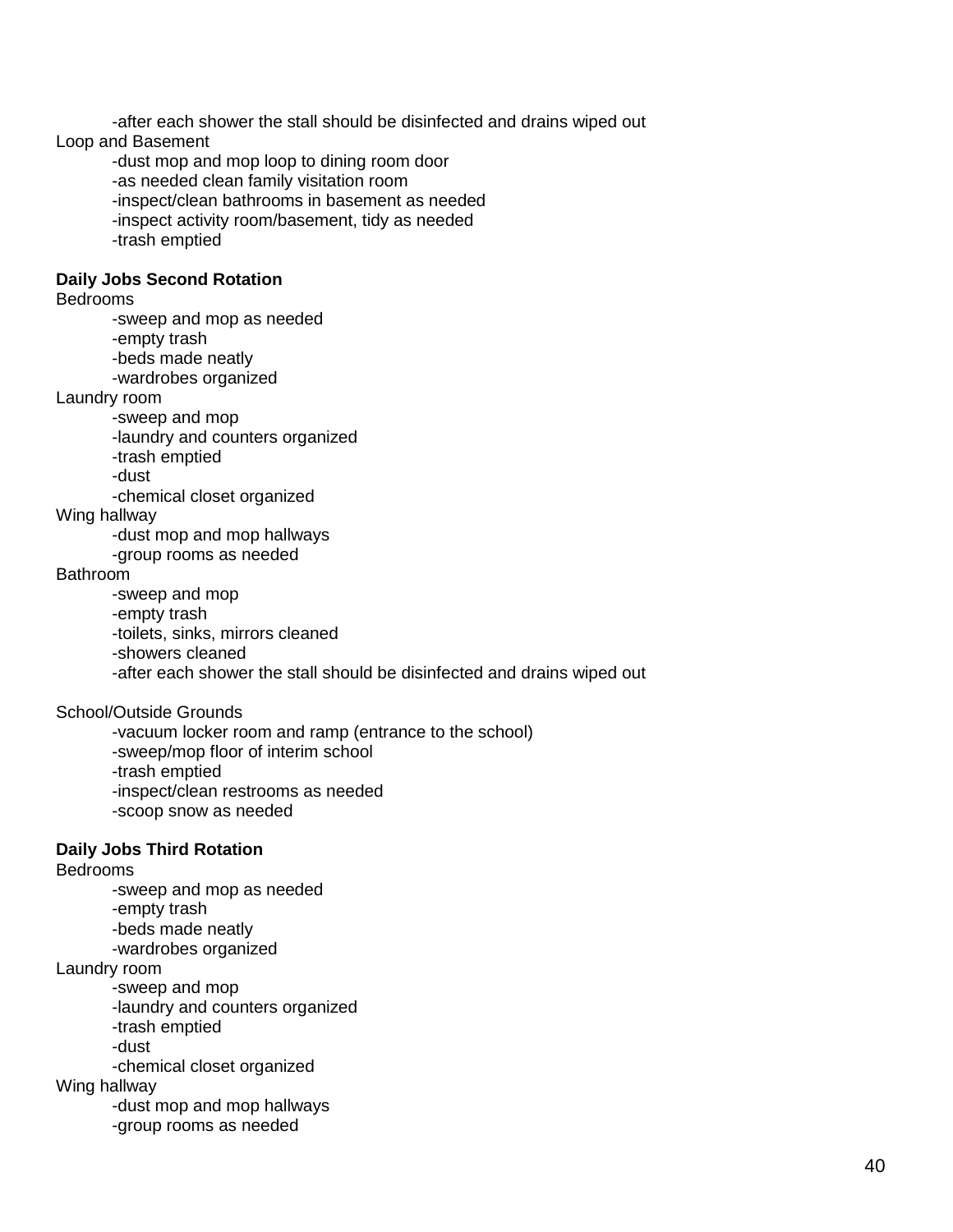Bathroom -sweep and mop -empty trash -toilets, sinks, mirrors cleaned -showers cleaned -after each shower the stall should be disinfected and drains wiped out Administration area -dust mop and mop main entry to dining room door -vacuum and empty trash as needed -bathroom, bowls, sinks, mirrors, trash and floors

#### **PRIDE AWARD:**

The pride award is given to one group a month. The pride award consists of one group receiving a passable plaque and \$50.00 to spend on a group activity. The plaque given is in honor the group's pride, attitude, respect, and education accomplishments. The group who has pride in all those areas receives this outstanding honor.

There is a monthly ceremony where all groups meet to hand out the pride award, lead by the Family Coordinator.

# **OUR HOME, INC. AA CLUB EXPECTATIONS:**

- 1. Meetings will be one hour long.
- 2. Members will practice respect, refrain from side conversations, and/or whispering.
- 3. Members will refrain from putting their feet up on the coffee tables or arms of the chairs.
- 4. Smoke free and caffeine free meetings.
- 5. No idle mingling with members from other groups.
- 6. Donations welcome. Dues to be used to purchase books and medallions. A treasurer will maintain responsibility.
- 7. No hurtful comments or flirtatious behaviors. Members will be confronted or asked to leave the meeting.
- 8. Each member will use the meeting for its purpose, to promote and provide support for the recovering alcoholic or addict.
- 9. Practice honesty in relating and asking for help in strengthening your recovery program. Don't make up issues. We have real ones to work through.
- 10. A chairman will be elected by the members to pick a topic and begin the meeting.

The following therapeutic meetings are available at Our Home, Inc:

In-house AA – weekly (varies whether open or closed) In-house Alateen – Weekly (mandatory) D&A Task Hour-weekly (mandatory) Educational Group – weekly for 30 weeks (mandatory) Individual D&A Meetings – weekly (mandatory)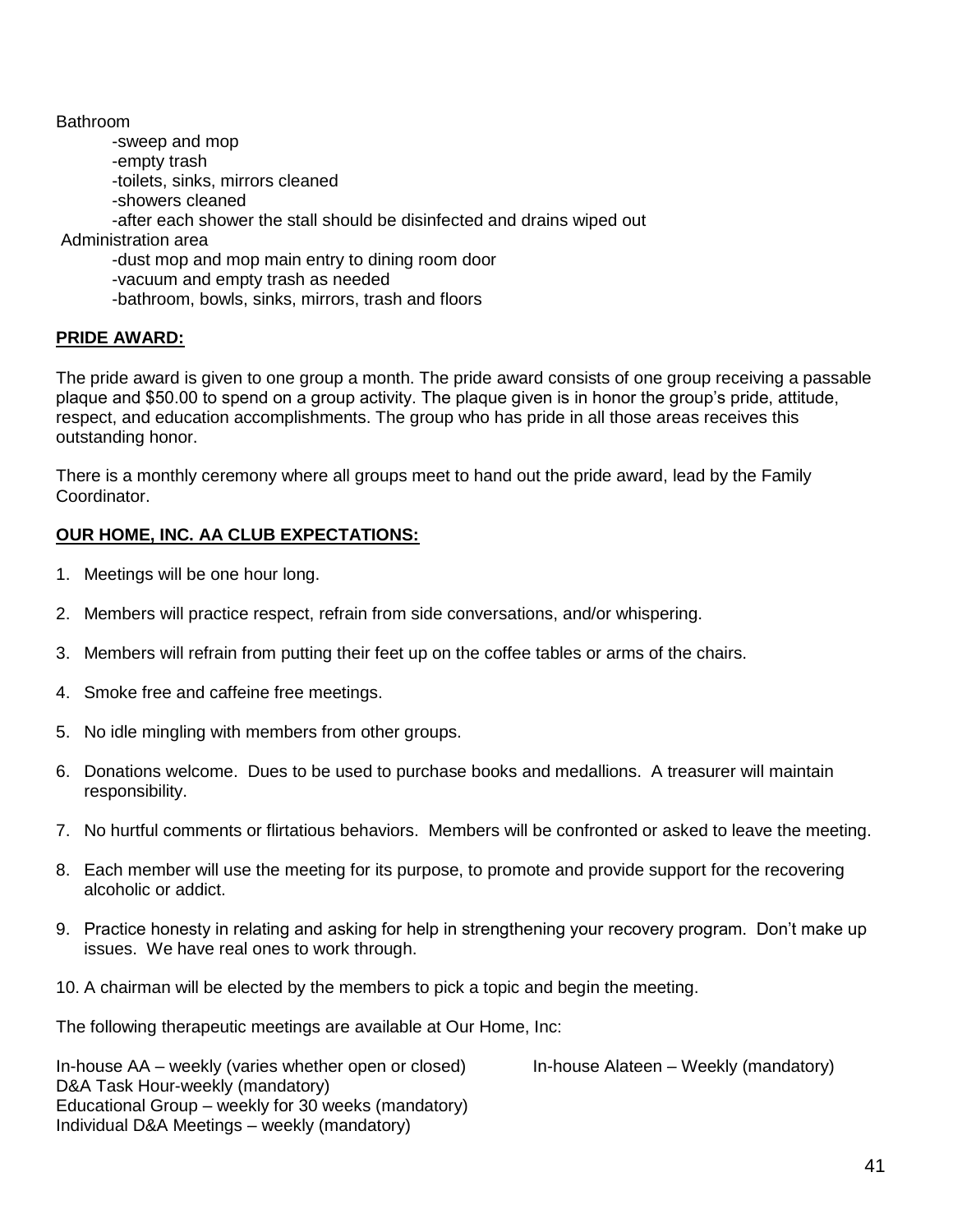The following areas are potentially addressed (not an inclusive list): Task work, Steps, Relapse Prevention and **COA** 

While Our Home, Inc. understands that every client may not be diagnosed as needing specific drug and alcohol therapy, it is our philosophy that the basic ideals learned from these meetings will be beneficial to each client's treatment program. The Positive Peer Culture program is based on the 12-Steps.

# **ESCAPE ROUTES**

If fire breaks out, do not panic; remain calm, alert others, and exit by the appropriate fire route through the nearest fire door. Do not try to take anything with you; just get out as quickly and orderly as possible.

Once safely outside the treatment facility, go to the front of the designated area which is on the side walk between the bridge and 2 trees on the northeast corner of the lot and re-group. It is important that everyone meet in the same spot so that we will know if everyone is out safely.

Our Home Inc. is protected by fire rated doors and a full sprinkler system. If for some reason the fire doors or escape routes become blocked, seek alternative means of escape such as other escape routes. It is important to work out alternate emergency fire routes, write them down, and practice getting out (fire drills) so that you will not be caught off guard in case of fire.

# *REMEMBER THESE STEPS!!*

- 1. Alert people in the building; Yell **FIRE**!!!
- 2. Follow instructions given by staff on duty.
- 3. Exit through nearest fire door as quickly and safely as possible.
- 4. Go directly to designated area and re-group, (Parkston between the bridge and the two trees on the northeast portion of the lot)
- 5. If you are on fire **DO NOT PANIC!! STOP, DROP, & ROLL** This will extinguish the fire. If you see someone is on fire, instruct him or her to do the same. You may help to put out the flames by wrapping them in a blanket, towel, etc. However, be extremely careful to avoid putting yourself in any type of dangerous situation as well. Remember to keep that person calm and lying down until help arrives.
- 6. Do not re-enter the building until told to do so by staff on duty.

# *THE FOLLOWING ARE SAFETY TIPS TO PREVENT INJURIES OR FIRE:*

- 1. Living Room:
	- (a) Watch for breaks or wear in lamp and appliance cords.
	- (b) At Christmas time, take extra precautions to safeguard against fire caused by decorations and frayed light cords.
	- (c) Do not overload electrical circuits or use extension cords if at all possible.
- 2. Kitchen and Dining Areas:
	- (a) Do not use or store flammable cleaning fluids in the facility.
	- (b) Guard against spontaneous ignition fires by keeping oily rags or clothes saturated with furniture police, paints, or wax in a closed metal box; not in a hot closed cupboard or closet.
	- (c) Always inspect the stove to determine whether or not it is on before leaving the facility.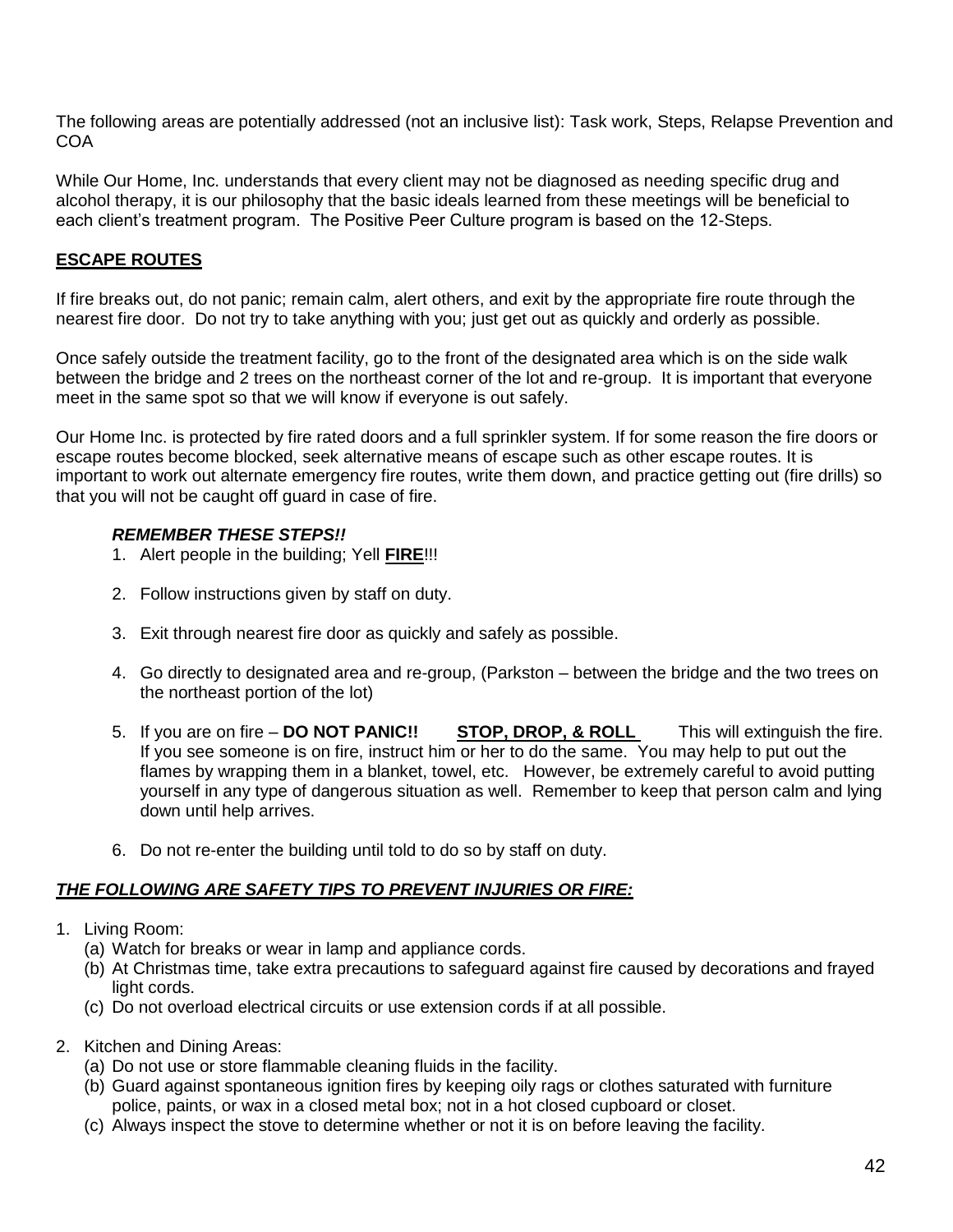- (d) Do not let grease accumulate on the stove and keep all containers containing grease or other flammable liquids or aerosol cans away from the stove area.
- (e) DO NOT USE WATER TO PUT OUT A GREASE FIRE AS THIS WILL SPREAD THE FIRE QUICKLY. IF A PAN CATCHES FIRE, DO NOT TRY TO REMOVE IT OR ATTEMPT TO CARRY IT OUTSIDE OR ANYWHERE ELSE. If possible, cover the pan with a lid, utilize the nearest fire extinguisher, or douse the fire with baking soda (which should always be kept on hand). These three methods will smother and extinguish the fire. If none of these methods work, alert others in the facility, evacuate quickly, and summon help. **REMEMBER; NEVER ATTEMPT TO REMOVE A BURNING PAN!**
- (f) Do not throw water on an electrical fire because you may electrocute yourself. Do not unplug a burning electrical device/appliance. Get out of the way and get help.
- (g) Do not heat sealed jars or cans on the stove, and **NEVER** try to heat up solvents such as paints, adhesives, lacquers, some cleaners, or thinners on the stove.
- (h) See that window curtains or hand towels cannot blow over a hot stove.
- (i) Do not throw flour, uncooked cereals, or dust from a vacuum cleaner or dustpan into a lit or hot stove. Dust is explosive. Wrap it up and dispose of it safely.
- 3. Bathroom:
	- a) Be careful of possible shock hazards. Do not touch any metal electrical switches, outlets or appliances while you are wet.
- 4. Garage and Other Spots to Check:
	- (a) Keep all other areas clean. Do not store flammable substances or saturated rags in closed areas. Do not store dry leaves. Do not overload circuits.

# **TORNADO SAFETY RULES**

When a severe storm warning or tornado warning is received, it is very important to follow instructions from the staff. They will direct you to the Activities Room, away from all doors and windows. You will be seated against a wall with you head between your knees and both hands covering your head. Remain in this position until directed by staff to do otherwise.

**REMEMBER:** Stay calm, follow staff's instructions, and always remain with your group unless directed by staff to do otherwise.

#### **COMPUTER USAGE**

The following policies must be followed:

All of the Parkston Public School computer usage rules apply.

Clients and staff shall not alter or attach equipment to Our Home's computer hardware or install/load his or her own software. Access to DOS (the disk operating system) is prohibited.

Software piracy is a crime. Clients or staff may not make illegal copies of copyrighted software.

Computers are for homework related content only, there is no personal letter writing, writing up request, drawing and/or game playing on Our Home computers.

Clients and staff shall not play any music CD's on the computer.

Clients and staff shall not alter the current desktop setting on any computer.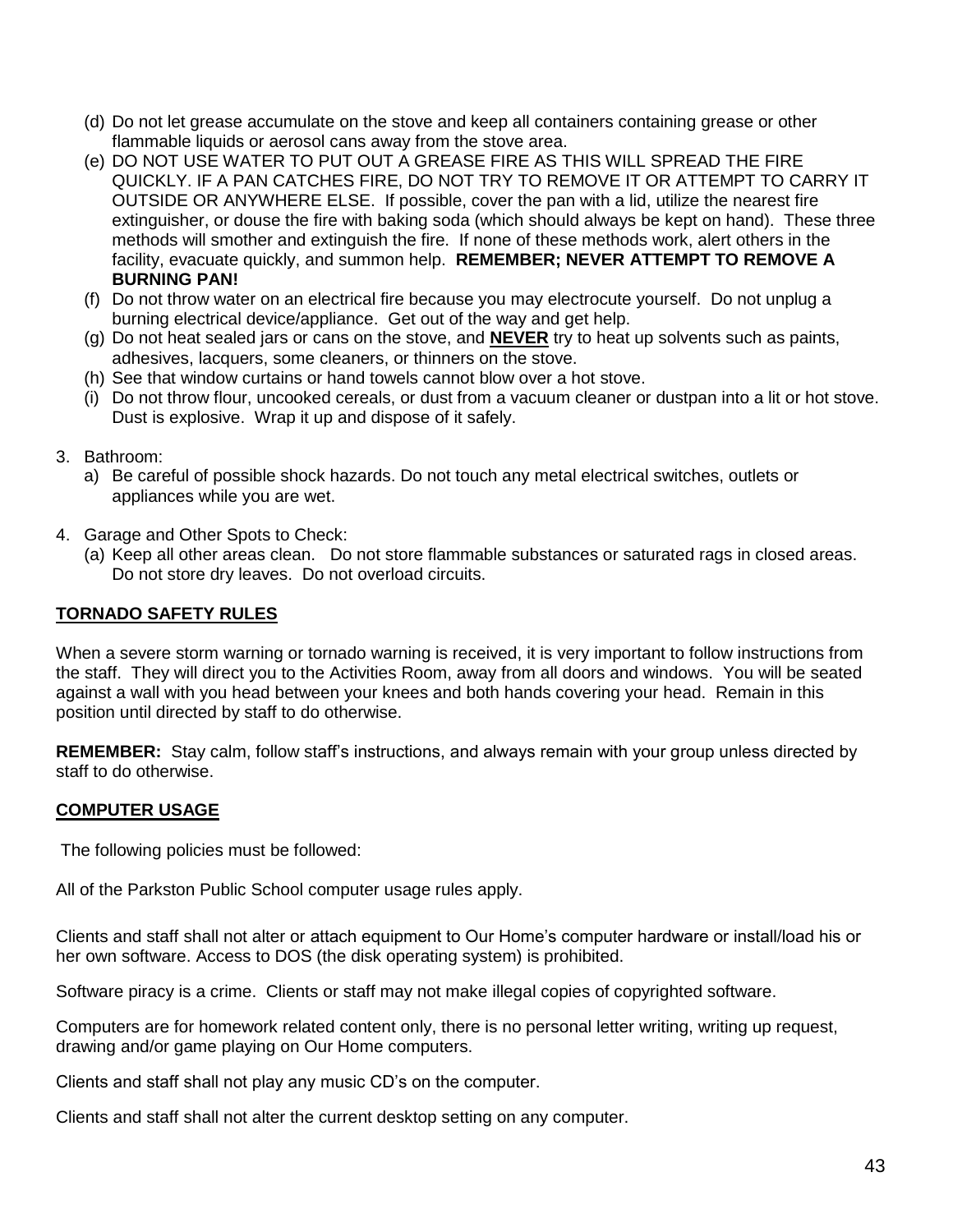Clients may only print schoolwork. Staff are to check the youth's comment sheet and homework before printing can occur.

If the computer becomes too much of a distraction for our clients, staff may request to have the computers removed to a different group until the current group can handle themselves to get the computers back.

At anytime if a client intentionally damages the computer software and or hardware the client will have to pay restitution for the replacement of the computer. The amount of the restitution will be at Our Home staff's discretion.

Clients must report any and all problems with the computers to their staff.

Computers are for schoolwork only, clients and staff must maintain with great strive to take care of their group computers, so other groups can use them.

#### **INPUT FROM RESIDENTS - SUGGESTION BOX**

Our Home, Inc. strives to continually focus on the expectations of the residents and use their input to create services that meet or exceed their expectations. As part of that focus, the Residential Treatment Program maintains a suggestion box that is available for use by the residents. This box is located in the hallway by the school, it is also known as the money box. Input obtained from any suggestions will be reviewed by staff and, if possible, used to better provide services.

#### **REASONABLE AND PRUDENT PARENTING STANDARD**

It is the policy of Our Home, Inc. that agency employees shall apply "normalcy" standards and specifically, apply a reasonable and prudent parenting standard (RPPS) to determine whether to allow a child to participate in extracurricular, enrichment, cultural, and social activities.

The practice of applying an RPPS is defined as the caregiver, when determining whether to allow a child in treatment under the responsibility of the state to participate in extracurricular, enrichment, cultural and social activities, shall make careful and sensible decisions that maintain the health, safety, and best interest of a child and that at the same time encourage the emotional and developmental growth of the child.

In applying this RPPS policy employees shall consider age or developmentally appropriate activities that:

-Are generally accepted as suitable for children of the same chronological age or level of maturity or that are determined to be developmentally-appropriate for a child, based on the cognitive, emotional, physical, and behavioral capacities that are typical for an age or age group; and

-In the case of a specific child, are suitable for the child based on the developmental stages attained by the child with respect to the cognitive, emotional, physical, and behavioral capacities of the child.

Although social media is a very normal activity for the age group Our Home, Inc. serves, due to safety and security concerns associated with social media, site access will not be permitted. Residents are allowed supervised internet time for educational purposes and each child receives a school e-mail address for purposes restricted to school and academic communication.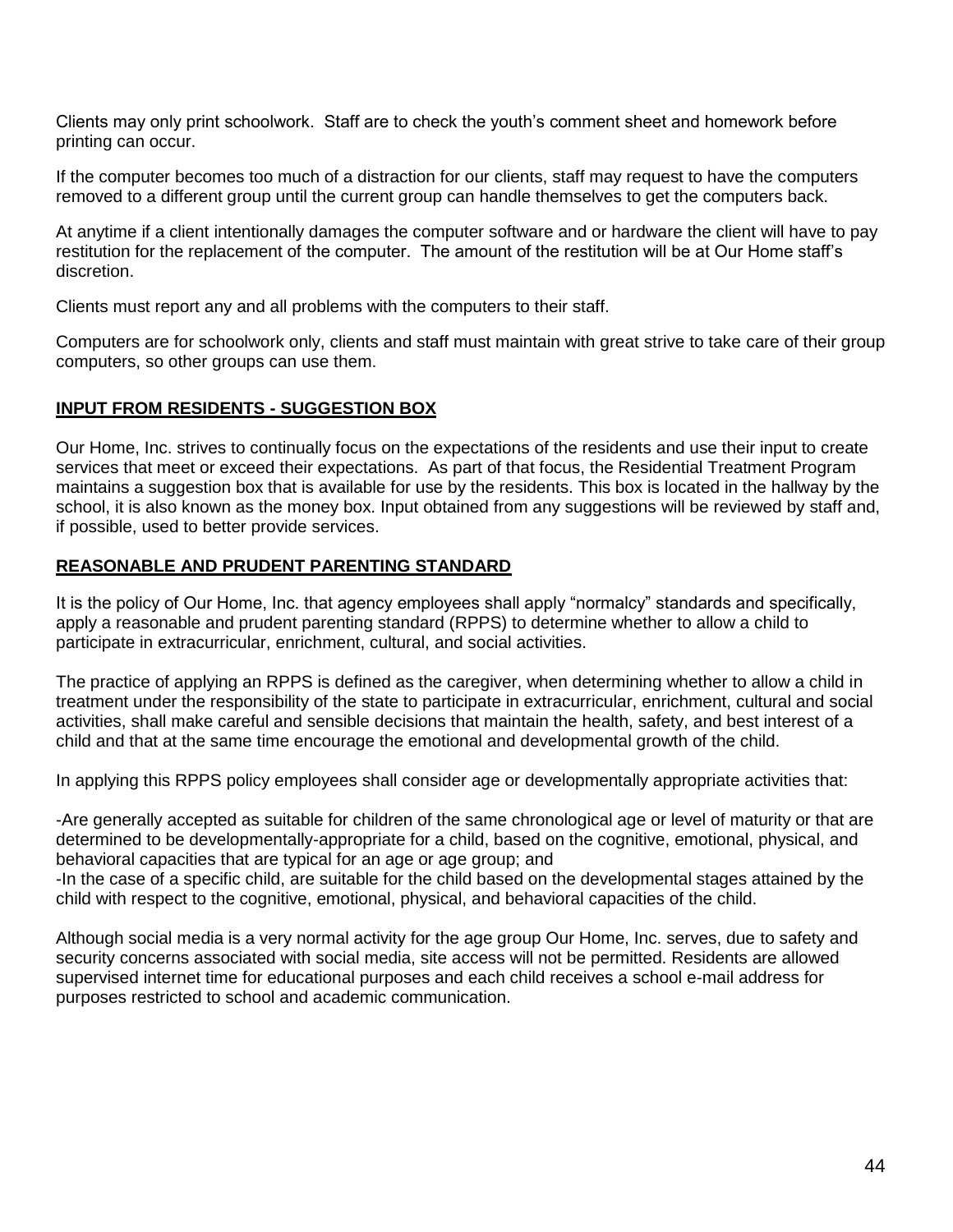PROCEDURES: Each facility will have onsite at least one official who, with respect to any child placed at Our Home, Inc., is designated to be the caregiver and who is authorized to apply the reasonable and prudent parent standard to decisions involving the participation of the child in age or developmentally-appropriate activities. The program coordinators shall serve as the designated on site officials and will be provided with training on how to use and apply the reasonable and prudent parent standard prior to making RPPS decisions for residents.

# **Guidelines for the decision-making process shall consist of:**

- Gathering adequate information about the activity;

- Assessing the appropriateness of an activity for the child's age, maturity and developmental level (cognitive, emotional, physical, and behavioral capacity and propensities at that point in time);

- Assessing foreseeable risks and potential hazards and what safety factors and level of supervision may be involved in the activity;

- Considering where the activity will be held, with whom the child will be going, and when they will return; and

- Determining if the activity maintains or promotes the child's health, safety, best interests, and well-being

# **Agency Requirements:**

- 1. At the time of placement, the agency shall incorporate the reasonable and prudent parent standard into each resident's treatment plan. There shall be documentation signed by the facility's onsite caregiver designated to apply the reasonable and prudent parent standard.
- 2. The agency shall ensure that designees are available to make RPPS decisions for a resident in a timely manner, and that RPPS decisions are not delayed due to a designee being unavailable to make the decision.
- 3. Decisions made under the RPPS shall not conflict with any existing court orders.
- 4. The agency shall keep a record of all RPPS decisions made for each child, and document who made the decision.
- 5. Both Parents and/or guardians and residents shall be informed of this policy and its procedures and employees shall ensure that the child knows who the designated on-site official is who makes decisions using the RPPS. To ensure notification is completed, an acknowledgement form will be signed upon intake by parents and/or guardians and residents.
- 6. The agency shall conduct a review of RPPS parameters, requirements, and agency policies and procedures pertaining to the RPPS at least annually.

Our Home, Inc. is not liable for harm caused to a child in an out of home placement if the child participates in an activity approved by the facility, provided that the facility has acted in accordance with the reasonable and prudent parent standard.